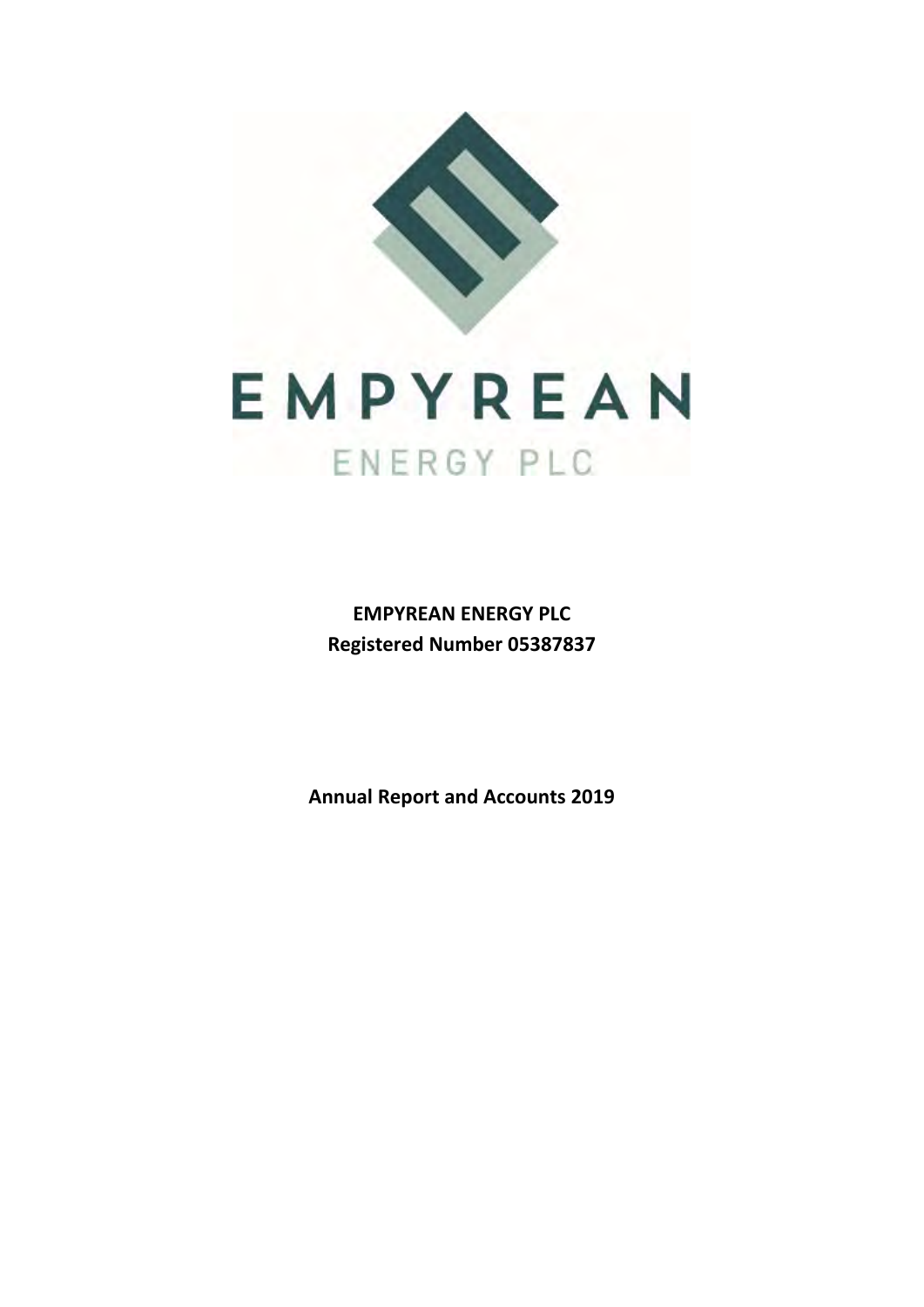

## **Contents**

| Company Information                             | $\mathbf{1}$   |
|-------------------------------------------------|----------------|
| Highlights                                      | $\overline{2}$ |
| Chairman's Statement                            | 4              |
| <b>Strategic Report</b>                         | 5              |
| <b>Operational Review</b>                       | 9              |
| Directors' Report                               | 21             |
| Corporate Governance Report                     | 24             |
| <b>Statement of Directors' Responsibilities</b> | 29             |
| Report of the Independent Auditors              | 30             |
| Statement of Comprehensive Income               | 35             |
| <b>Statement of Financial Position</b>          | 36             |
| <b>Statement of Cash Flows</b>                  | 37             |
| <b>Statement of Changes in Equity</b>           | 38             |
| <b>Statement of Accounting Policies</b>         | 39             |
| <b>Notes to Financial Statements</b>            | 44             |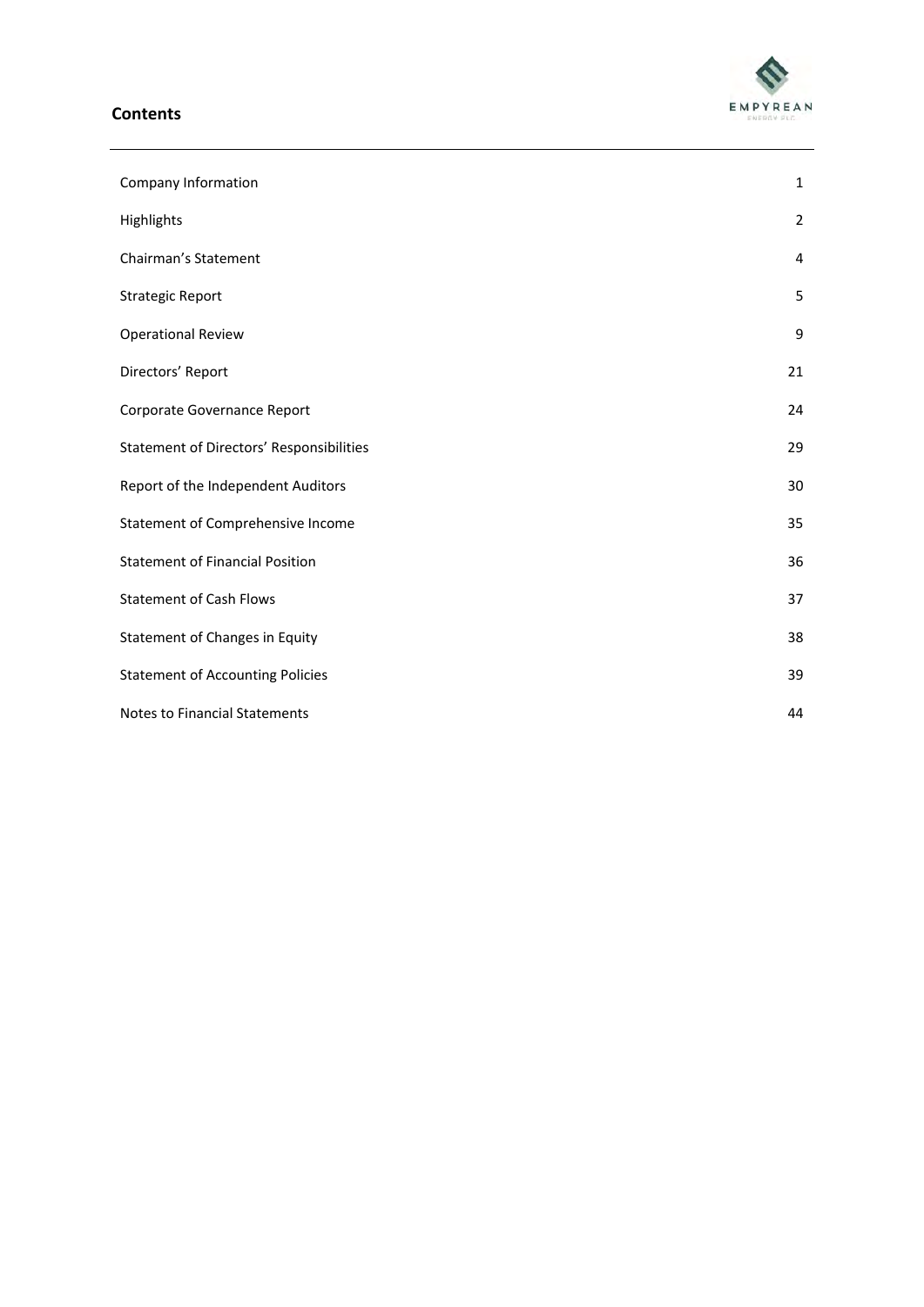## **Company Information**



| <b>Directors</b>                | Patrick Cross (Non-Executive Chairman)<br>Thomas Kelly (Chief Executive Officer)<br>Gajendra Bisht (Executive Director)<br>John Laycock (Non-Executive Director) |
|---------------------------------|------------------------------------------------------------------------------------------------------------------------------------------------------------------|
| Secretary and Registered Office | Jonathan Whyte<br>200 Strand<br>London WC2R 1DJ<br><b>UNITED KINGDOM</b>                                                                                         |
| Principal Administrative Office | Unit 32/33, 22 Railway Road<br>Subiaco WA 6008<br><b>AUSTRALIA</b>                                                                                               |
|                                 | Phone: +61 8 9380 9920<br>Fax: +61 8 9381 5064                                                                                                                   |
|                                 | Email: enquiries@empyreanenergy.com                                                                                                                              |
| <b>Auditors</b>                 | <b>BDO LLP</b><br>55 Baker Street<br>London W1U 7EU<br>UNITED KINGDOM                                                                                            |
| Nominated Adviser and Broker    | Cenkos Securities Plc<br>66 Hanover Street<br>Edinburgh EH2 1EL<br><b>UNITED KINGDOM</b>                                                                         |
| Solicitors                      | Kerman & Co LLP<br>200 Strand<br>London WC2R 1DJ<br>UNITED KINGDOM                                                                                               |
| Registrars                      | Link Asset Services<br>The Registry<br>34 Beckenham Road<br>Beckenham BR3 4TU<br>UNITED KINGDOM                                                                  |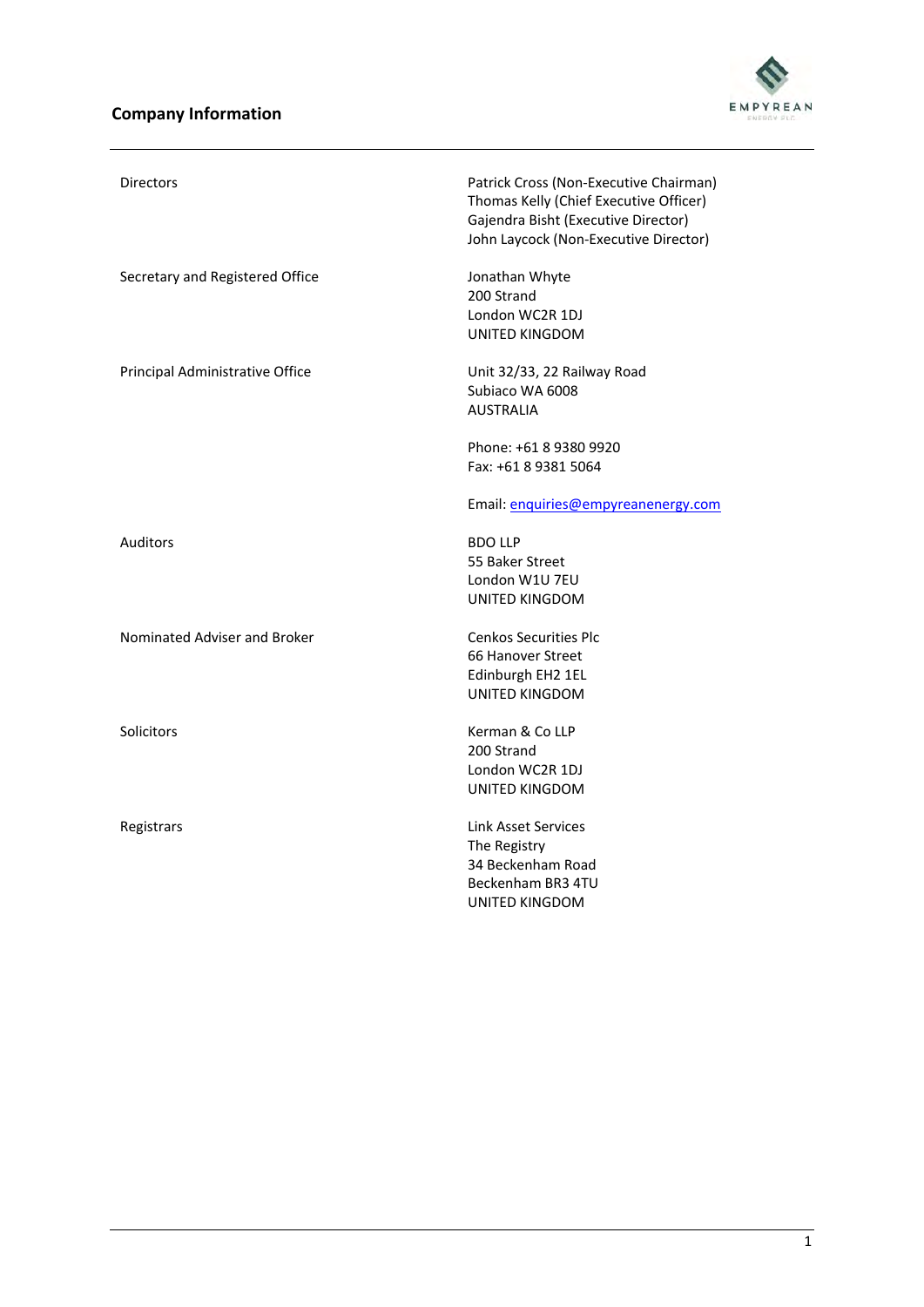

#### **Reporting period**

#### *Block 29/11, Pearl River Mouth Basin, China (EME 100%)*

- 31% increase in best case prospective resources (un-risked) following comprehensive processing and interpretation of 3D seismic data;
- **Di** Oil Migration Study completed;
- Independent audit by Gaffney, Cline and Associates (**'GCA'**) assessed Oil in‐place estimates as:
	- o *Audited un‐risked Mean Oil‐in place of 884 million barrels of oil ('MMbbl') for the three prospects; and*
	- o *Audited un‐risked P10 upside of 1,588 MMbbl for the three prospects.*
- GCA estimate Geological Chance of Success of Jade and Topaz prospects is 32% and 30% respectively; and
- **Petroleum Contract ('PSC')** for Block 29/11 signed.

#### *Duyung PSC Project, Indonesia (EME 10%)*

- Gross 2C (contingent) resources audited by GCA in the field of 276BcF (48.78 MMboe) of recoverable dry gas and gross 3C resources of 392 Bcf (69.3MMboe), representing additional field upside;
- Significant exploration upside with the Tambak prospect identified beneath the central area of Mako gas field. Tambak is part of the drilling programme planned for Q4 2019;
- **Plan of Development ('POD')** for the Mako Gas field, including reserves certification, approved by Indonesian Ministry of Energy and Minerals; and
- Agreement with AIM-listed Coro Energy Plc entered to fund the majority of exploration and appraisal drilling program planned for Q4 2019 for cash and shares.

#### *Sacramento Basin, California USA (EME 25‐30%)*

- **Natural gas sales initially commenced at Dempsey in July 2018;**
- Subsequent water ingress into the well resulted in the well being shut in for technical evaluation to determine the zone from which the water was entering and to provide for forward program alternatives; and
- Technical evaluation including comprehensive sub-surface analysis continuing to refine program at the Alvares gas project and the prospectivity along the 'Dempsey trend'.

#### *Corporate*

- $\blacksquare$  Tax refunds totalling US\$1.32 million ( $\sim$  £1.0 million) received; and
- **Placement to raise US\$1.31 million (£1.03 million) completed.**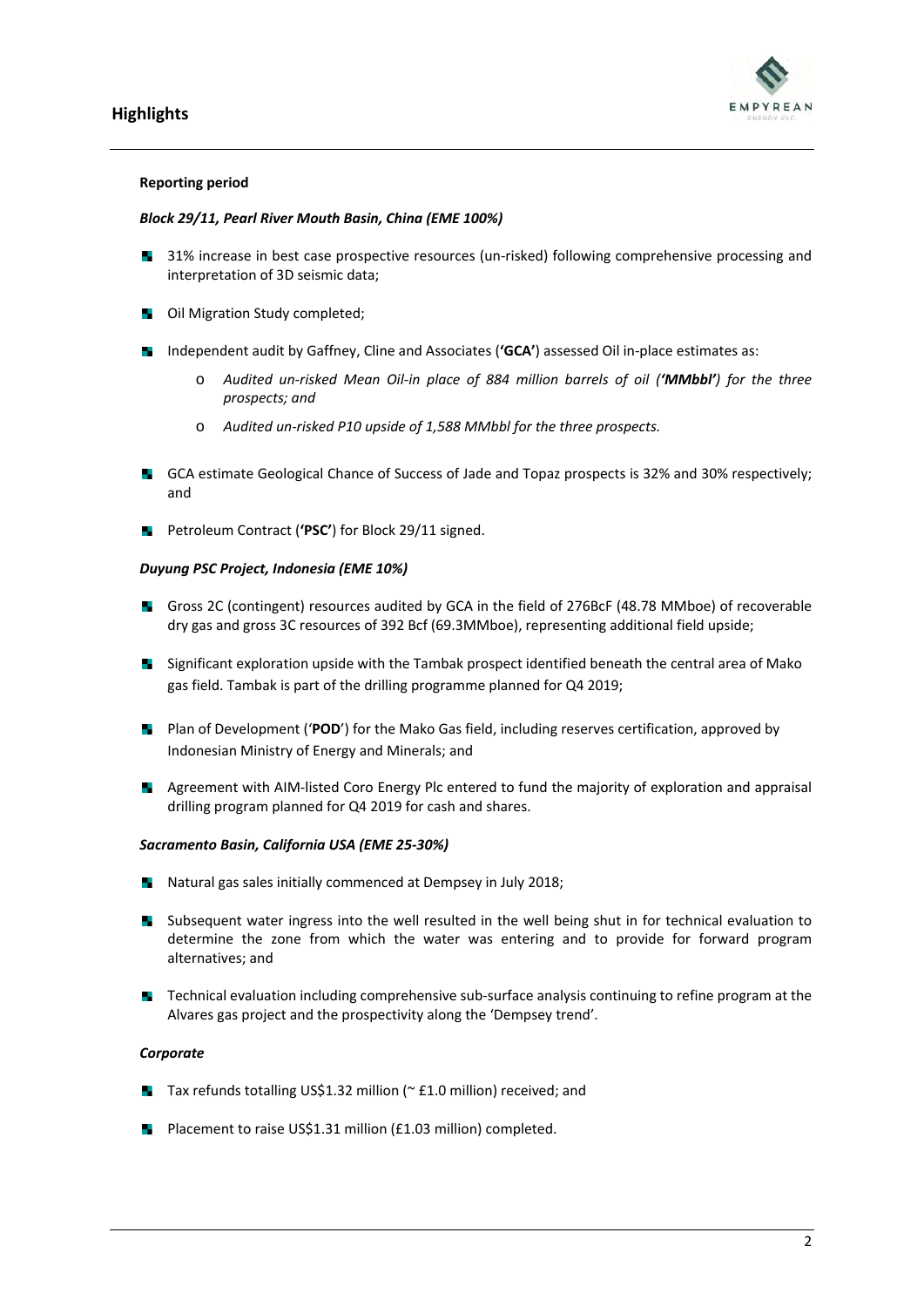

#### **Post reporting period**

#### *Block 29/11, Pearl River Mouth Basin, China (EME 100%)*

- Comprehensive analysis of 3D seismic confirms the presence of well-defined "gas clouds" over Jade and Topaz prospects, further mitigating exploration risk; and
- $\blacksquare$  The presence of gas clouds has been used to discover a number of significant oil accumulations globally.

#### *Duyung PSC Project, Indonesia (EME 10%)*

- Mako gas field appraisal and Tambak exploration prospect drilling programme agreed and set to commence Q4 2019; and
- **Example 20** Empyrean receives final cash and share consideration from Coro Energy, bringing the total received by Empyrean to US\$295,000 in cash and 6,090,504 Coro shares for a 1.5% reduction of interest in the Duyung PSC.

**Empyrean CEO Tom Kelly said**, "Empyrean has made significant progress during the year across its diversified asset portfolio and laid a solid foundation for exploration success through its activities to advance and de-risk the prospects.

Empyrean has been very active at its China project during the year, increasing and independently validating its resource base and decreasing exploration risk through rigorous seismic data analysis and an oil migration study completed during the year. The substantive work completed to date has established excellent, large scale drilling targets on Block 29/11 with relatively low geological risk. The recent confirmation that gas clouds are present over the Jade and Topaz prospects add further confidence to the technical merits of the project.

In Indonesia, Empyrean, Conrad and our new partner, Coro Energy have agreed on the drilling programme at the Duyung PSC which is set to commence in Q4 2019. The two well drilling programme will appraise the existing Mako discovery and also test the deeper Tambak exploration prospect. This programme is now largely funded through the US\$10.5m received by the Joint Venture as part of the Coro transaction, and the US\$295,000 cash consideration received by Empyrean.

In California, having commenced natural gas flows from Dempsey in July 2018, the partners have paused activity to conduct detailed technical evaluation focused on the reservoir development to determine the programme going forward.

On the corporate front the Company benefited from the receipt of US\$1.3 million in tax refunds during the year, and also successfully completed a placement in November 2018. These cash inflows were sufficient to meet operational and working capital requirements. Significantly, a large part of the costs for the near-term drilling program at Indonesia are now also covered.

We believe that the near-term combination of exploration and appraisal drilling at the Mako gas discovery in Indonesia, coupled with the enormous potential upside at our drill-ready Jade and Topaz conventional oil prospects make Empyrean a tantalising and unique exposure to the sector. We look forward to further progress on both of these exciting projects."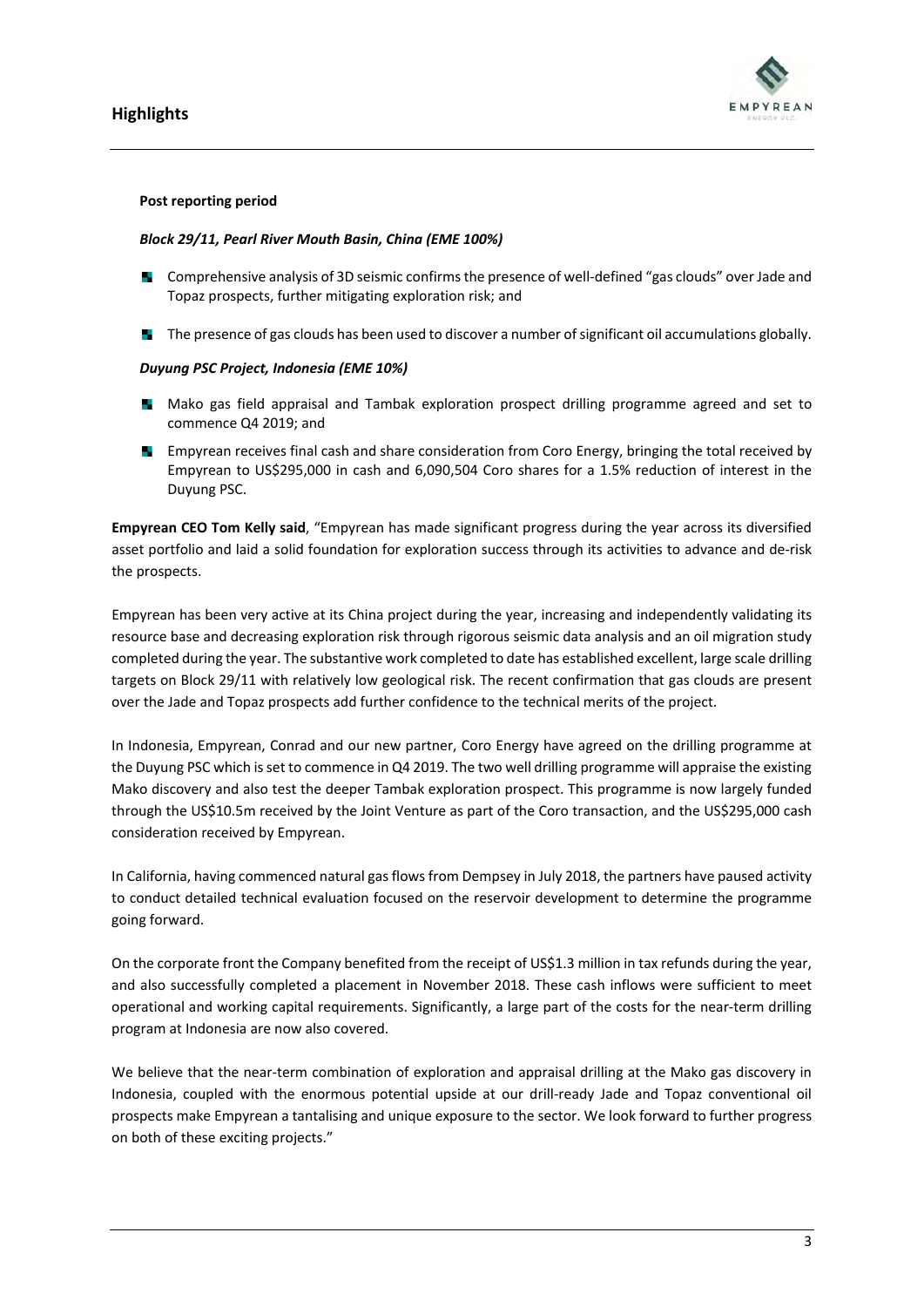## **Chairman's Statement**



After the restructuring of its activities in 2016, which included the sale of our interest in the Sugarloaf asset in Texas, Empyrean has for the past two years developed into a highly active exploration company, with three exciting projects in China, Indonesia and the United States.

At Block 29/11, located in the Pearl River Mouth Basin, offshore China, where Empyrean holds 100% exploration rights and is the operator, Empyrean has continued to make important progress during the year. Following the completion and interpretation of the 3D seismic data acquired on Block 29/11, the prospective resources (un‐ risked) of all three prospects on the Block were revised upwards in June 2018 and subsequently increased further, and independently validated, by Gaffney and Cline, who completed an audit of the Company's oil in place estimates in November 2018. Total mean oil in place estimates on the three prospects are now 884 MMbbl on an un‐risked basis.

In addition, Gaffney and Cline estimated close to a 1 in 3 chance of geological success at Jade and Topaz, which is particularly pleasing. Exploration risk has been further mitigated by the completion of an oil migration study during June 2018 which established oil migration pathways into all three prospects. Just recently, in May 2019, the Company further solidified the technical merits of the project by confirming the presence of well‐defined gas clouds over the Jade and Topaz prospects.

Having completed the Geophysical Service Agreement phase (**'GSA'**) successfully, Empyrean signed the PSC for Block 29/11 with CNOOC in September 2018. The contract came into effect on 13 December 2018 with the first phase commitment being the drilling of one exploration well within a 2.5 year period.

In Indonesia, the Company entered into an agreement with the operator, Conrad Petroleum and Coro Energy pursuant to which Coro acquired a 15% interest in the Duyung PSC. As part of this transaction Empyrean's interest in the project reduced from 10% to 8.5%, with Empyrean receiving cash consideration and shares in Coro. Importantly, Coro are contributing US\$10.5m to the drilling programme at Duyung, which will largely fund the drilling of an exploration well to test the Tambak prospect, located below the central Mako field, and also an appraisal well in the southern area of the Mako field. Empyrean see this transaction as mutually beneficial for all parties. Having received approval of the Plan of Development from the Indonesian regulators in March 2019, the drilling campaign is expected to commence in Q4 2019.

Empyrean continues to partner with ASX listed Sacgasco Limited, in a joint venture to test a group of projects in the Sacramento Basin California, including two mature gas prospects in Dempsey (EME 30%) and Alvares (EME 25%) and also further identified follow up prospects along the Dempsey trend (EME 30%). Technical evaluation continues to be undertaken to determine the approach going forward, including prioritising targets for drilling.

On the corporate front, the Company has maintained sufficient cash reserves through the receipt of US\$1.32 million (approximately £1 million) in tax refunds during the year and also the successful completion of a share placement in November 2018 to raise a further US\$1.31 million (£1.03 million). As mentioned above, partial funding has also been secured to cover the drilling programme in Indonesia later this year.

Finally, I would like to thank the Board and staff for their contribution during the year, in particular our executives Tom Kelly and Gaz Bisht who have worked tirelessly this year to give Empyrean the best chance for future success at its existing projects. The Board also continues to evaluate other opportunities to add to its existing portfolio.

Petrick H. Cross.

**\_\_\_\_\_\_\_\_\_\_\_\_\_\_\_\_\_\_\_\_\_\_\_\_\_\_\_\_\_\_** 

**Patrick Cross**  Non‐Executive Chairman 9 August 2019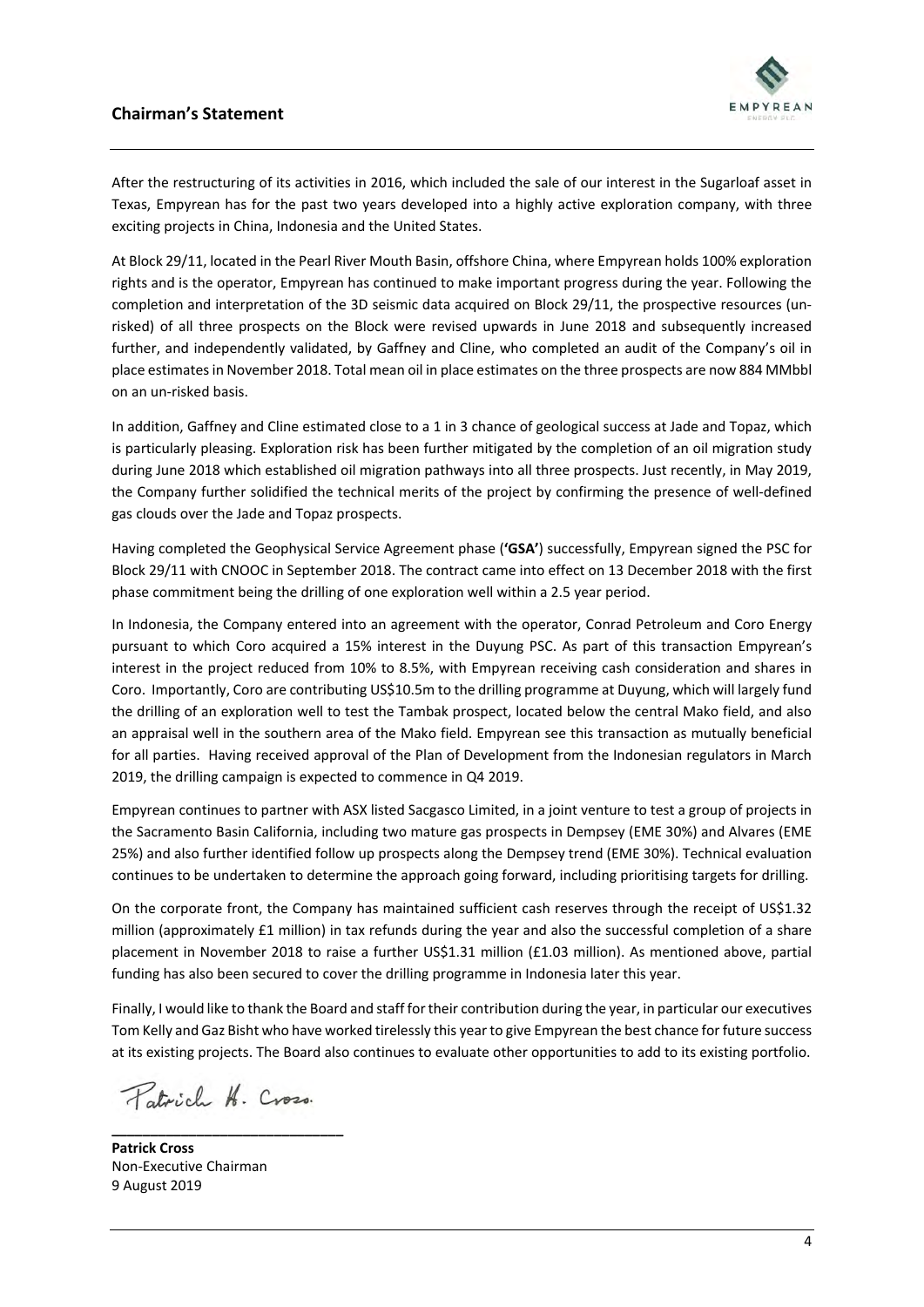

#### **Business Overview and Likely Future Developments**

The Company and its partners continued to progress exploration and development activities at each of its three projects during the year, with the aim of de-risking these projects and ultimately maximising value for its shareholders. Further details on these activities is provided in the Operations and Outlook section below.

In November 2018 the Company raised funds of US\$1.31 million (£1.03 million) through a placing of 10,280,000 shares at 10p per share. The funds raised were to support the current exploration programs and for working capital purposes.

The strategy is to continue to add value for shareholders by participating in late-stage, mature exploration projects with low assessed geological risks. The Board and management recognise that exploration for hydrocarbons is a risky venture and there will be failures and challenges, however the Company has a team with a proven track record of finding hydrocarbons and advancing projects through exploration, appraisal and into production. The oil price remains robust and supports the current business strategy.

Management continually evaluates project opportunities that meet strict investment guidelines with an aim of adding value for all shareholders.

#### **Operations and Outlook**

As at 31 March 2019 the Company has the following interests:

The Company has an interest in Block 29/11 offshore China (100% during exploration and 49% upon any commercial discovery). Empyrean is the operator with 100% of the exploration rights of the 1800km<sup>2</sup> permit during the exploration phase of the project. Empyrean completed a 608km<sup>2</sup> 3D seismic acquisition survey in August 2017 and comprehensive processing and interpretation of the 3D seismic data, in addition to further geological work, has confirmed the structural viability and substantial prospective (un‐risked) resources at the three key prospects (**'Jade**, **Topaz and Pearl'**). These internal estimates were subsequently independently audited and revised upwards. The Company has successfully completed an oil migration study which has confirmed potential oil migration pathways into all three prospects and subsequent to year-end further enhanced the technical merits of the Jade and Topaz prospects through the identification of well-defined gas clouds over those prospects. The Company signed a PSC for Block 29/11 with CNOOC in September 2018 with the first phase commitment being the drilling of one exploration well within a 2.5 year period.

The Company acquired a 10% interest in the 1,100km<sup>2</sup> Duyung PSC, offshore Indonesia, from Conrad Petroleum Ltd (**'Conrad'**) in April 2017. The main asset in the permit is the Mako shallow gas discovery which has Gross 2C (contingent) resources of 276 Bcf (48.78 MMboe) of recoverable dry gas and 3C resources of 392 Bcf (69.3 MMboe), as verified by an independent audit during 2019. The appraisal well, Mako South‐1, was spudded in June 2017 with results exceeding expectations encountering excellent reservoir quality rock with high permeability sands. On the back of results from the Mako South‐1 well the operator has received approval from the Indonesian regulator of a detailed Plan of Development, and the JV partners have an agreed drilling campaign comprising two wells. The first well is an exploration well designed to test the Tambak prospect beneath the central area of the Mako gas field, and the second well is an appraisal well designed to appraise the intra‐Muda sandstone reservoir in the southern area of the Mako field. The Tambak prospect is an inverted anticlinal structure located beneath the main Mako gas field in the central area of the field. The prospect contains approximately 250 Bcf of prospective resources in the mid-case and is risked at a 45% chance of success. The drilling campaign is anticipated to start in Q4 2019.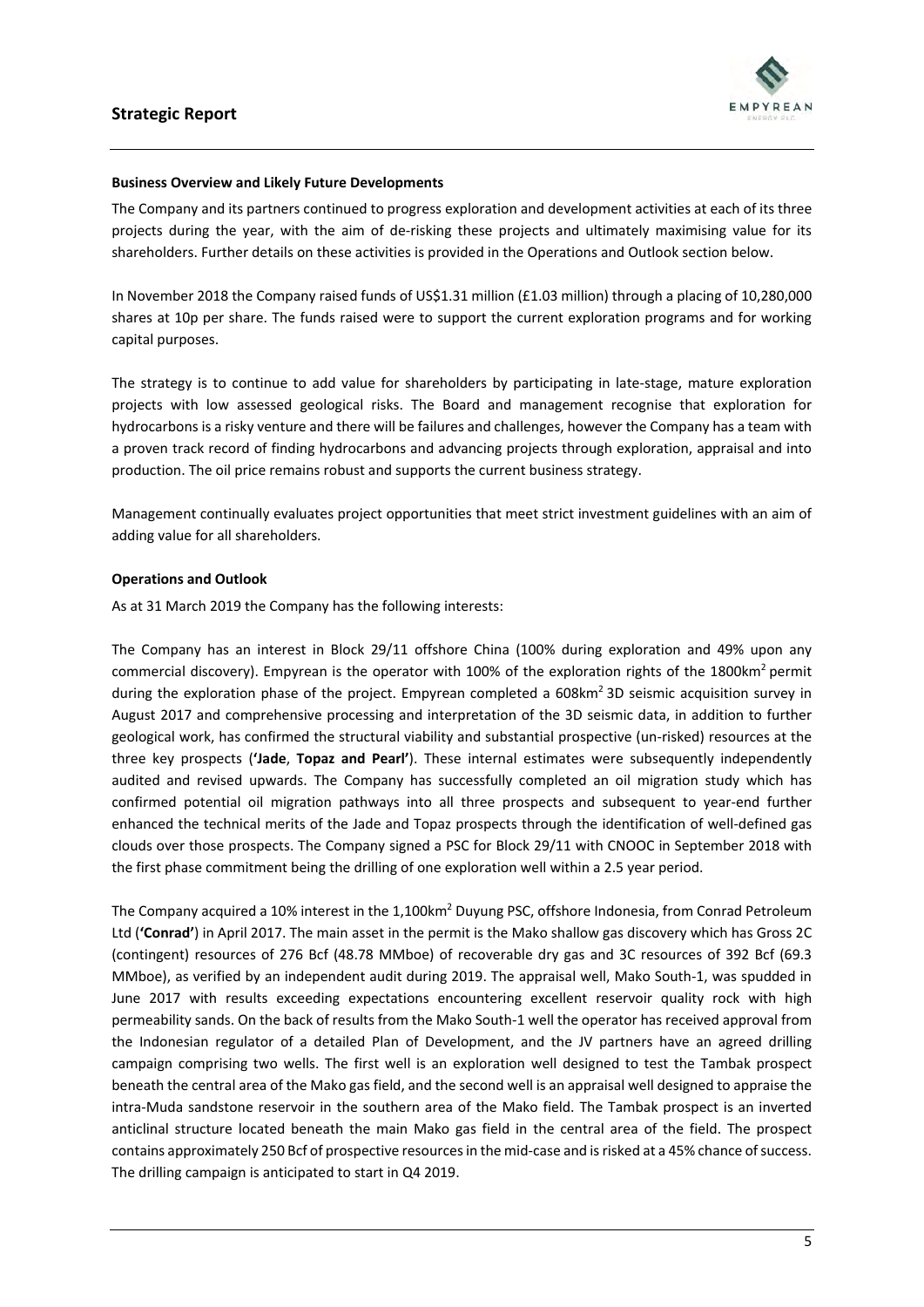

Following a transaction with AIM‐listed Coro Energy plc during early 2019, both the operator, Conrad Petroleum, and Empyrean divested part of their interest in the Duyung PSC. Empyrean's interest reduced from 10% to 8.5% interest, having received cash and shares from Coro. As part of this transaction Coro is funding US\$10.5 million of the costs of the 2019 drilling programme.

The Company entered into an agreement with ASX listed Sacgasco Limited (**'Sacgasco'**), a Sacramento Basin focused natural gas developer and producer, in May 2017, to test a group of projects in the Sacramento Basin California, including two mature, multi‐TcF gas prospects in Dempsey (EME 30%) and Alvares (EME 25%) and further identified follow up prospects along the Dempsey trend (EME 30%). Following completion of an appraisal and exploration well, Dempsey 1‐15, the operator tested multiple gas zones which resulted in the production of commercial gas flows before the well was shut in for technical evaluation following water ingress into the well. The joint venture is now integrating the subsurface data with regional geology and seismic data to evaluate additional attractive targets in thicker reservoir units for future drilling at Dempsey. An option remains to side‐ track the well to evaluate a new section of the Stoney Creek reservoirs. In parallel to the above, the joint venture continues evaluation work at the Alvares‐1.

The Company also has a 58.084% working interest in the Eagle Oil Pool Development Project asset in California and a 10% working interest in the Riverbend Project in Texas. Further detailed analysis on all projects is provided in the Operational Review on page 9.

#### **Strategy**

The Company's goal is to maximise value for shareholders. Empyrean will allocate its resources appropriately given the risk versus reward profile of our projects in order to achieve its goal. Risk assessment and evaluation is an essential part of the Company's planning and an important aspect of the Company's internal control system. These risks are first rigorously assessed at a technical level before the Company takes on a project and then diligently managed by the Company throughout the project timeline. The principal risks and uncertainties are considered to be the following:

#### *Exploration, Development and Production Risks*

Exploration and development activities may be delayed or adversely affected by factors outside the Company's control, in particular; climatic conditions; performance of partners or suppliers; availability, delays or failures in commissioning or installing plant and equipment; unknown geological conditions resulting in uneconomic or dry wells; remoteness of location; failure to achieve estimated capital costs, operating costs, reserves, recovery and production levels; actions of host governments or other regulatory authorities; and failure to find a hydrocarbon or finding uneconomic hydrocarbons. The Company employs geological experts and engages independent consultants where necessary to review exploration data as it is produced.

#### *Commodity Risk*

The demand for, and pricing of, oil and gas is dependent on global and local supply and demand, weather conditions, availability of alternative fuels, actions of governments or cartels and general economic and political developments. The Company monitors the current and forecast oil prices on a regular basis.

#### *General and Economic Risk*

As a consequence of activities in different parts of the world, the Company may be subject to political, economic and other uncertainties both locally and internationally, including but not limited to inflation, interest rates, market sentiments, equity and financing market conditions. In particular, the Company's existing exploration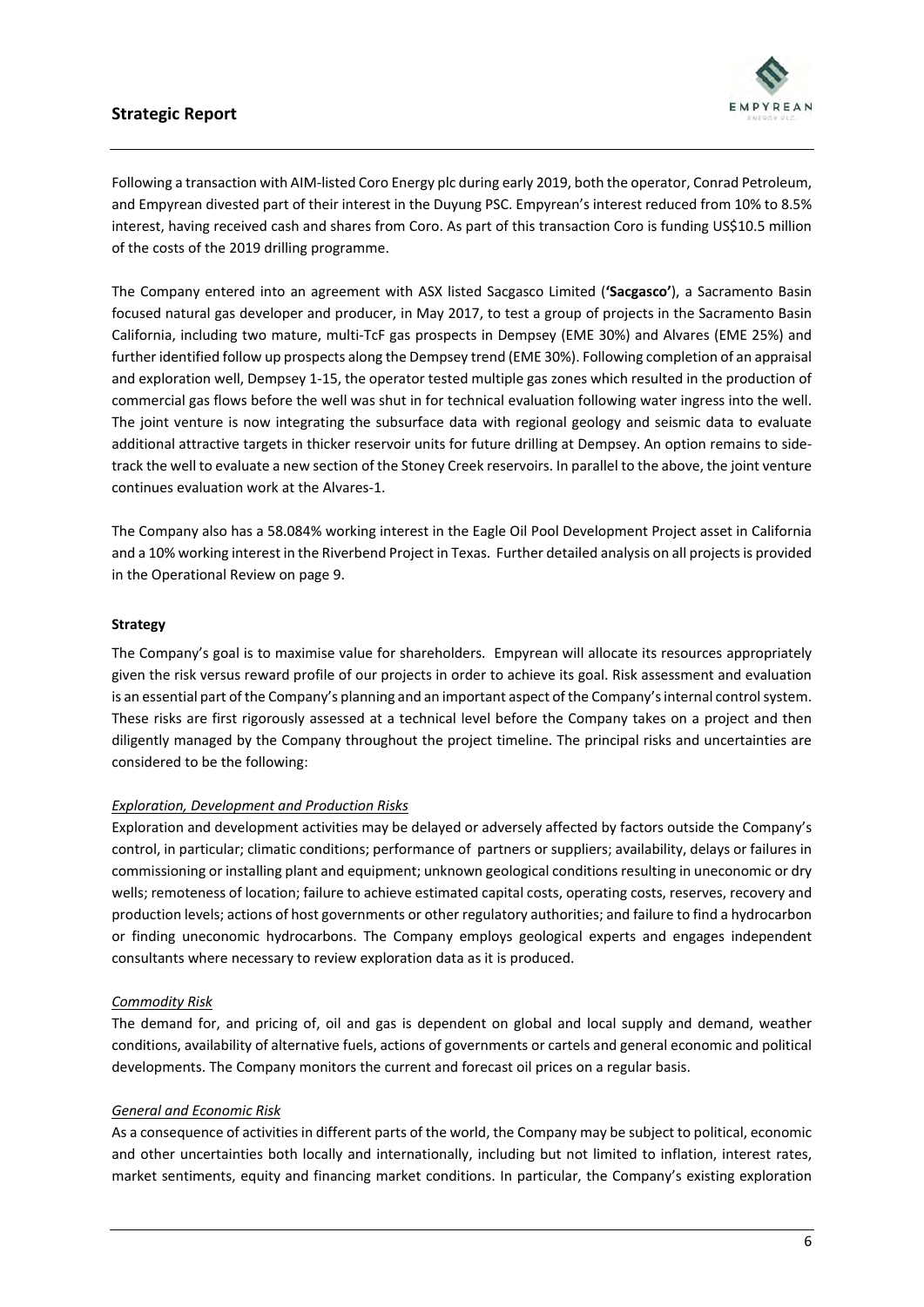

assets are located in China, Indonesia and the USA and currently require US\$ denominated funding to take them forward. The Company monitors the ongoing economic situations in the countries in which it has activities.

#### *Financing Risk*

Future investment is dependent on having sufficient funds to enable the exploration or development of projects, whether through debt or equity funding. The Company has raised funds in GBP. There is the potential to be exposed to foreign exchange losses or profits on any funds that the Company converts into GBP or converts from GBP to US\$ as the Company's exploration assets require payments for services to be made in US\$. The Company prepares cash flow forecasts and monitors its expenditure against budget, raising funds when necessary.

#### *Market Risk*

Securing sufficient and profitable sales contracts to support operations is a key business risk. Empyrean's exploration projects in California require the renewing of certain leases from time to time. There is some risk that some leases may not be able to be negotiated or that the terms may be different. The Company also operates in China and Indonesia and there are risks associated with the demand for hydrocarbons and the different pricing between markets for different commodities such as gas versus oil.

#### *Environmental Risk*

For some assets, the Company is dependent on other operators for the performance of exploration and production activities and will be largely unable to direct, control or influence the activities and costs of these operators. The Company carefully considers the technical, HSSE and financial capabilities of future potential operators during any farm‐out process. The Company currently operates Block 29/11 in offshore China.

#### **Financial Position and Performance of the Business**

Net profit after tax for the year was US\$0.15m (2018: US\$2.63m net loss), largely driven by the fair value movements on derivative liabilities. Total assets were US\$12.64m (2018: US\$12.28m), the increase mainly due to capitalised exploration expenditure on the Company's three primary projects, offset by the reduction to nil of the large corporation tax receivable balance in the prior year, which was received during this financial year. Total liabilities were US\$1.78m (2018: US\$2.89m), the decrease due to movement in the valuation of the derivative liability options, detailed in Note 11. The Company's cash position at 31 March 2019 was US\$0.33m (2018: US\$0.39m) with net operating cash inflows of US\$0.35m (2018: outflows of US\$0.99m), due to the receipt of corporation tax refunds mentioned above of US\$1.32m.

#### **Key Performance Indicators**

Over the last few years the key financial performance indicators ('KPI's') for the Company have been revenue and net profit. The key non-financial KPI's over that time have been the Company's reserves and share price. Given the sale of the Company's primary producing asset in 2016, Sugarloaf AMI, revenue, net profit, reserves and share price were deemed to be no longer the most appropriate indicator of the performance of the Company. With the Company's successful re‐build as an exploration company with a portfolio of projects aimed at adding value for shareholders – the Company's share price is again a key KPI. Since the return of value to shareholders, the Company's share price has grown from 1p to over 27p in September 2017 and is 8.5p at the time of writing this report. Successful exploration and appraisal drilling in Indonesia and ultimately China provides significant share price re‐rating potential. In addition, with the Company becoming an active explorer, exploration results across all projects and resource estimates at the Chinese and Indonesian projects are important KPIs. The work performed at each of the Company's projects and the results that have been achieved are detailed further in the Operational Review.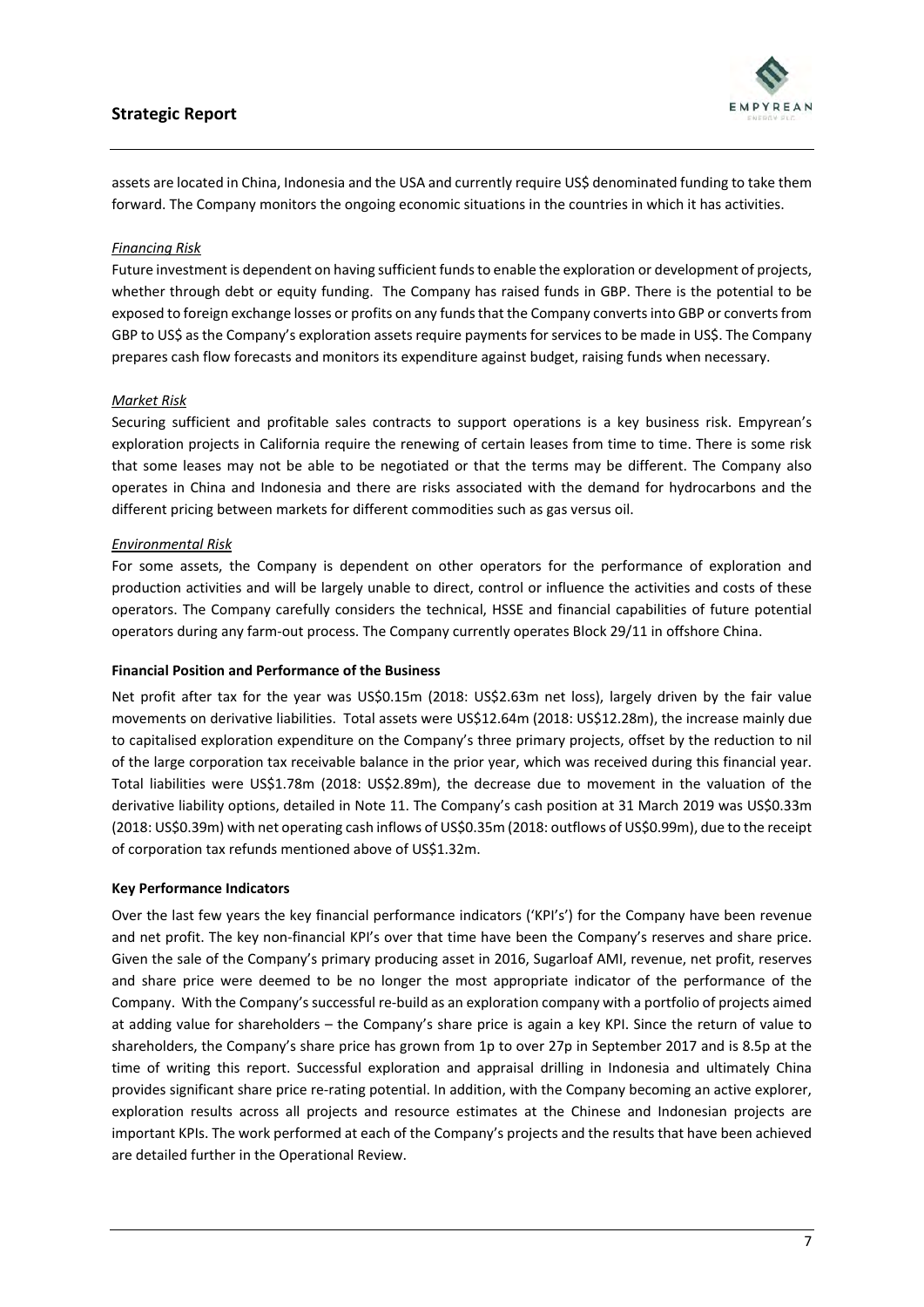



The share price performance over the 24 months to 30 June 2019 is represented graphically below.

The strategic report and operational review were approved by the Board on 9 August 2019 and signed on the Board's behalf.

<u>foll</u>

**\_\_\_\_\_\_\_\_\_\_\_\_\_\_\_\_\_\_\_\_** 

**Thomas Kelly**  Chief Executive Officer 9 August 2019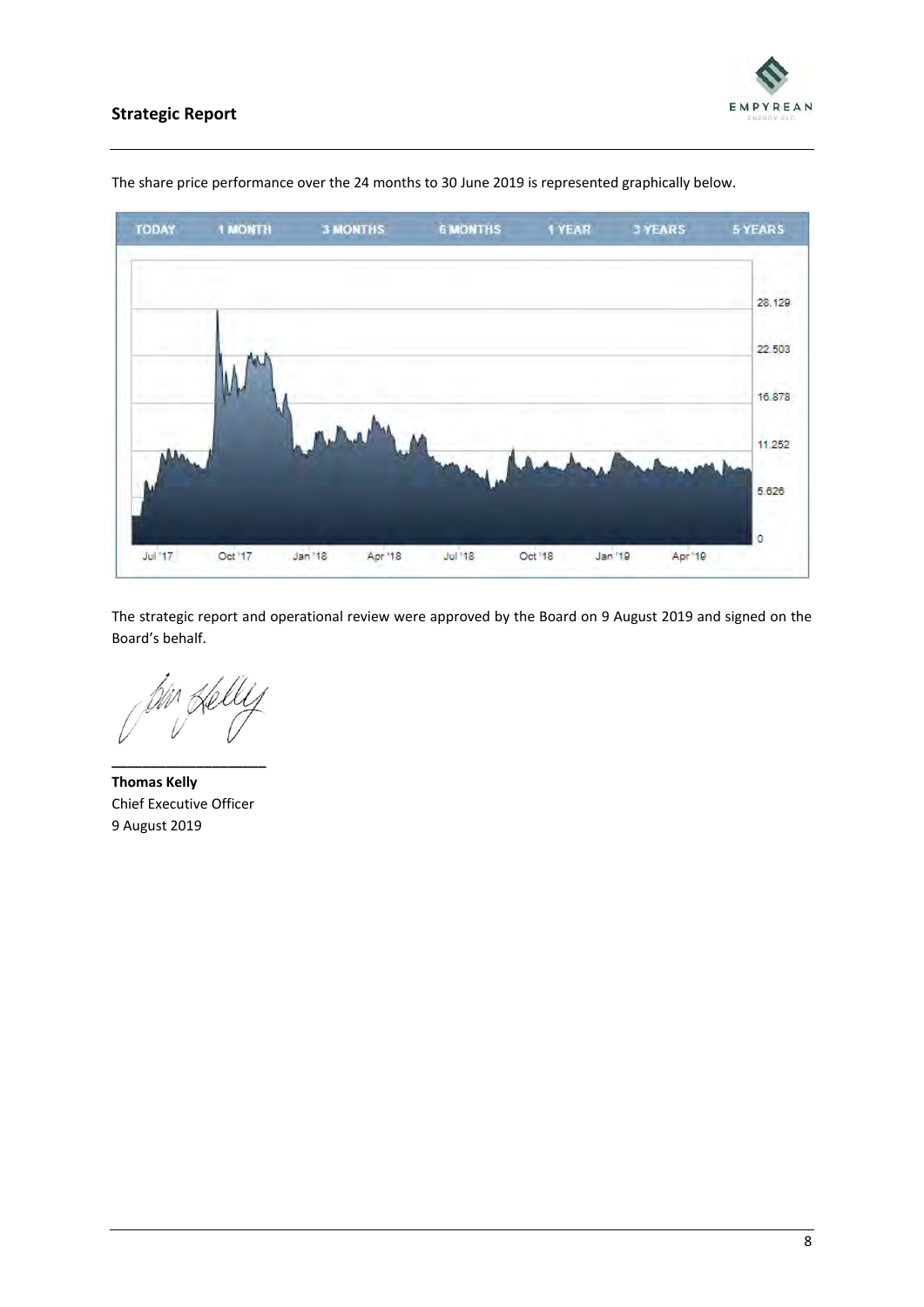

The 2019 financial year has been a successful one for Empyrean on a number of fronts, highlighted by ongoing progress towards appraisal, development and production at the Mako gas discovery in Indonesia and the de‐ risking of the large prospects in Block 29/11, China.

Empyrean and its partners have methodologically carried out detailed and comprehensive subsurface and technical evaluation during the financial year on its projects in China and Indonesia that has significantly advanced and de‐risked these assets.

Systematic technical work on Empyrean operated 100% working interest in Block 29/11, offshore China has matured two drill‐ready low risk‐high reward prospects.

In Duyung PSC in offshore Indonesia, Empyrean reduced its interest by 1.5% through the Coro Energy transaction in 2019, as detailed further below. This transaction brought US\$10.5m in funding for the drilling of two critical wells in the permit.

Empyrean also has a 25‐30% working interest in a package of gas projects in the Sacramento Basin, onshore California. Following successfully drilling Dempsey 1‐15 to Basement and flowing sale gas, subsequent water ingress into the well resulted in the well being shut in for technical evaluation to determine the zone from which the water was entering and to provide for forward program alternatives. A workover is required to reduce water flow (interpreted to be from separate wet reservoirs) in the wellbore.

Empyrean has retained an interest in the Riverbend Project (10% WI) located in the Tyler and Jasper counties, onshore Texas and a 58.084% WI in the Eagle Oil Pool Development Project, located in the prolific San Joaquin Basin onshore, Southern California. No technical work has been undertaken on these projects during the year.

#### **China Block 29/11 Project (100% WI)**

Block 29/11 is located in the prolific Pearl River Mouth Basin, offshore China approximately 200km Southeast of Hong Kong. The acquisition of this block heralded a new phase for Empyrean when it became an operator with 100% of the exploration rights of the permit during the exploration phase of the project. In the event of a commercial discovery, China National Offshore Oil Corporation Limited (**'CNOOC'**) will have a back in right to 51% of the permit.

#### *31% Uplift in Best Case Gross Prospective (Un‐risked) Resources*

In June 2018, the Company announced the results of comprehensive processing and interpretation of the 608km2 of new 3D seismic data that it successfully acquired during 2017. The analysis firmed up key prospects which were initially identified by the vintage regional 2D seismic survey and were initially mapped on the partially available (seismic Survey Boat Raw) 3D in September 2017.

Following the successful acquisition of a large 3D survey Empyrean focused on processing the seismic data optimally. Empyrean had regular interaction with the China Offshore Oil Services Limited (**'COSL'**) processing team at all stages of the project. Time (**'PSTM'**) and Depth (**'PSDM'**) processing of the 3D seismic data was completed in January 2018. The final processed data is of high‐quality that has clearly imaged the potential reservoirs, faults and deeper basin.

Arising from the 3D seismic interpretation, the Jade and Topaz prospects were developed into better defined and very substantial opportunities. The Pearl Prospect, which was a substantial lead based on the vintage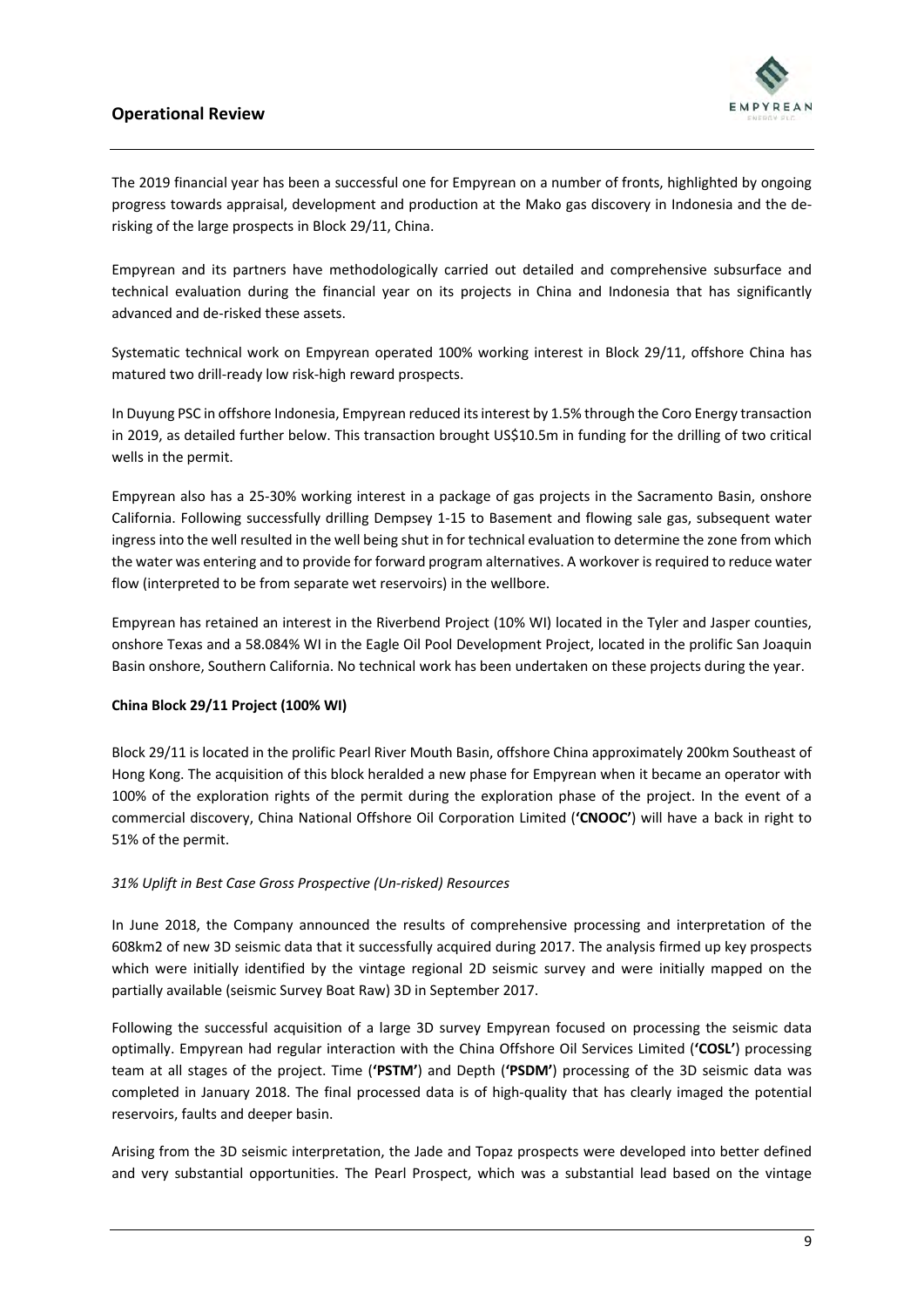



regional 2D seismic has evolved into a substantial prospect following the 3D seismic. The results indicate that all three prospects are large and are in favourable geological settings.

**Figure 1: Block 29/11, Pearl River Basin, Offshore China.**

Based on the results of the comprehensive processing and interpretation of the final 3D data, the prospective (un‐risked) resources of the three major high graded prospects were revised upwards (Table 1) from previously reported estimates because of detailed mapping and improved assessment of reservoir parameters. Gross (100%) 'Best' case Prospective Resources combined were revised to 774 MMbbl on an un‐risked basis.

| Table 1:                                                         |                                               |                  |                  |                           |                  |                  |  |  |
|------------------------------------------------------------------|-----------------------------------------------|------------------|------------------|---------------------------|------------------|------------------|--|--|
| Block 29/11 China: Gross Prospective (un-risked) Resources MMbbl |                                               |                  |                  |                           |                  |                  |  |  |
| September 2017<br><b>June 2018</b>                               |                                               |                  |                  |                           |                  |                  |  |  |
|                                                                  | <b>Timeline</b><br>(Seismic Boat Raw 3D data) |                  |                  | (Final Processed 3D data) |                  |                  |  |  |
|                                                                  |                                               |                  |                  |                           |                  |                  |  |  |
| <b>Prospect</b>                                                  | <b>Low Case</b>                               | <b>Best Case</b> | <b>High Case</b> | <b>Low Case</b>           | <b>Best Case</b> | <b>High Case</b> |  |  |
| Jade                                                             | 89                                            | 103              | 143              | 94                        | 190              | 303              |  |  |
| <b>Topaz</b>                                                     | 280                                           | 365              | 498              | 292                       | 435              | 728              |  |  |
| Pearl                                                            | 84                                            | 123              | 206              | 94                        | 149              | 256              |  |  |
|                                                                  |                                               |                  |                  |                           |                  |                  |  |  |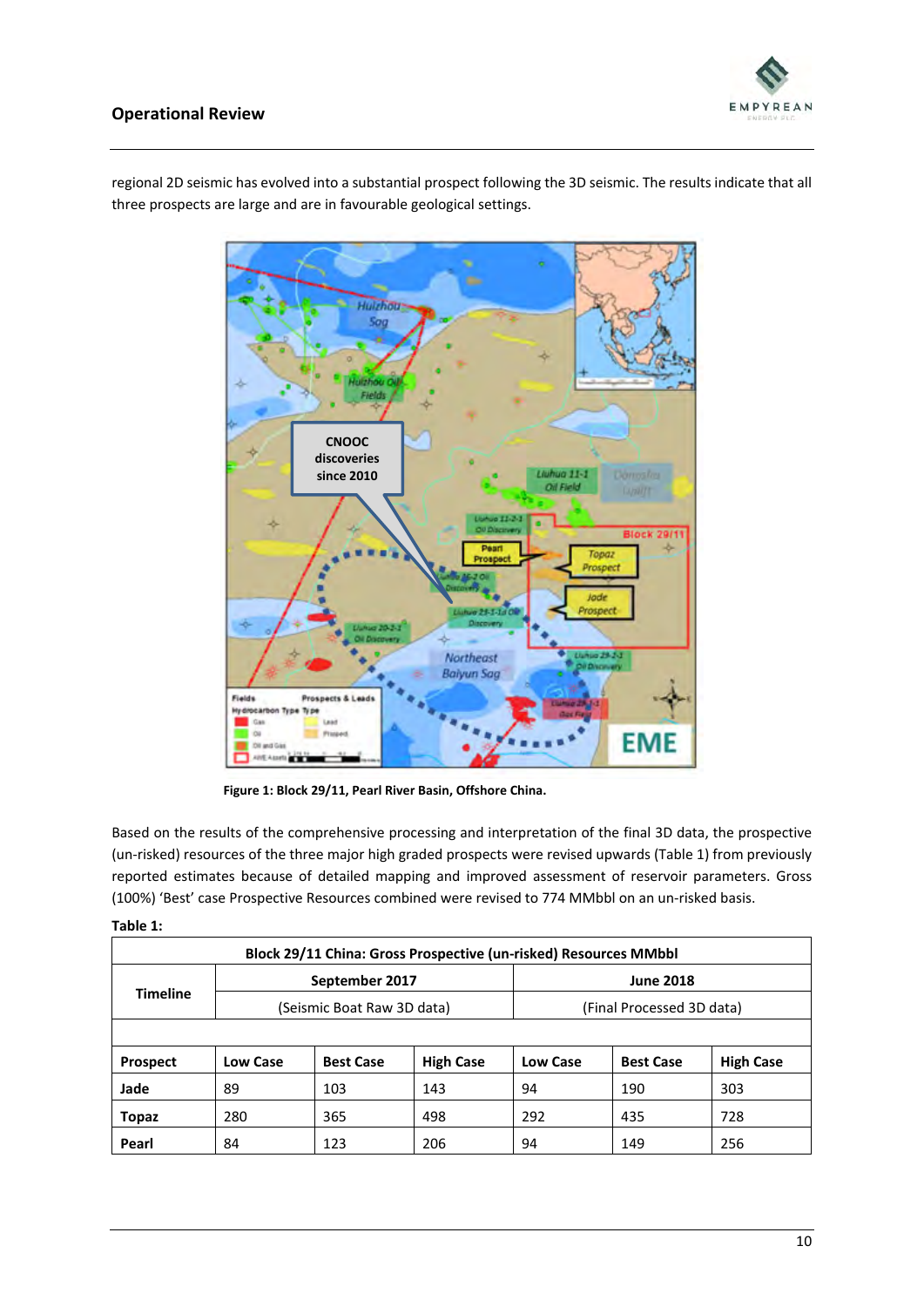

Given, one of the major challenges with resource estimation rests heavily with an estimation of Gross Rock Volume (**'GRV'**), a critical step to reducing the uncertainty of estimating GRV is to better understand and quantify velocity field and depth conversion. As a result, two approaches were taken for depth 'conversion of time' interpretation of the seismic marker for the potential reservoir top. The resulting two GRVs from two structure maps were then combined to generate an industry standard probabilistic result using Monte Carlo simulation with 1,000 trials (using Crystal Ball software). This probabilistic method has produced Gross Prospective (unrisked) Resources as shown below (Table 2).

| Block 29/11 China: Gross Prospective (un-risked) Resources MMbbl  |     |     |     |     |  |  |  |
|-------------------------------------------------------------------|-----|-----|-----|-----|--|--|--|
| <b>Probabilistic Estimates</b>                                    |     |     |     |     |  |  |  |
| <b>P90</b><br><b>P10</b><br><b>P50</b><br>Mean<br><b>Prospect</b> |     |     |     |     |  |  |  |
| Jade                                                              | 110 | 183 | 230 | 202 |  |  |  |
| <b>Topaz</b>                                                      | 298 | 431 | 631 | 453 |  |  |  |
| Pearl                                                             | 105 | 152 | 220 | 159 |  |  |  |

#### **Table 2:**

*Cautionary Statement: The estimated quantities of oil that may potentially be recovered by the application of a future development project relates to undiscovered accumulations. These estimates have both an associated risk of discovery and a risk of development. Further exploration, appraisal and evaluation is required to determine the existence of a significant quantity of potentially movable hydrocarbons.* 

#### *Oil Migration Study Completed*

Substantial geological work was also undertaken during late 2017/early 2018, focusing on migration pathways of oil in the basin which culminated in an Oil Migration Study (**'the Study'**) which was completed in June 2018.

The Study established the maturity profile of source rock, and established that the source rock in the Baiyun Sag East (**'BSE'**) area was at peak maturity when oil expulsion commenced. The main implications for Block 29/11 prospectivity are very positive with the entire source rock within BSE interpreted to have produced abundant hydrocarbons. In addition, any potential oil accumulation in Block 29/11 prospects are expected to be light and of good quality, and therefore similar to the oil discoveries around Block 29/11 that range from 33‐38 API.

The Study validated the interpreted oil migration pathways from the known oil sources of the Enping Formation (Paleocene aged) within the BSE into the several oil discoveries made by CNOOC Limited to the immediate West and South of Block 29/11 since 2010, and thus provided strong evidence of a prolific petroleum system in the area. At the same time, the Study interprets effective migration pathways from BSE towards the northern flank of the Baiyun uplift where the Jade and Topaz prospects are located.

In addition, 28km2 of 3D seismic data that was acquired outside Block 29/11 over the 2013 CNOOC Limited oil discovery LH 23‐1d‐1 which is located 8km west of the Jade prospect, helped confirm potential "fill‐and‐spill" pathways to the Jade structure from the oil discovery. Whilst early exploration techniques such as this are no guarantee of exploration success, the Company believes that this form of 'seismic tie' to a nearby known discovery helps to reduce the risks associated with exploration and helps to provide an improved understanding of the geology in the basin and within Block 29/11.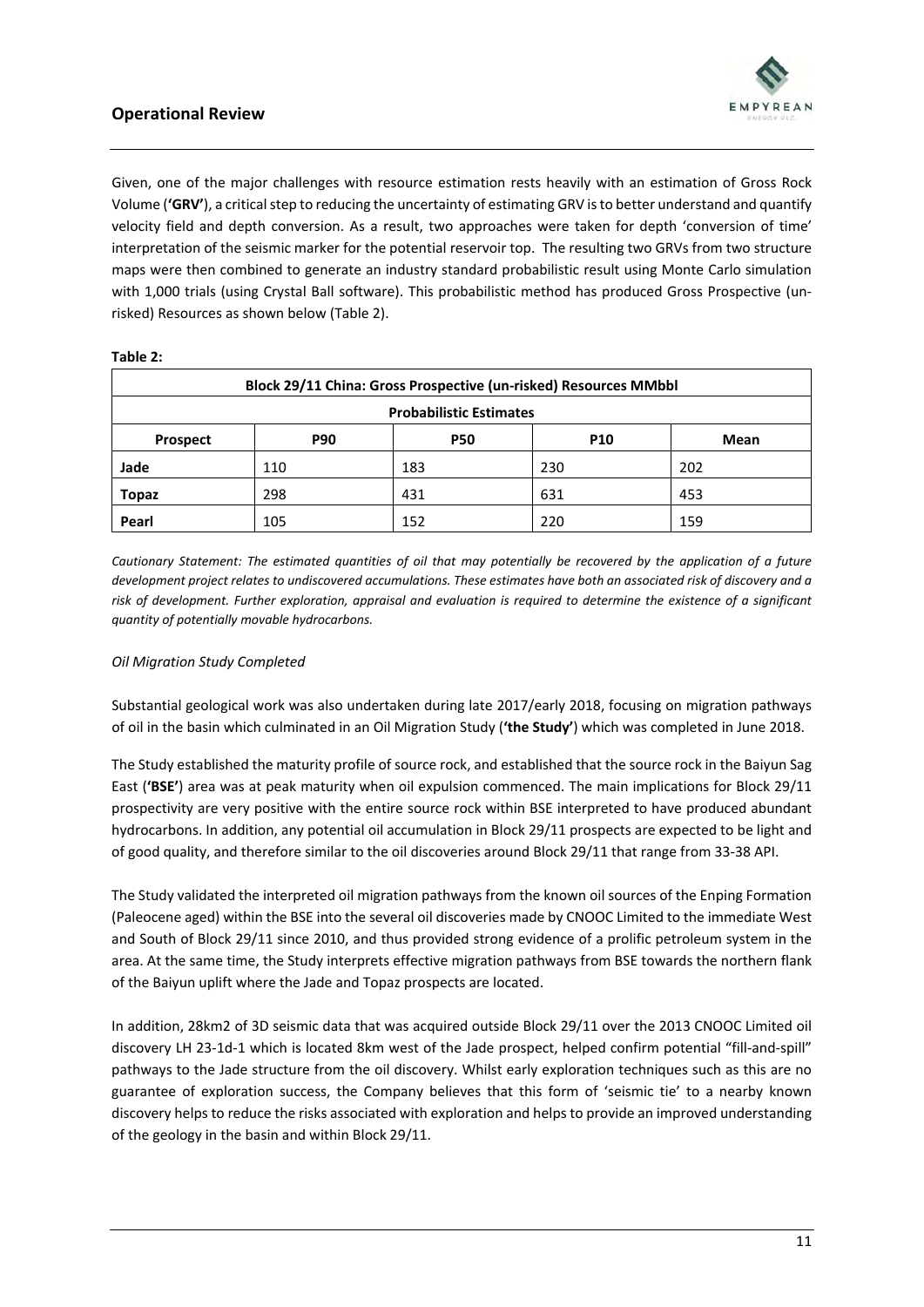

Comprehensive interpretation of the 2017 3D seismic data also mapped a new sub‐basin called Baiyun Sag North (**'BSN'**). BSN is located between the Jade and Topaz prospects and is entirely within Block 29/11. The Study confirms a potential effective migration pathway from BSN into Jade and Topaz.



**Figure 2: Proven and interpreted migration pathways from Baiyun Sag East**

The Study also indicated that the Pearl Prospect is potentially located in a migration shadow for oil migrating from BSE or BSN. As a result, further work has been done focusing on the possibility of migration from the Huizhou Sag located NW of Block 29/11. The Liuhua 11‐1 field complex that contained an estimated 1.1 billion barrels of oil is located immediately North of Block 29/11 and has been interpreted to have received oil from Huizhou Sag. Additional work completed now indicates that the Pearl prospect is located favourably for receiving oil charge from Huizhou Sag.

#### *Petroleum Contract Signed*

The initial contractual term called Geophysical Service Agreement was for two years with a work programme commitment of acquisition, processing and interpretation of 500km<sup>2</sup> of 3D seismic data.

Having successfully completed the committed work program for the GSA, the Company exercised its option to enter a PSC on the Block, on pre‐negotiated terms, with CNOOC. The PSC was signed on 30 September 2018 with the date of commencement of implementation of the PSC being 13 December 2018.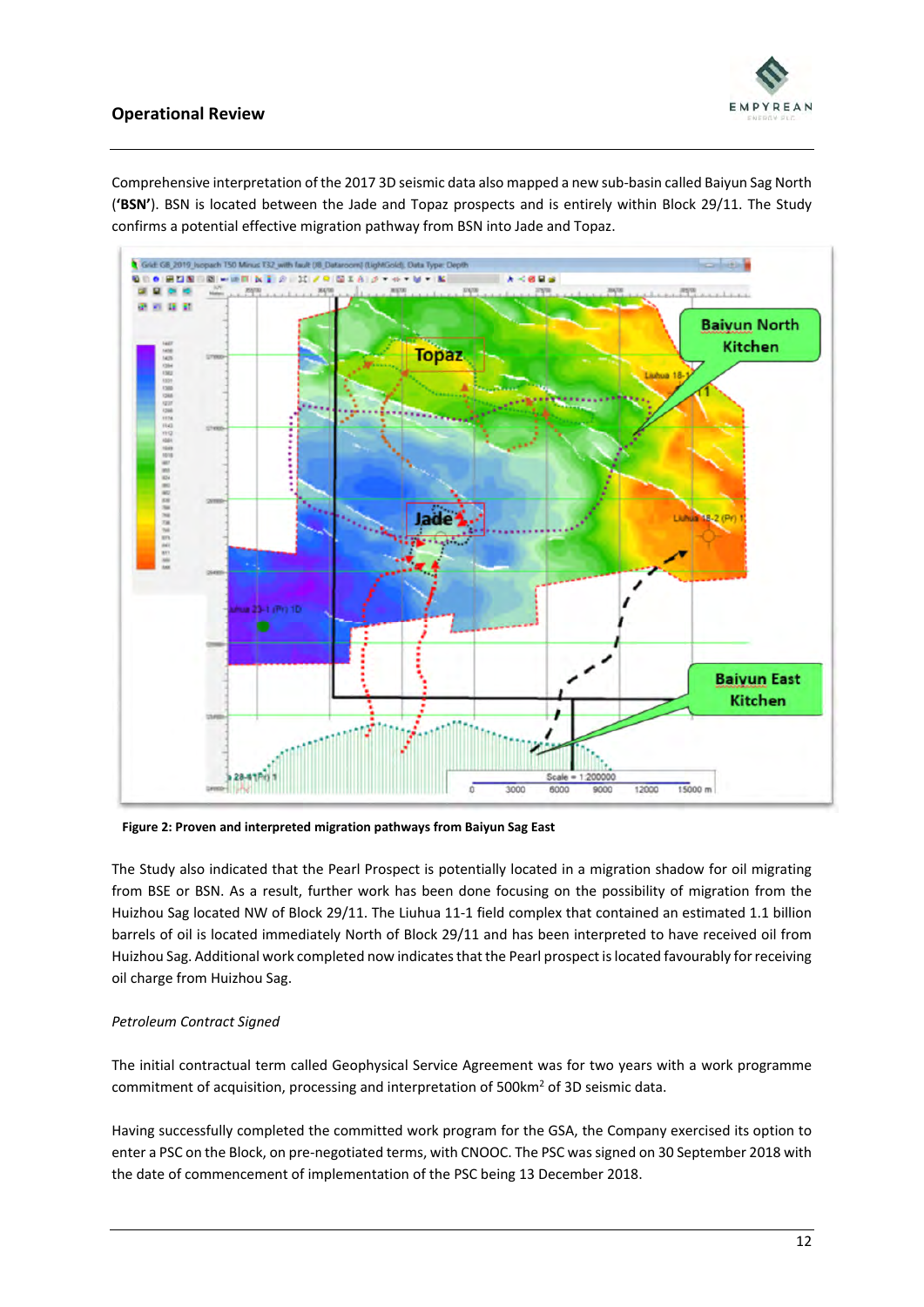

The first phase of the contract is for 2.5 years with a commitment to drill one exploration well to a depth of 2,500m or to the Basement Formation. Under the PSC terms, Empyrean has the option of entering the second phase after relinquishing 25% of the current area. The second phase has a commitment of drilling one additional exploration well to a depth of 2,500m or to the Basement Formation within a further 2 years.

#### *Gaffney Cline & Associates Independent Audit increases Total Mean Oil‐in‐place to 884 MMbbl*

In November 2018 Empyrean announced the results of an independent audit completed by Gaffney, Cline & Associates, an independent petroleum advisory firm, of the Company's oil initially in place estimates over the Jade, Topaz and Pearl prospects at Block 29/11 (the **'STOIIP Audit'**) .

Empyrean requested that GCA undertake the STOIIP Audit and an assessment of the geological chance of success (**'GCoS'**) of the three prospects identified on Block 29/11 following the comprehensive internal processing and interpretation of the 3D seismic data that the Company had completed. GCA's audit primarily consisted of reviewing, checking and validating the available data and existing interpretations and auditing the technical work that has been performed by EME and its contractors.

GCA used a probabilistic method to generate its results and estimated the STOIIP using a 1D Monte Carlo model based on estimates of gross rock volume and reservoir parameters.

GCA's estimates of STOIIP for the Jade, Topaz and Pearl Prospects together with GCA's estimates of GCoS are shown in Table 3 below. Of particular note is that, as well as validating the Company's internal estimates, Total Mean Oil in‐place increased by 9% to 884 MMbbl on an un‐risked basis and GCA estimated the GCoS of the Jade and Topaz prospects at 32% and 30% respectively. Total P10 estimates increased by 47% to 1588 MMbbl from 1081 MMbbl on an un-risked basis.

| Block 29/11 China: Oil in-place MMbbl |            |                              |            |               |                                                |     |     |     |      |
|---------------------------------------|------------|------------------------------|------------|---------------|------------------------------------------------|-----|-----|-----|------|
|                                       |            | <b>EME Internal Estimate</b> |            |               | <b>GCA STOIIP Audit</b>                        |     |     |     |      |
| <b>June 2018</b>                      |            |                              |            | November 2018 |                                                |     |     |     |      |
| <b>Prospect</b>                       | <b>P90</b> | <b>P50</b>                   | <b>P10</b> | Mean          | <b>P90</b><br><b>P50</b><br><b>P10</b><br>Mean |     |     |     | GCoS |
| Jade                                  | 110        | 183                          | 230        | 202           | 93                                             | 187 | 395 | 225 | 32%  |
| Topaz                                 | 298        | 431                          | 631        | 453           | 211                                            | 434 | 891 | 506 | 30%  |
| Pearl                                 | 105        | 152                          | 220        | 159           | 38                                             | 121 | 302 | 153 | 15%  |

#### **Table 3: EME and GCA estimates of STOIIP (November 2018)**

*Cautionary Statement: The volumes presented in this announcement are STOIIP estimates only. A recovery factor needs to be applied to the undiscovered STOIIP estimates based on the application of a future development project. The subsequent estimates, post the application of a recovery factor, will have both an associated risk of discovery and a risk of development. Further exploration, appraisal and evaluation is required to determine the existence of a significant quantity of potentially movable hydrocarbons.*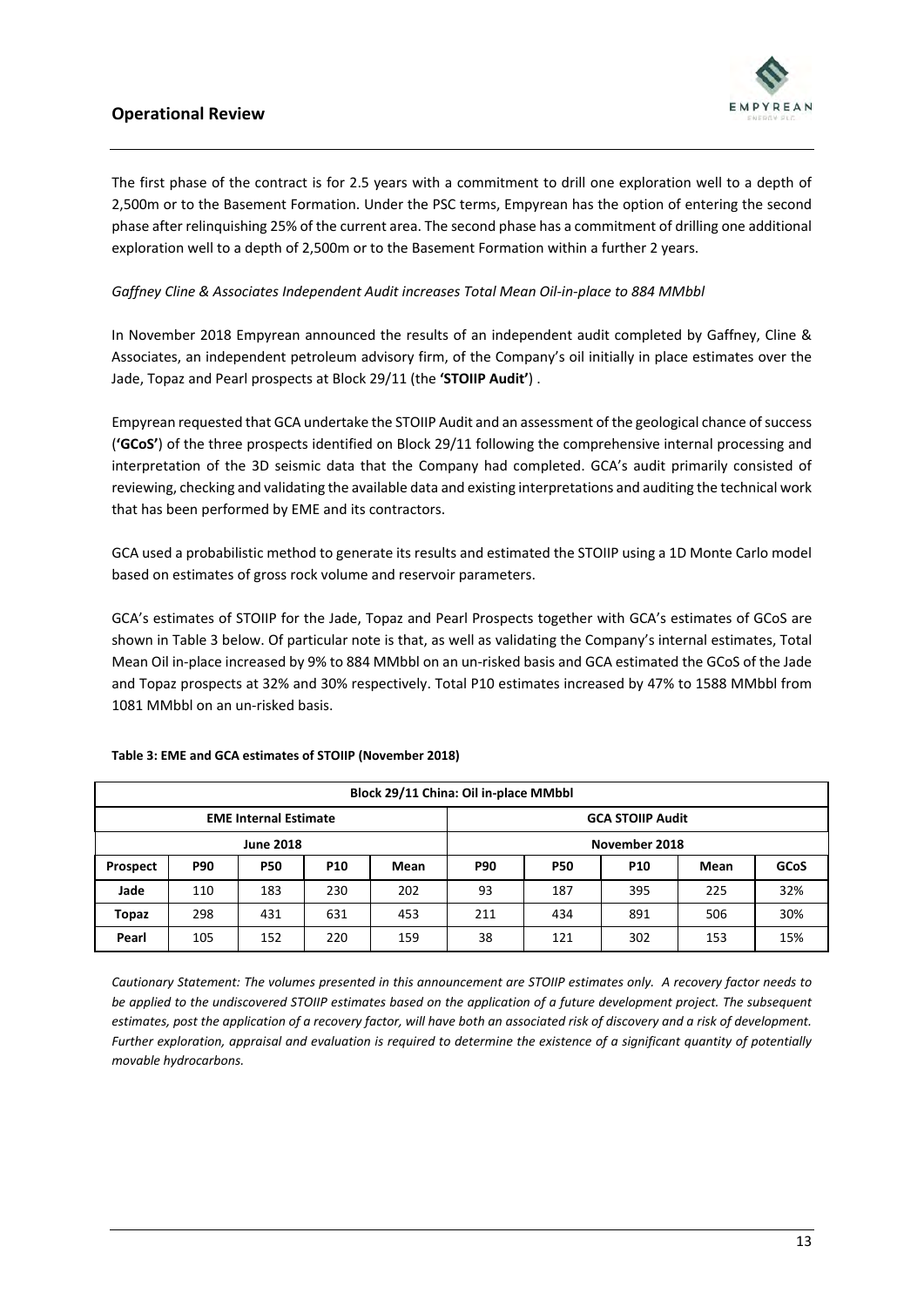

#### **Duyung PSC, Indonesia (10% WI)**

#### *Background*

In April 2017, Empyrean acquired from Conrad Petroleum a 10% shareholding in West Natuna Exploration Ltd (**'WNEL'**), which held a 100% Participating Interest in the Duyung Production Sharing Contract (**'Duyung PSC'**) in offshore Indonesia and is the operator of the Duyung PSC.

The Duyung PSC covers an offshore permit of approximately 1,100km<sup>2</sup> in the prolific West Natuna Basin. The permit includes the Mako gas discovery. The Mako gas field is an enormously large, shallow structural closure, with an area extent of over 350km<sup>2</sup>, approximately 16km from the closest third party access point to the WNTS pipeline system which delivers gas from Indonesia to Singapore.



**Figure 3: Mako Gas field, Duyung PSC, Indonesia** 

The Mako gas field was discovered by Mako South-1 well drilled by WNEL in 2017. The drilling operations included the acquisition of two conventional core in the main reservoir followed by comprehensive testing operations. The Mako reservoir flowed up to 10.8MMscf/d of dry gas on test, proving commercial viability of the gas discovery. The commercial viability is further supported by four wells drilled by previous operators that have penetrated the reservoir section. As a result, the reservoir distribution is reasonably well understood.

An independent resource audit of the Mako gas field was completed by Gaffney Cline & Associates in January 2019, resulting in the following gross resource certification:

| Category | <b>Gas Recoverable (Bcf)</b> |
|----------|------------------------------|
| 1C       | 184                          |
| 2C       | 276                          |
| З۲       | 392                          |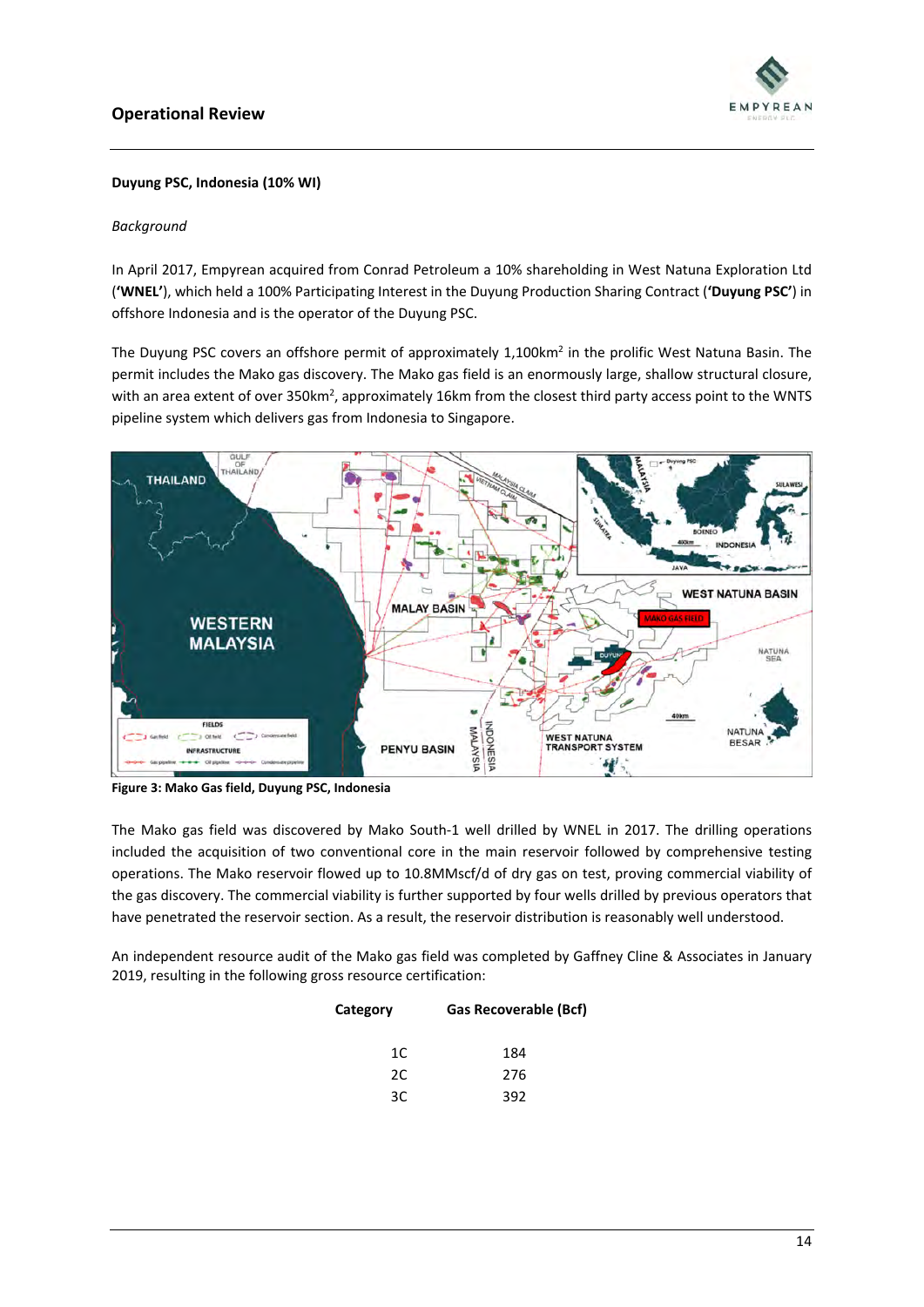

#### *Reduction of Interest for Cash and Shares*

In February 2019 Empyrean announced that it had entered into a binding, conditional purchase agreement (**'**the **Agreement'**) pursuant to which AIM listed Coro Energy plc (**'Coro'**) would acquire a 15% interest in the Duyung PSC from WNEL for aggregate consideration in cash and Coro shares of US\$4.8 million and the contribution of US\$10.5 million by Coro toward the 2019 drilling campaign at the Mako gas field (**'Coro Transaction'**). The cash and share component of the consideration were paid pro rata to the existing owners of WNEL, being Empyrean, which currently had a 10% effective interest in the Duyung PSC, and Conrad, which currently had a 90% effective interest in the Duyung PSC, each through shareholding in WNEL.

The consideration paid comprised US\$2.95 million in cash and US\$1.85 million in the form of 60,905,037 new ordinary shares in Coro (**'Consideration Shares'**). Empyrean received cash consideration of US\$295,000 and Consideration Shares with a value of US\$185,000 for the transfer to Coro of 1.5% of its current 10% interest in the Duyung PSC, reducing its interest to 8.5% once the transaction is completed (currently only subject to government and regulatory approval).

Following completion of the transaction, including the payment by Coro of US\$10.5 million which was received in April 2019 as partial funding of the 2019 drilling programme at the Mako gas field and receipt of the necessary Government and regulatory approvals, WNEL will make a direct transfer of interest in the Duyung PSC to Empyrean and the other owners. Empyrean's interest therefore will be a direct ownership in the PSC and no longer held through WNEL. The owners of the Duyung PSC will be Conrad (76.5%), Empyrean (8.5%) and Coro (15%).

#### *Plan of Development Approval for Mako Gas Field*

In March 2019 Empyrean announced that the Ministry of Energy and Minerals in Indonesia had approved the Plan of Development (**'POD'**) for the Mako Gas Field, securing tenure until 2037. The POD approval was required ahead of the upcoming drilling programme at the Duyung PSC, as detailed below. The approval is also an important step in advancing negotiations and ultimately executing a Gas Sales Agreement (**'GSA'**) with the buyer in Singapore for the off-take of Mako gas.

#### *Mako Gas Field Appraisal and Drilling Program*

In April 2019 Empyrean, Conrad and Coro agreed the upcoming drilling programme in the Duyung PSC. The campaign will comprise two wells, one exploration well designed to test the Tambak prospect beneath the central area of the Mako gas field, and one appraisal well designed to appraise the intra-Muda sandstone reservoir in the southern area of the Mako field. The drilling campaign is anticipated to start in Q4 2019, with each well taking approximately 33 days to drill and test. The gross cost of the programme is expected to be approximately US\$17‐19 million on a fully tested basis, including rig mobilisation and de‐mobilisation, with the high range assuming exploration well success.. As part of the transaction to acquire its 15% interest in the PSC, Coro contributed US\$10.5 million to the total cost of the drilling campaign with the balance to be covered by the Partners pro rata to their respective interests. Empyrean will retain an 8.5% interest in the PSC.

The Tambak prospect is an inverted anticlinal structure located beneath the main Mako gas field in the central area of the field. The prospect contains approximately 250 Bcf of prospective resources in the mid-case and is risked at a 45% chance of success. The well will be drilled to a total depth of approximately 1,370 metres true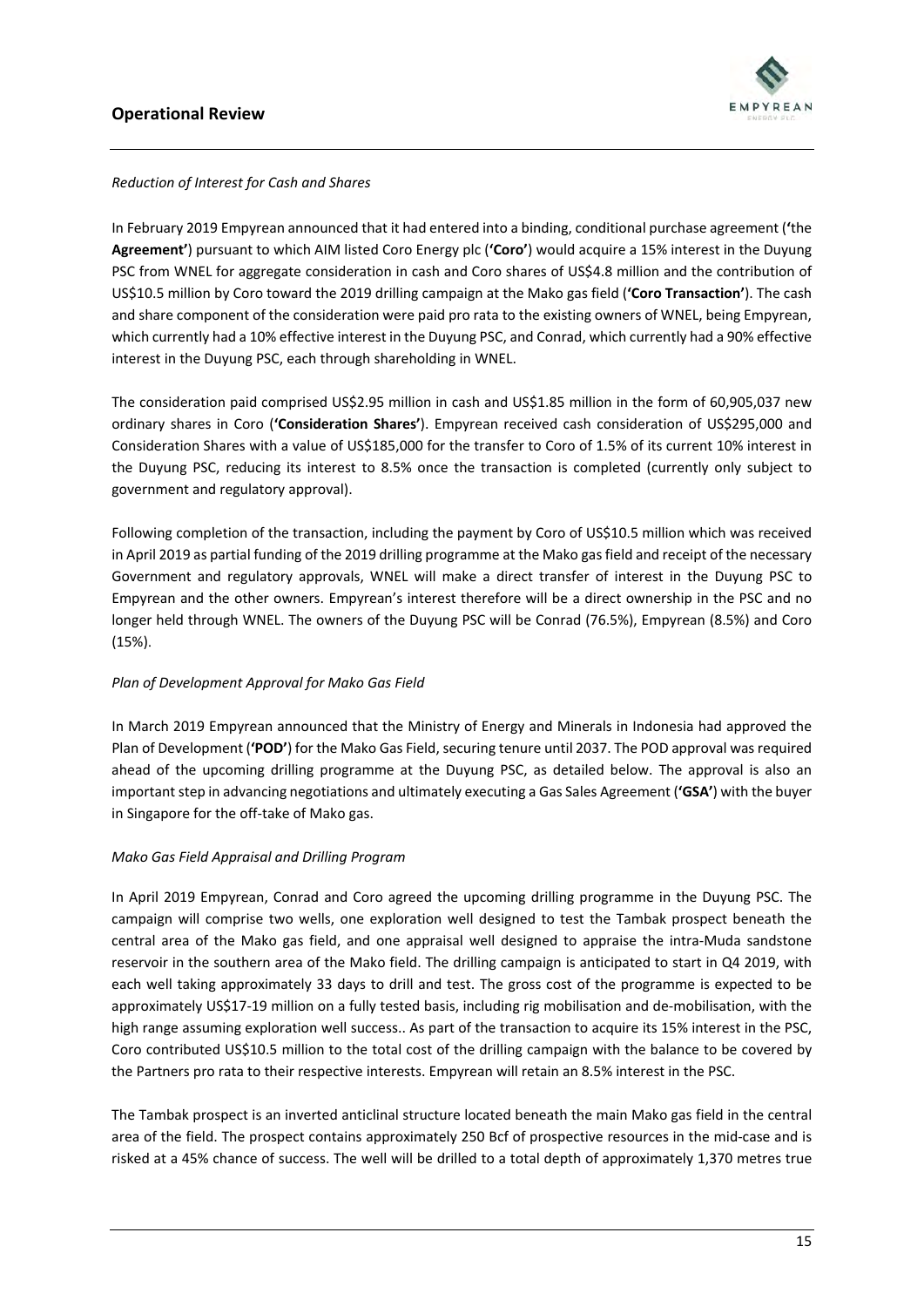



vertical depth sub‐sea (**'TVDSS'**), with a testing suite planned for both the intra‐Muda Mako reservoir level as well as the Lower Gabus prospective target horizons.

 **Figure 4: Tambak Prospect, Duyung PSC, Indonesia** 

The second well in the programme Tambak‐2 (Mako‐2), approximately 12.5km south of the Mako South‐1 well, is an appraisal well which is designed to intersect the intra‐Muda reservoir at approximately 380 metres TVDSS. A full evaluation suite including coring, wireline logging and open hole testing of the reservoir section is planned. The well will provide an important calibration point for the southern area of the field and is planned to demonstrate further contingent resource, which in turn will support the gas marketing efforts.



 **Figure 5: Mako Gas field appraisal drilling programme, Duyung PSC, Indonesia**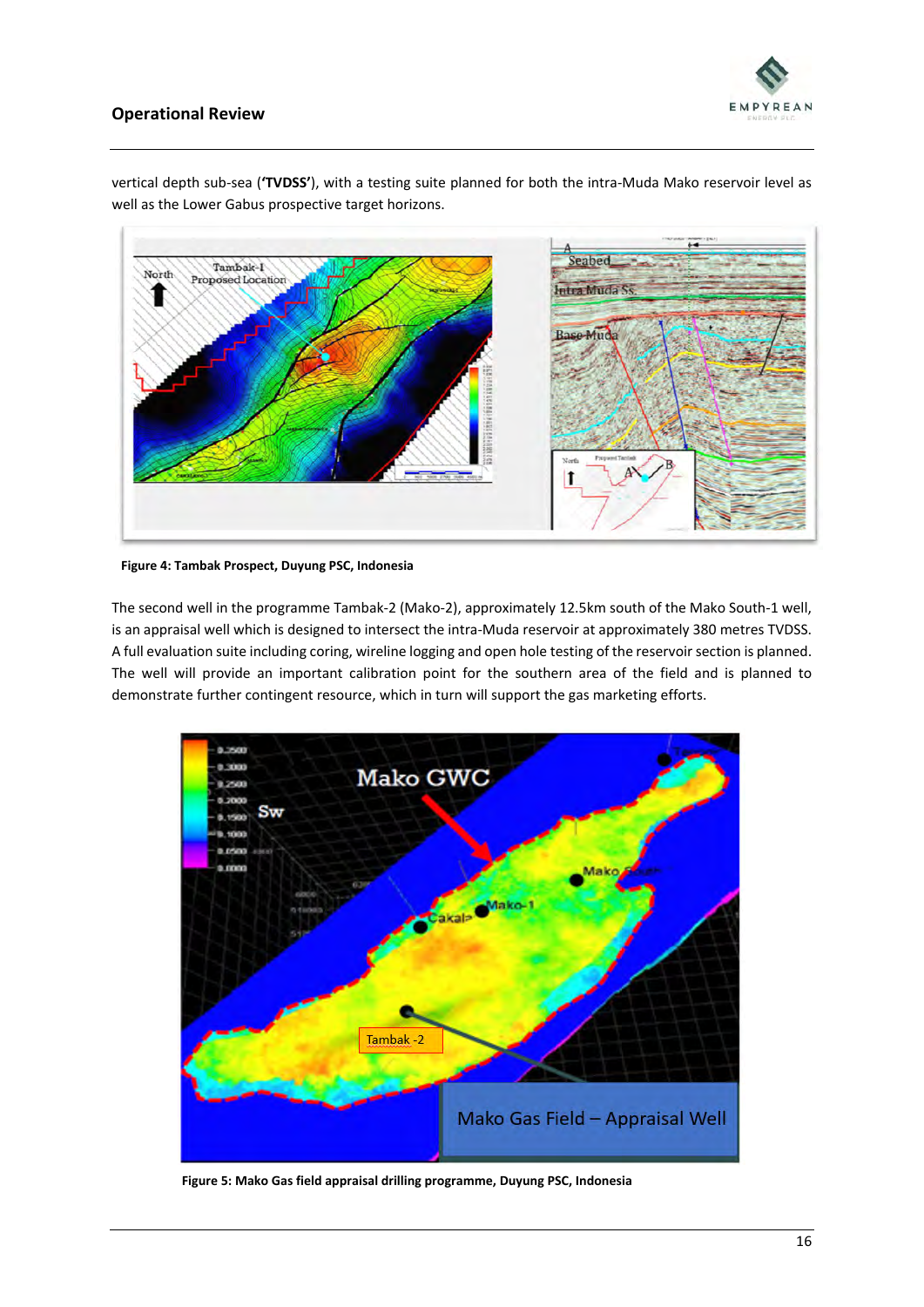



#### **Multi Project Farm‐in in Sacramento Basin, California (25%‐30% WI)**

#### *Background*

In May 2017, Empyrean agreed to farm-in to a package of opportunities including the Dempsey and Alvares prospects in the Northern Sacramento Basin, onshore California. The rationale for participating in this potentially significant gas opportunity was a chance to discover large quantities of gas in a relatively 'gas hungry' market. Another attractive component of the deal was the ability to commercialise a potential gas discovery using existing gas facilities that are owned by the operator.



 **Figure 6: California Projects Location Map** 

The first exploration well, Dempsey 1‐15, was drilled to a TD of 2,970 metres (9,747 feet) in September 2017. Comprehensive data was collected including wireline logs in the Dempsey 1‐15 well. The analysis confirmed numerous potentially gas‐bearing zones. A comprehensive production testing programme was conducted to assess the production capability of these zones through Q4 2017 and Q1 2018.

A total of three zones (Zone 2, 3, and 4) in the well were tested.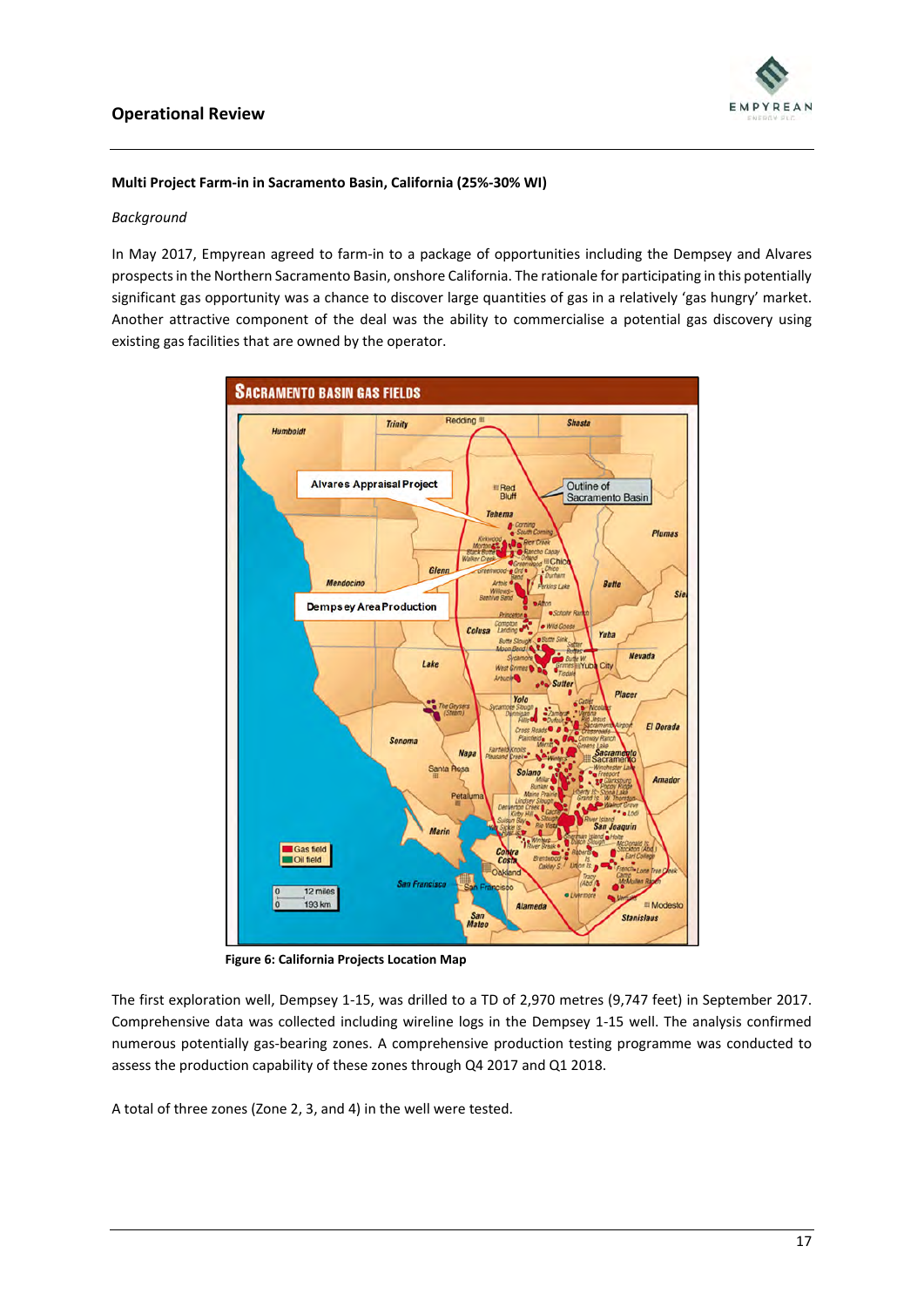

In July 2018, Dempsey 1‐15 commenced production of sales gas into pipeline at an approximate rate of 1,300 mcf per day from combined zones in Kione Sandstone and deeper cretaceous zones. However, the flow rate was not sustainable longer term due to a relatively tight and poor-quality reservoir and subsequent water ingress into the well resulted in the well being shut in for technical evaluation to determine the zone from which the water was entering and to provide for forward program alternatives. A workover is required to reduce water flow (interpreted to be from separate wet reservoirs) in the wellbore. A detailed and comprehensive analysis of subsurface data is to be undertaken with the aim of finding a better-quality reservoir along the "Dempsey trend".

The joint venture is now integrating the subsurface data with regional geology and seismic data to evaluate additional more attractive targets in thicker reservoir units for future drilling. An option remains to side‐track the well to evaluate a new section of the Stoney Creek reservoirs

The Dempsey Trend AMI, in which Empyrean will earn a 30% interest, extends to approximately 250,000 acres (including the Dempsey structure) and includes at least three large Dempsey style identified follow up prospects, including the Anzus and Borba prospects which have shown promising initial interpretation results.

In parallel to the above, the joint venture continues evaluation work at the Alvares-1 well. The initial plan at Alvares was designed to re‐enter and assess the integrity of the wellbore as the basis for a decision to either record modern logs through casing or to identify the more prospective zones for perforation.



 **Figure 7: Dempsey 1‐15 well** 

In August 2018 Sacgasco obtained regulatory approval to test the potential of gas in the over‐looked natural gas in the Alvares‐1 well.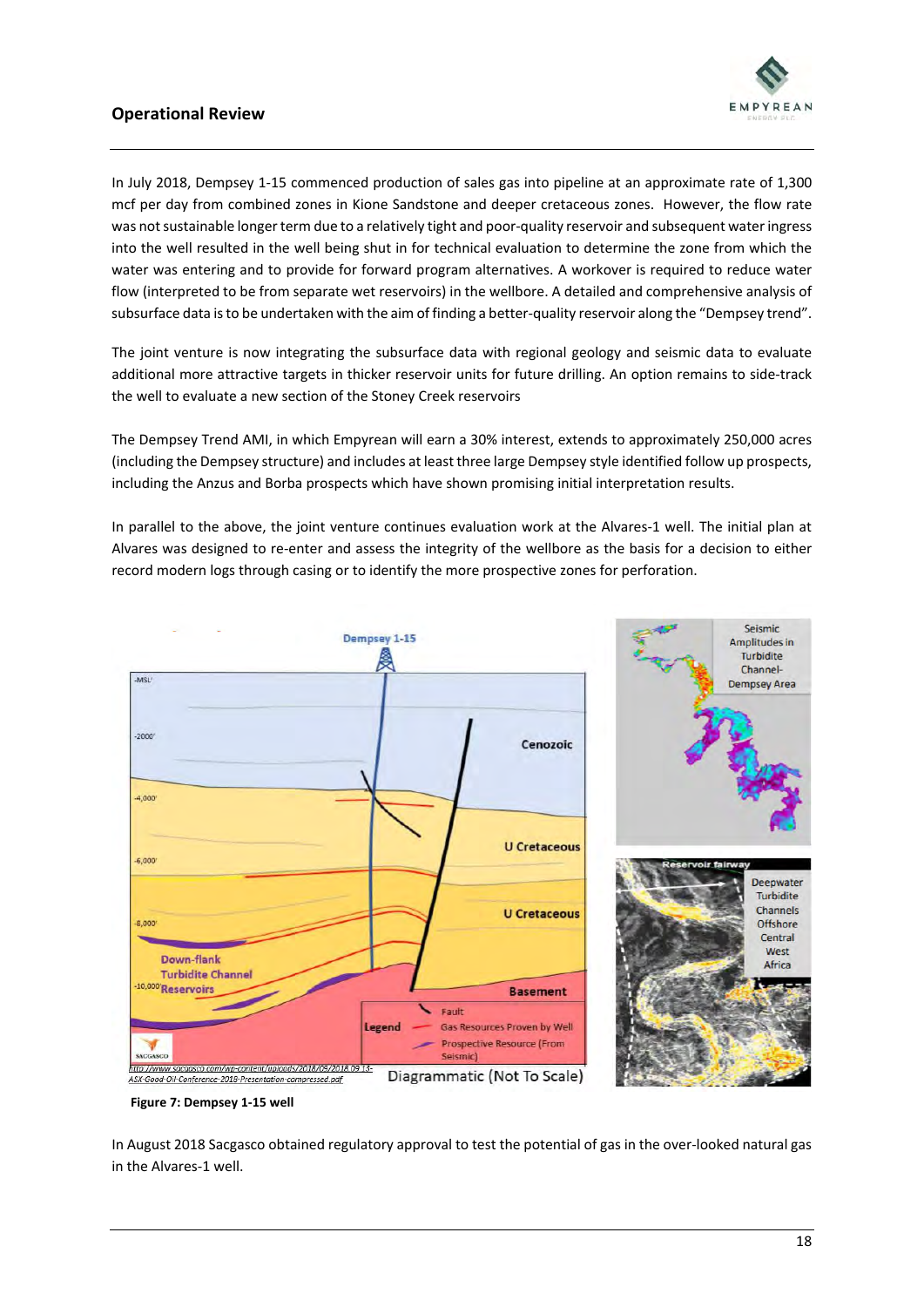

Empyrean can earn a 25% working interest in the Alvares appraisal prospect by paying 33.33% of the costs of the next Alvares appraisal well.

Empyrean will provide technical assistance to Sacgasco to further mature prospects within the Dempsey Trend AMI and will also have an option to participate in the already identified prospects on the following basis:

- **Prospect #1: EME pays 60% of dry hole cost (i.e. to testing and setting production casing or** abandonment) to earn 30% WI
- **Pa** Prospect #2: EME pays 45% of dry hole cost (i.e. to testing and setting production casing or abandonment) to earn 30% WI
- **Prospect #3: EME pays 45% of dry hole cost (i.e. to testing and setting production casing or** abandonment) to earn 30% WI

#### **Riverbend Project (10%)**

Located in Jasper County, Texas, USA, the Cartwright No.1 re-entry well produces gas and condensate from the arenaceous Wilcox Formation.

The Cartwright No.1 well is currently virtually suspended producing only nominal amounts of gas condensate.

Little or no work has been completed on the project in the year and no budget has been prepared for 2019/20 whilst the Company focuses on other projects. The Company fully impaired the carrying value of the asset at 31 March 2017 and any subsequent expenditure, mainly for license fees, has been expensed through the profit and loss statement.

#### **Eagle Oil Pool Development Project (58.084% WI)**

The Eagle Oil Pool Development Projects is located in the prolific San Joaquin Basin onshore, southern California.

No appraisal operations were carried out during this period. It is anticipated that, should there be a sustained improvement in the oil price, a vertical well test of the primary objective, the Eocene Gatchell Sand, followed by a horizontal appraisal well, would be the most likely scenario.

Little or no work has been completed on the project in the year and no budget has been prepared for 2019/20 whilst the Company focuses on other projects. The Company fully impaired the carrying value of the asset at 31 March 2017 and any subsequent expenditure, mainly for license fees, has been expensed through the profit and loss statement.

*The information contained in this report was completed and reviewed by the Company's Executive Director (Technical), Mr Gajendra (Gaz) Bisht, who has over 30 years' experience as a petroleum geoscientist.* 

#### **Definitions**

**2C:** Contingent resources are quantities of petroleum estimated, as of a given date, to be potentially recoverable from known accumulations by application of development projects, but which are not currently considered to be commercially recoverable. The range of uncertainty is expressed as 1C (low), 2C (best) and 3C (high).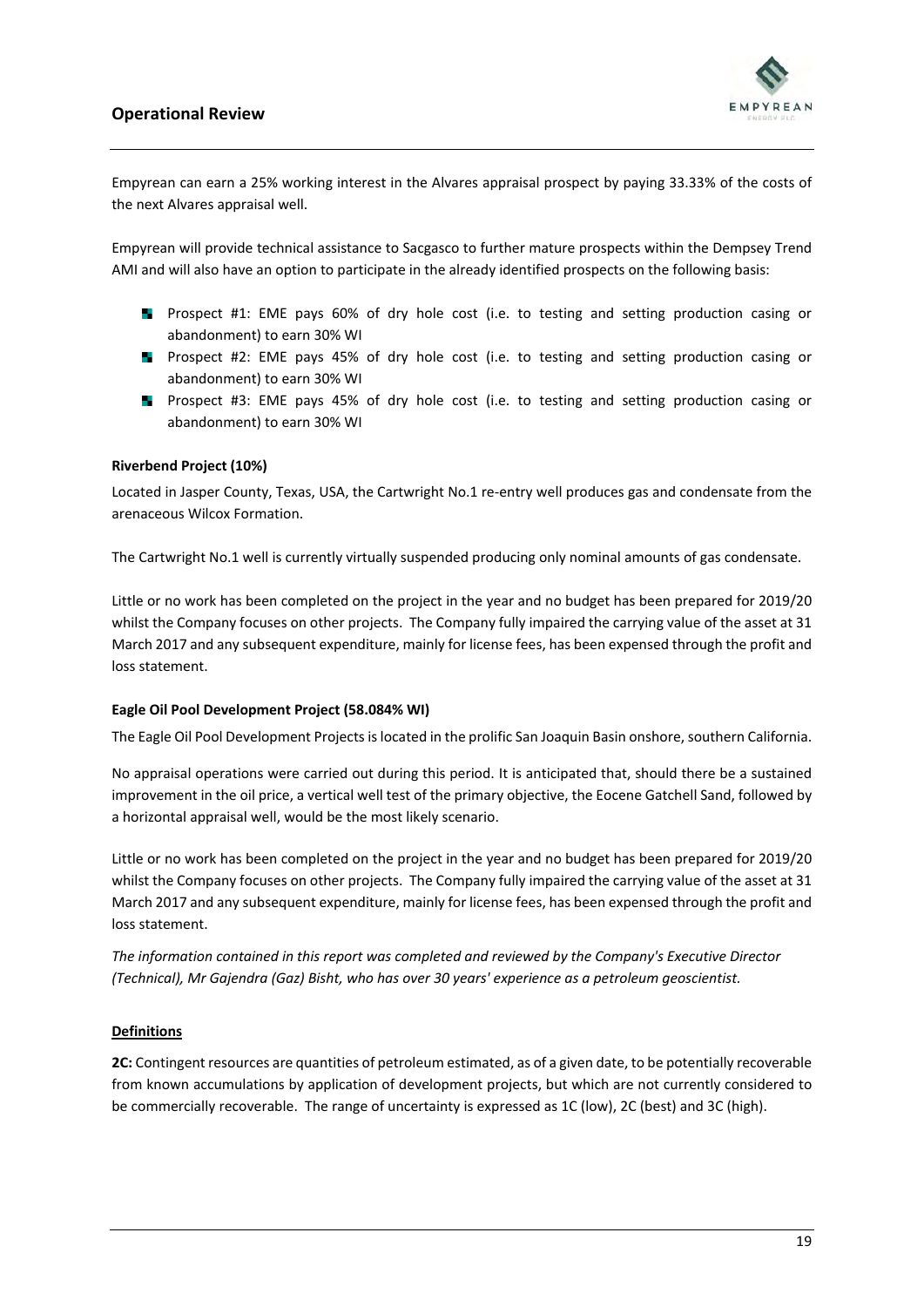

\*CAUTIONARY Statement: The estimated quantities of oil that may potentially be recovered by the application of a future development project relates to undiscovered accumulations. These estimates have both an associated risk of discovery and a risk of development. Further exploration, appraisal and evaluation is required to determine the existence of a significant quantity of potentially movable hydrocarbons.

回天 Boshe

**Gajendra Bisht M.Sc. (Tech) in Applied Geology**  Executive Director (Technical) 9 August 2019

**\_\_\_\_\_\_\_\_\_\_\_\_\_\_\_\_\_\_\_\_**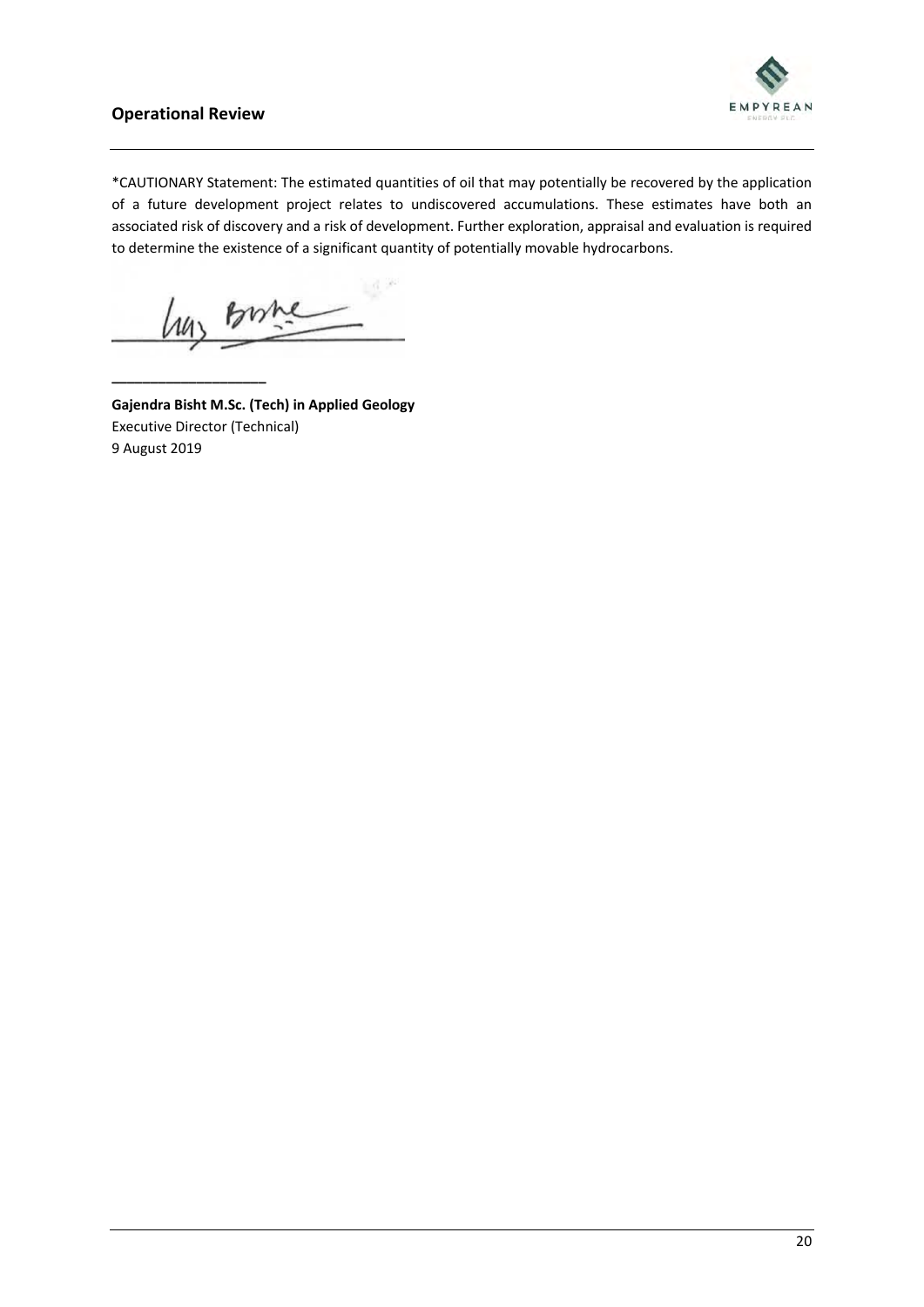## **Directors' Report**



The Directors are pleased to present their report on the affairs of the Company, together with the audited financial statements for the period 1 April 2018 to 31 March 2019.

#### **Dividends**

The Directors do not propose the payment of a dividend.

#### **Directors and Directors' Interests**

*Directors of the Company who served during the year* 

#### Patrick Cross – Non‐Executive Chairman

Dr Cross has international experience in corporate finance, organisation structures, marketing and joint venture operations. His previous positions include 25 years with BP specialising in marketing, strategic planning and business development across different countries. He also worked for 2 years as President of Cable and Wireless Japan, and 6 years as Managing Director of BBC World Ltd. Dr Cross has operated in South America, Asia, Europe and the United Kingdom establishing relationships at senior levels with major companies, Governments and the European Commission. He was non‐executive chairman of Mercom Capital Plc, was a non‐executive director of Orca Interactive Limited and is a Trustee of the Royal Society of Tropical Medicine and Hygiene. At the time of this report, Dr Cross holds or has a beneficial interest in 725,000 shares in the Company.

#### Thomas Kelly – Chief Executive Officer

Mr Kelly has had more than 25 years of corporate, finance and investment banking experience. During this period, Thomas Kelly has been involved in and been responsible for the financing of numerous listed companies on the Australian Securities Exchange (ASX) and several mergers and acquisitions within the Australian corporate sector. Mr Kelly is a founding Director of Empyrean Energy Plc. At the time of this report, Mr Kelly holds or has a beneficial interest in 85,881,563 shares in the Company.

#### Gajendra Bisht – Executive Director (Technical)

Mr Bisht is an oil and gas professional with over 30 years of proven skills in all aspects of Exploration and Production. In past 5 years, he has developed strong business acumen in strategy framing and execution and has built deep and effective relationships with international companies as well as regulators in South East and North Asia, particularly in Indonesia, China and Malaysia. At the time of this report, Mr Bisht holds or has a beneficial interest in 31,250,000 shares in the Company.

#### John Laycock – Non‐Executive Director

Mr Laycock has over 30 years' experience in accounting, finance and risk management. His previous positions include 22 years with BP both in UK and international experience in France and Japan. Mr Laycock has a degree in Mechanical Engineering from Bristol University and is a Fellow of the Chartered Institute of Management Accountants, who is based in the UK. At the time of this report, Mr Laycock holds or has a beneficial interest in 1,800,000 shares in the Company.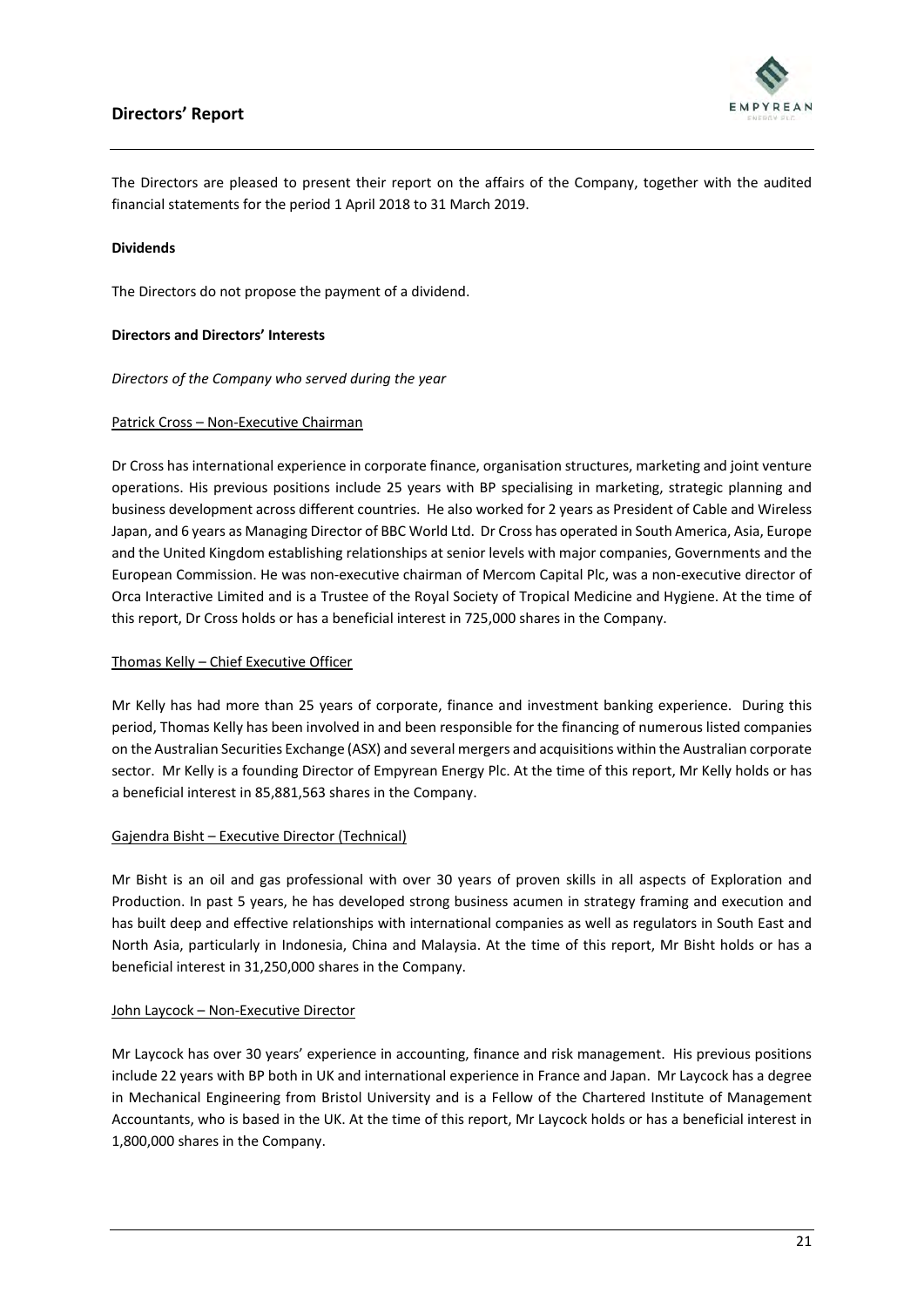## **Directors' Report**



#### **Insurance**

The Company maintains liability insurance for the Directors and officers of the Company.

#### **Going Concern**

The Company's principal activity during the year has been the exploration, evaluation, appraisal and development of its exploration projects. At year end the Company had a cash balance of US\$0.33m (2018: US\$0.39m) and made a profit after income tax of US\$0.15m (2018: loss of US\$2.63m).

The Directors have prepared cash flow forecasts for the Company covering the period to 31 August 2020 and show that the Company will require further funding within the next 12 months. The Directors have an appropriate plan to raise additional funds as and when it is required, either through the sale of existing assets, through joint ventures of existing assets or through equity or debt funding. In addition, near term funding requirements for the Duyung PSC exploration and appraisal drilling are now largely funded by Coro Energy through the recently completed transaction.

The Directors have therefore concluded that it is appropriate to prepare the Company's financial statements on a going concern basis. However, in the absence of additional funding being in place, at the date of this report, these conditions indicate the existence of a material uncertainty which may cast significant doubt over the Company's ability to continue as a going concern and, therefore, that it may be unable to realise its assets and discharge its liabilities in the normal course of business. The financial statements do not include the adjustments that would result if the Company was unable to continue as a going concern.

#### **Financial, Liquidity and Cashflow Risk Management**

Refer to Note 16 in the financial statements for further details.

#### **Post Reporting Date Events**

Significant events post reporting date were as follows:

In April 2019 Empyrean advised that it has received its pro-rata share of the final cash and share component of the Coro transaction. The total cash and share consideration paid by Coro was US\$2.95 million in cash and US\$1.85 million in Coro shares, to acquire a 15% interest in the Duyung PSC. Empyrean received cash of US\$295,000 and shares with a value of US\$185,000. Coro also paid US\$10.5 million toward the 2019 drilling campaign at the Duyung PSC.

In April 2019 Empyrean, Conrad Petroleum, and Coro agreed the upcoming drilling programme in the Duyung PSC. The campaign will comprise two wells, one exploration well designed to test the Tambak prospect beneath the central area of the Mako gas field, and one appraisal well designed to appraise the intra-Muda sandstone reservoir in the southern area of the Mako field. The drilling campaign is anticipated to start in Q4 2019, with each well taking approximately 33 days to drill and test. The gross cost of the programme is expected to be approximately US\$17.0 million on a fully tested basis, including rig mobilisation and de‐mobilisation. As part of the transaction to acquire its 15% interest in the PSC, Coro will be contributing US\$10.5 million to the total cost of the drilling campaign with the balance to be covered by the Partners pro rata to their respective interests.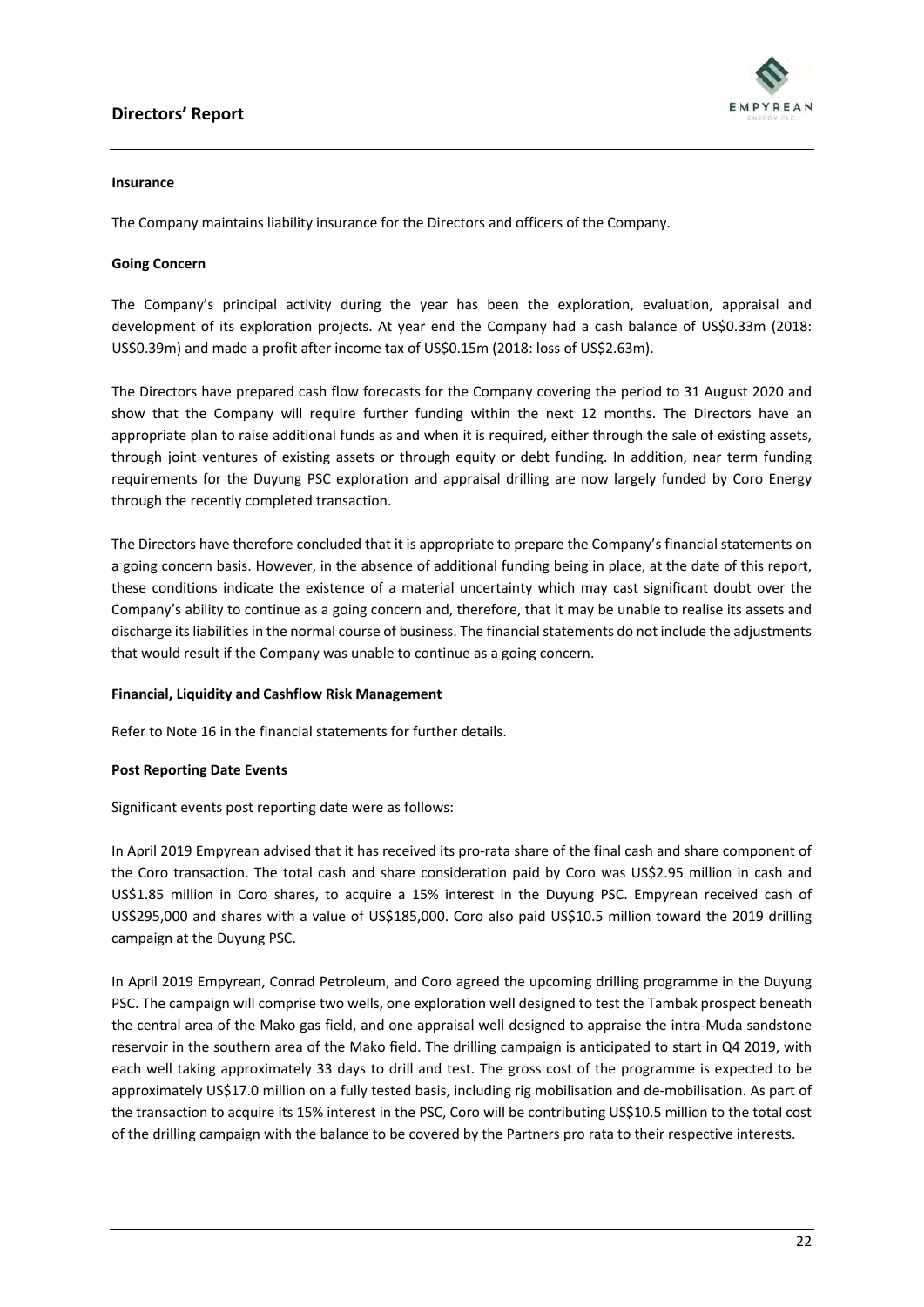## **Directors' Report**



In May 2019 the Company announced that comprehensive analysis of the excellent quality 3D seismic data acquired by Empyrean during 2017 has confirmed the presence of well-defined low reflectivity zones ('gas clouds') in the overburden strata above the Jade and Topaz structures on offshore China Block 29/11. On good quality 3D seismic, the presence of gas clouds has been used as an effective exploration tool in prolific basins worldwide including the North Sea, Gulf of Mexico, and the Malaysian Sabah basin, resulting in the discovery of significant amounts of oil. CNOOC gave authorisation to Empyrean to independently analyse their 3D seismic data immediately west of Block 29/11 over 4 large oil discoveries located close to Block 29/11. This analysis confirmed the presence of gas clouds in the overburden on all 4 discoveries. At the same time, three dry wells drilled by CNOOC in proximity to the discoveries, outside Block 29/11, have been analysed, and the 3D seismic data over these wells confirms the lack of any gas clouds. Similar technical work was carried out over two dry wells in Block 29/11. These wells were drilled prior to Empyrean's involvement and without any 3D seismic data. Both wells confirm the lack of any gas clouds in the overburden. As a result, it is Empyrean's interpretation that the presence of well‐defined gas clouds in the overburden on both the Jade and Topaz structures mitigates the exploration risk on these prospects significantly. The Pearl prospect does not have 100% coverage with 3D seismic to enable the same comprehensive analysis and assessment at this point in time.

On 9 July 2019 Tom Kelly exercised 15,000,000 options at an exercise price of £0.02. The closing share price of the Company on 9 July 2019 was £0.0905.

#### **Strategic Report**

The Company has chosen, in accordance with Section 414C of the Companies Act 2006, to set out the likely future developments in the business of the Company which would otherwise be required to be contained in the report of the Directors within the Strategic Report on pages 5 to 8.

#### **Auditors**

The Auditors, BDO LLP, have indicated their willingness to continue in office and a resolution suggesting that they should be reappointed will be proposed at the Annual General Meeting.

#### **Statement of Disclosure to Auditors**

Each person who is a Director at the date of approval of this Annual Report confirms that:

- so far as the Director is aware, there is no relevant audit information of which the Company's Auditors are not informed; and
- ÷ the Director has taken all steps required to make himself aware of any relevant audit information and to establish that the Company's Auditors are informed of that information.

This confirmation is given and should be interpreted in accordance with the provisions of s418 of the Companies Act 2006.

By order of the Board

**\_\_\_\_\_\_\_\_\_\_\_\_\_\_\_\_\_\_\_\_** 

**Thomas Kelly**  Chief Executive Officer 9 August 2019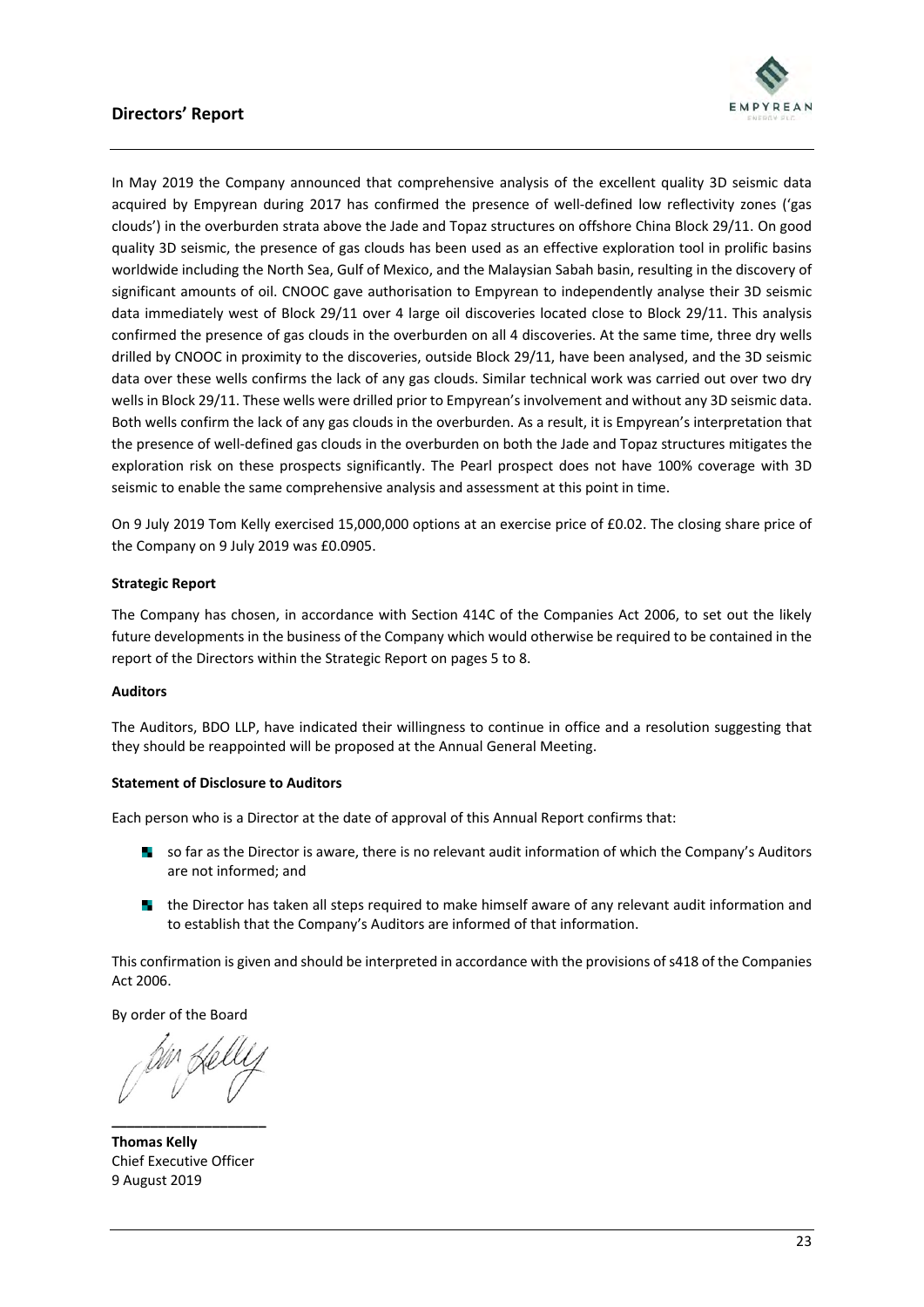

The Directors are committed to maintaining high standards of corporate governance.

The London Stock Exchange announced that all AIM companies will be required to apply a recognised corporate governance code from 28 September 2018. In connection with the introduction of these new requirements, the Quoted Companies Alliance has published a new corporate governance code. The Board of Empyrean has adopted the Quoted Companies Alliance Corporate Governance Code (the **'QCA Code**') in line with these requirements.

The Company has adopted and operates a share dealing code for Directors and senior employees on substantially the same terms as the Model Code appended to the Listing Rules of the UK Listing Authority.

#### **Chairman Statement – Corporate Governance**

As Chairman of the Board of Directors of Empyrean Energy Plc, it is my responsibility to ensure that the Company is run by an effective and suitably qualified Board underpinned by a strong corporate governance policy. As Chairman, my responsibilities include overseeing the Company's corporate governance model and ensuring the Board is run by an effective and efficient Board, with good communication and information flow both internally and with our shareholders.

The Company has adopted the QCA Code in line with the London Stock Exchange's recent changes to the AIM Rules, requiring all AIM‐listed companies to adopt and comply or explain non‐compliance with a recognised corporate governance code. The Company has prepared a Statement of Compliance with the QCA Corporate Governance Code which outlines the Company's approach in addressing and applying the 10 corporate governance principles of the QCA Code. This can be found at:

#### www.empyreanenergy.com/governance/

The Board considers that the Company complies with the QCA Code so far as it is practicable having regard to the size, nature and current stage of development of the Company and does not believe its governance structures and practices differ from the expectations set by the QCA Code.

The Board believes that that good corporate governance, as outlined in the QCA Code, improves the long‐term success and performance of the Company, whilst effectively managing risks and providing a framework for communication internally and with our shareholders.

There have been no governance matters of any concern that have occurred during the year and there have been no significant changes in the Company's governance arrangements, other than the adoption and application of the QCA Code.

#### Business Strategy

Through a series of strategic acquisitions, Empyrean now holds an exciting portfolio of exploration projects and its primary focus is to add significant value for the Company and its shareholders through focused advancement of these projects. Empyrean allocates its resources appropriately given the risk versus reward profile of our projects in order to achieve its goal of maximising Company and shareholder value.

Empyrean is currently focused on developing three cornerstone assets: Block 29/11 offshore China; the Duyung PSC offshore Indonesia and a multi project participating interest in the Sacramento Basin, California. Exploration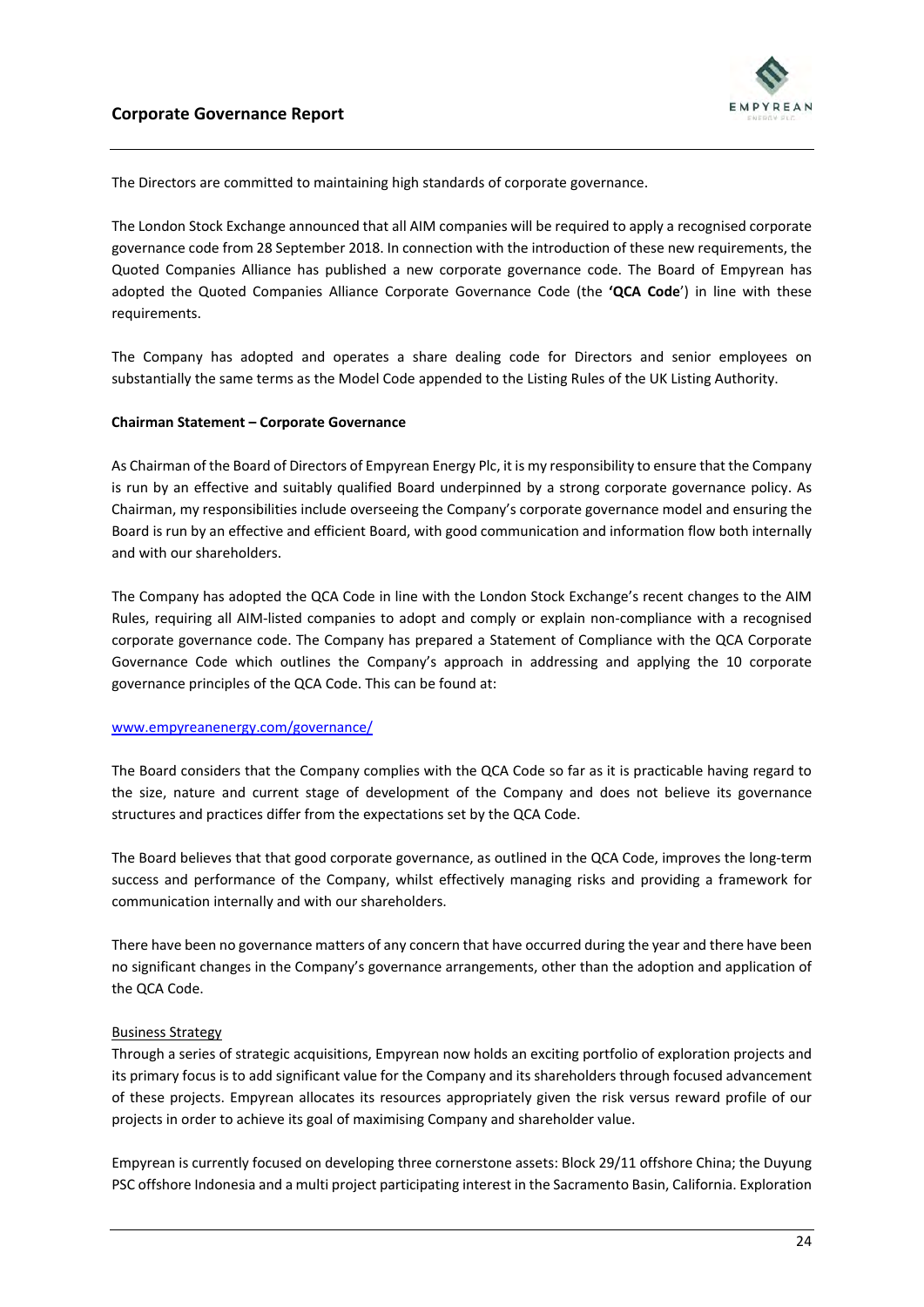



work has been extensive during the year on all three projects to maximise their value. The Board also continues to evaluate new projects to position the Company for renewed growth and to further increase shareholder value.

### The Board

The Board met 9 times throughout the year. Attendance at the Board Meetings was as follows:

|                                   | Number Eligible | Number   |
|-----------------------------------|-----------------|----------|
|                                   | to Attend       | Attended |
| <b>Patrick Cross</b><br>$\bullet$ | q               | q        |
| John Laycock<br>$\bullet$         | 9               |          |
| Thomas Kelly<br>$\bullet$         | 9               | 9        |
| Gajendra Bisht<br>$\bullet$       | q               | 8        |

To enable the Board to perform its duties, each of the Directors has full access to all relevant information and to the services of the Company Secretary. If necessary, the Non-Executive Directors may take independent professional advice at the Company's expense. The Board currently includes two Executive Directors and two Non‐Executive Directors. The Board has delegated specific responsibilities to the committees described below. Patrick Cross is a Non‐Executive Director and Chairman of the Company and meets the Company's criteria for independence. His experience and knowledge of the Company makes his contribution to the Board such that it is appropriate for him to remain on the Board and in his position as Chairman. John Laycock is a Non‐Executive Director of the Company and meets the Company's criteria for independence. While both Dr Cross and Mr Laycock have held Board positions for some time, they remain sufficiently removed from the day to day management of the Company and therefore continue to meet the Company's independence criteria. Non‐ Executive Directors are expected to devote sufficient time as is reasonably required to perform their duties, which includes at a minimum being available to attend weekly update meetings and monthly board meetings and to review preparation material for those meetings. Thomas Kelly is an Executive Director and Chief Executive Officer of the Company and is expected to devote sufficient time as is reasonably required to perform the duties of Chief Executive Officer, which is on a full time basis. Gajendra Bisht is the Executive Director (Technical) of the Company and is expected to devote sufficient time as is reasonably required to perform the duties of an Executive Technical Director, which is on a full time basis. Mr Kelly and Mr Bisht form the executive management team for the China Project, where the Company is the Operator. The relevant experience, skills and capabilities of each of the directors are described in the Directors Report.

The Board has effective procedures and protocols in place to monitor any potential conflicts of interest and ensure that members with such conflicts abstain from voting on any resolutions on those matters. The Board members are also transparent in notifying other members of any other commitments or interests external to the business of the Company.

#### Company Secretary

The Company Secretary, Jonathan Whyte (CA), is an adviser to the Chairman and the Board and provides assistance to the Executive Directors in the day to day operations of the Company. The Company Secretary has responsibility for the Company's legal, statutory and regulatory compliance requirements and assists management with shareholder communication and investor relations matters. The Company Secretary prepares and disseminates all Board and Committee Meeting materials.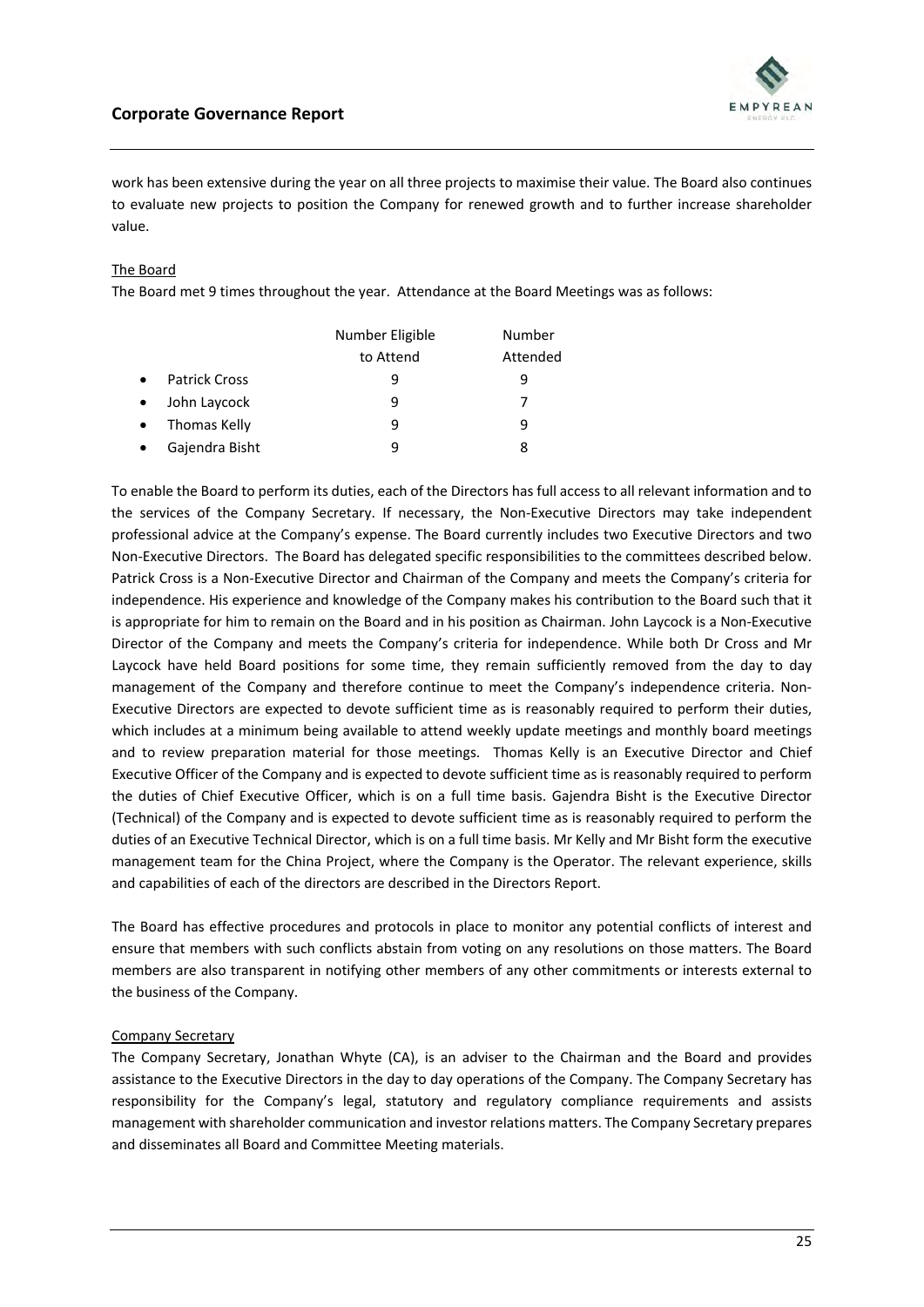

#### Performance Evaluation

The Chairman is responsible for the performance evaluation of the Executive and Non‐Executive Directors. The Non‐Executive Finance Director is responsible for the performance evaluation of the Chairman. The Board as a whole is responsible for the performance evaluation of the Committees and its own performance. These assessments occurred throughout the year however the Company is in the process of formalising this process in line with QCA Code requirements. The Board believes that its current members have an appropriate balance of sector, financial and public market skills and experience, as well as technical experience, in particular oil and gas industry experience and expertise. The Board is satisfied that it has the appropriate balance of personal qualities and capabilities and is not dominated by a single member. On a continual basis, the Board assesses its core competencies, expertise and effectiveness to ensure they remain relevant and up to date. The Company has defined procedures for the selection and appointment of new directors to the Company's Board. Refer to page 21 of the Director's report for details of the Directors experience and capabilities.

The Company has adopted a formal Board Evaluation Policy to ensure individual directors and the Board work efficiently and effectively in achieving their functions, which involves the Chairman meeting with each Executive and Non‐Executive Director separately to discuss individual performance and ideas for improvement and the Non‐Executive Finance Director meeting with the Chairman separately to discuss individual performance and ideas for improvement. The Board discuss and analyse its own performance and the performance of the committees during the year including suggestions for change or improvement.

The Company has an established Remuneration Committee that operates under a Formal Charter. The Remuneration Committee is responsible for reviewing the performance of the Executive Directors, setting the scale and structure of their remuneration, setting performance-based objectives and paying due regard to the interests of shareholders and the performance of the Executive Directors and the Company as a whole. On a continual basis the Board assesses its core competencies, expertise and effectiveness. This includes an assessment of individual directors and whether the appointment of external personnel may enhance the performance of the Board.

#### The Audit Committee

The Audit Committee comprises Patrick Cross and John Laycock and is chaired by John Laycock. During the year the Audit Committee met 2 times and each member attended each meeting. The Audit Committee reviews the Company's annual and interim financial statements before submission to the Board for approval. The Audit Committee also reviews regular reports from management and the external auditors on accounting and internal control matters. When appropriate, the Audit Committee monitors the progress of action taken in relation to such matters. The Audit Committee also assesses the independence of, recommends the appointment of, and reviews the fees of, the external auditors. The Audit Committee has considered the need for an internal audit function and has deemed the need unnecessary as the Company is not of a size to warrant such a function. The Audit Committee Charter can be found on the Company's website (www.empyreanenergy.com/governance).

There was no Audit Committee report prepared this year however the Audit Committee does present its findings from the annual audit and interim review. The Company relies on the audit summary report from its external auditors and discussions between the auditors and the Audit Committee to sufficiently address any audit related matters.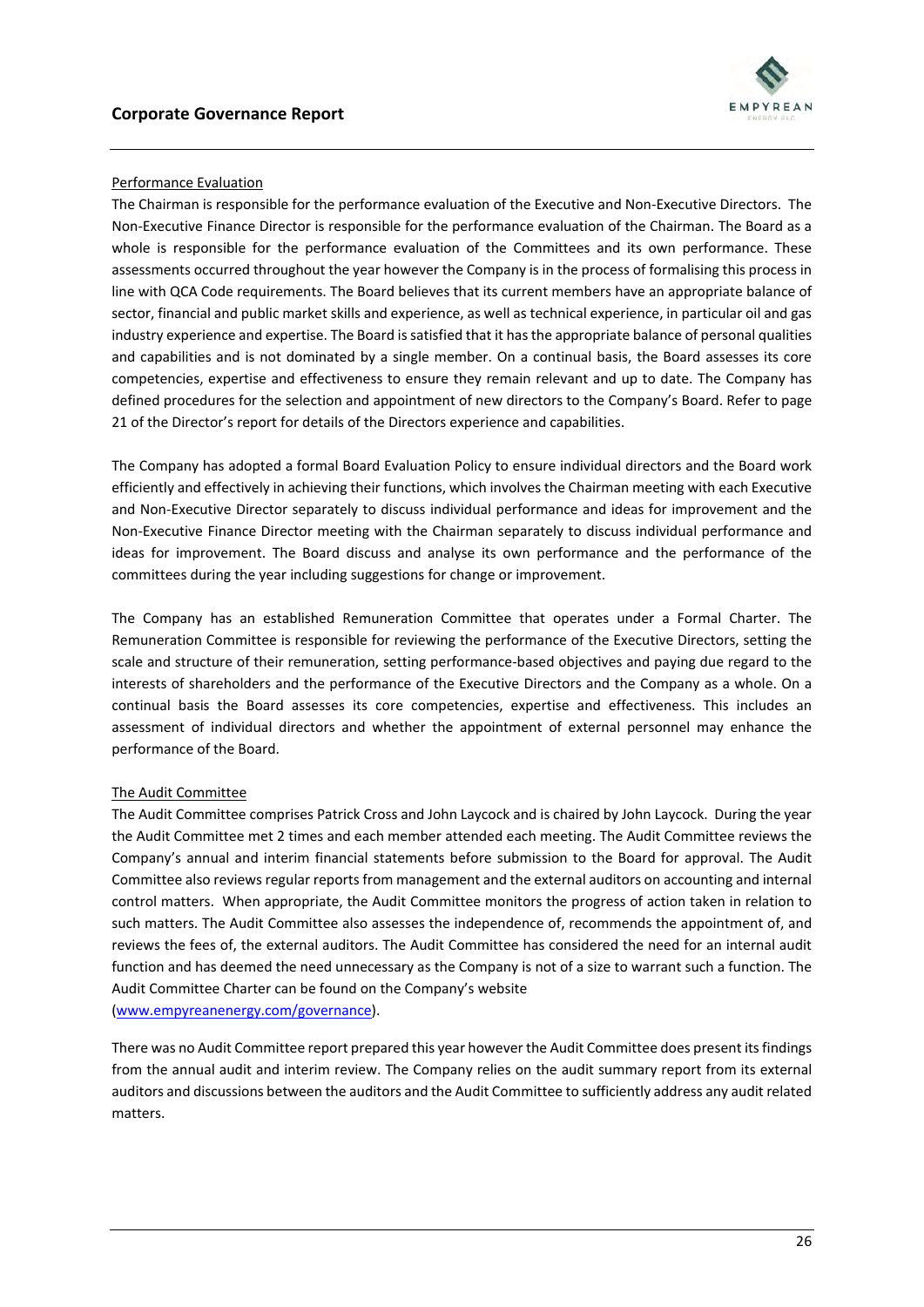

#### The Remuneration Committee

The Remuneration Committee is made up of Patrick Cross and John Laycock and is chaired by John Laycock. The Remuneration Committee met 2 times during the year and each member attended each meeting. It is responsible for reviewing the performance of the Executive Director and for setting the scale and structure of their remuneration, paying due regard to the interests of shareholders as a whole and the performance of the Company. The Remuneration Committee Charter can be found on the Company's website (www.empyreanenergy.com/governance). There was no Remuneration Committee report prepared this year as Remuneration levels were deemed acceptable and appropriate for the current year, with no changes recommended or made.

#### Internal Control and Risk Management

The Board is responsible for the Company's system of internal control and for reviewing its effectiveness annually. Such a system is designed to manage rather than eliminate risk of failure to achieve business objectives and can only provide reasonable and not absolute assurance against material misstatement or loss. The Board has established a continuous process for identifying, evaluating and managing the Company's significant risks. This process involves the monitoring of all controls including financial, operational and compliance controls and risk management. It is based principally on reviewing reports from senior management and professional advisors to ensure any significant weaknesses are promptly remedied and to indicate a need for more extensive monitoring.

The Company has established an Audit Committee which is responsible for overseeing the establishment and implementation by management of a system for identifying, assessing, monitoring and managing material risk throughout the company. This system includes the Company's internal compliance and control systems. The Audit Committee reviews at least annually the Company's risk management systems to ensure the exposure to the various categories of risk, including fraud, are minimised. The Audit Committee monitors the standard of corporate conduct in areas such as arms‐length dealings and likely conflicts of interest.

#### Corporate Culture

The Board believes that good corporate culture based on sound ethical values guides the objectives and actions of its Board, management and employees. The Company has an Ongoing Education Framework which is designed to facilitate the education of directors and employees so they are equipped with the general and technical knowledge required to carry out their duties and understand the business of the Company.

The Company demands the highest standards of integrity in the conduct of its business. Empyrean is committed to conducting business in a transparent and ethical manner across all its operations. The Company aims to ensure that all its activities are conducted fairly and honestly and each person connected with the Company has individual responsibility for maintaining an ethical workplace. Consistent with this business philosophy, the Company strictly adheres to anti‐bribery and corruption principles. The Company places an active responsibility for compliance on all Company employees and associated persons.

#### Relationship with Shareholders

The Board attaches high importance on maintaining good relationships with shareholders and seeks to keep them fully updated on the Company's performance, strategy and management. In addition, the Board welcomes as many shareholders as possible to attend its general meetings and encourages open discussion after formal proceedings.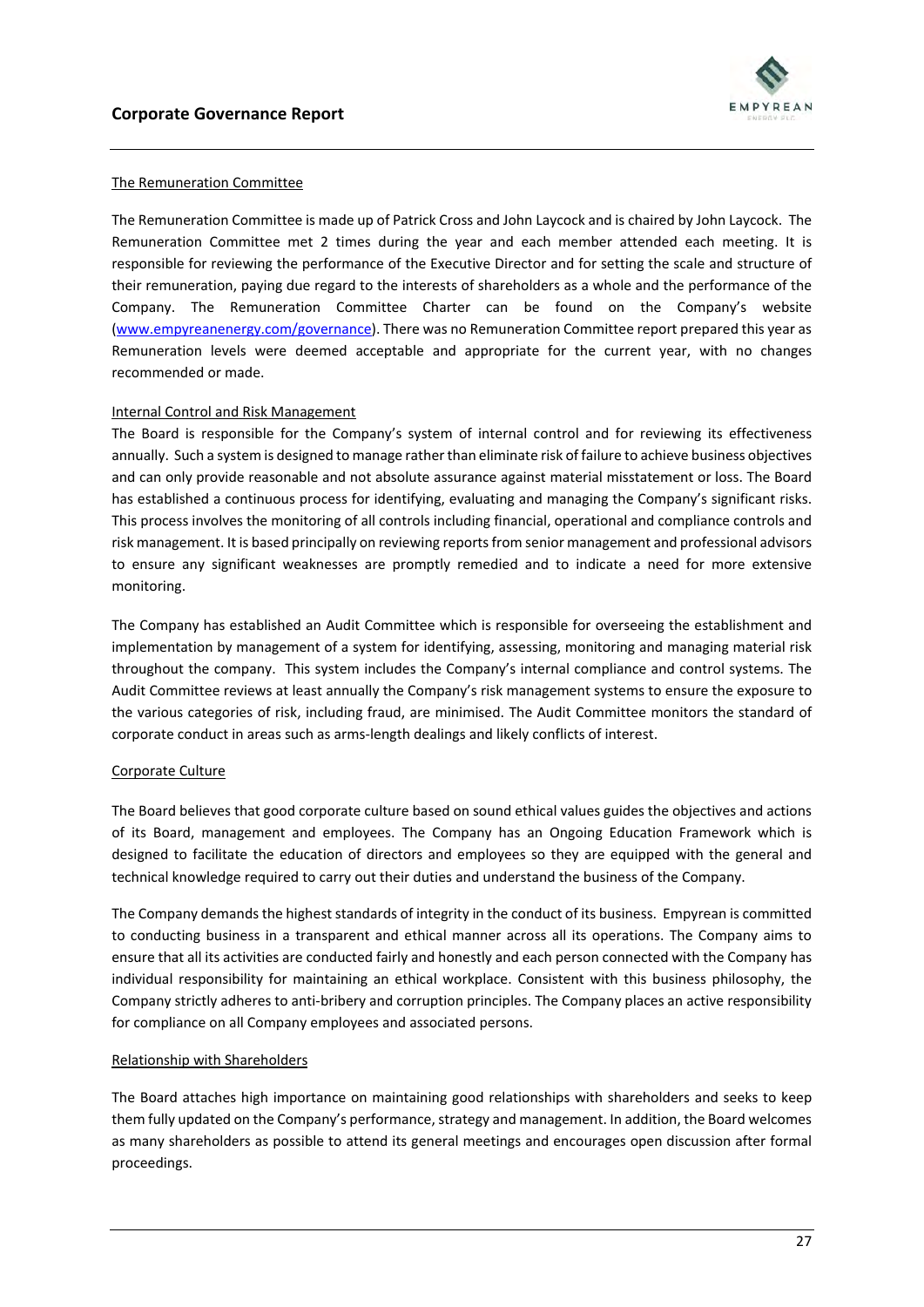

### Corporate Social Responsibility

Whilst the Company is cognisant of its corporate social responsibilities, the Company considers that it is not of the size to warrant a formal policy as the issues that are relevant to this policy are mostly the responsibility of the operators of the wells with which the Company has agreements.

#### Bribery Act

The Company is cognisant of its responsibilities under the Bribery Act and has implemented an Anti-Bribery policy.

#### UK City Code on Takeovers and Mergers

The Company is subject to the UK City Code on Takeovers and Mergers.

#### Market Abuse Regime

The Company has adopted and operates a share dealing code for Directors and senior employees on substantially the same terms as the Model Code and MAR appended to the Listing Rules of the UKLA.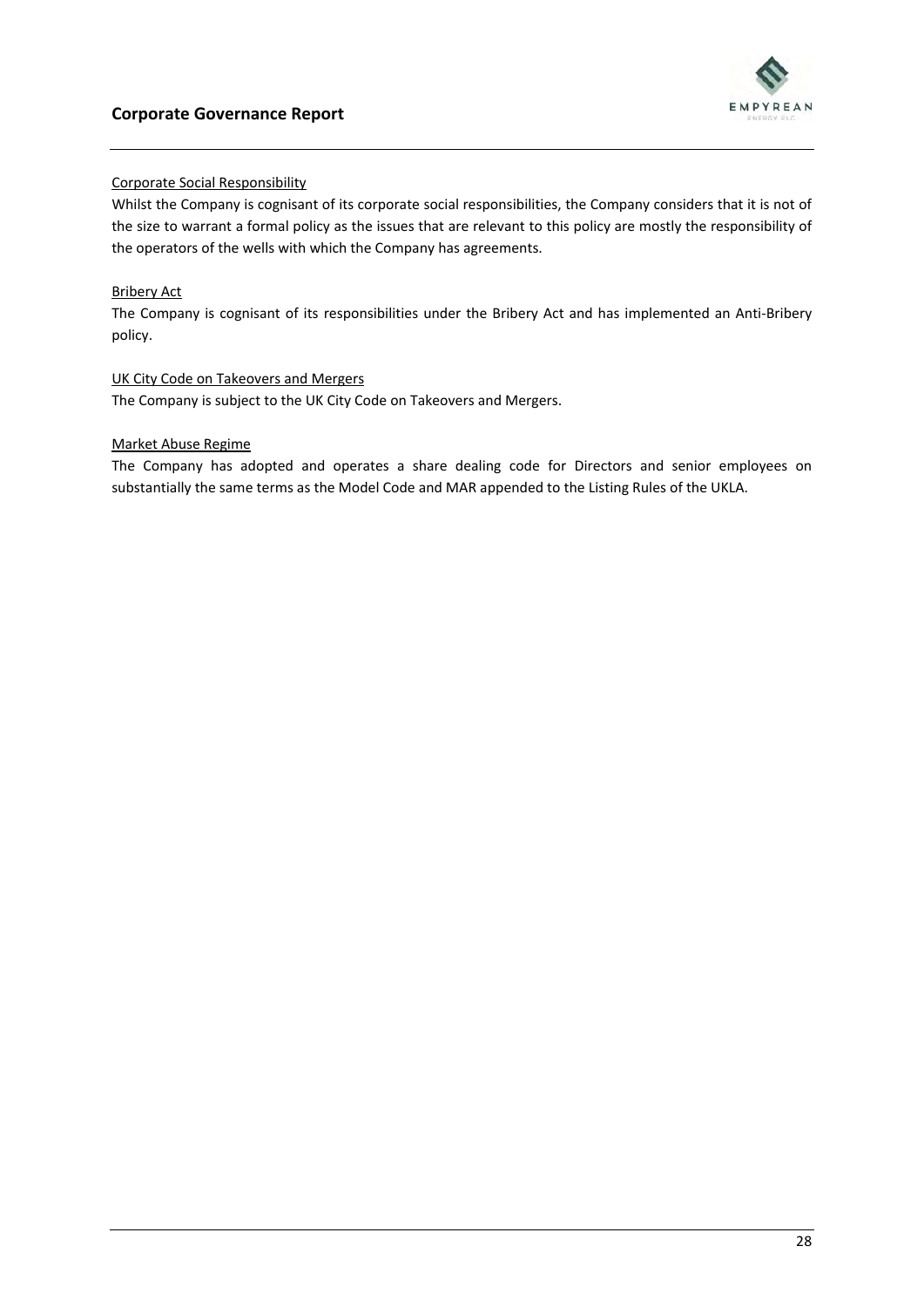

The Directors are responsible for preparing the annual report and the financial statements in accordance with applicable law and regulations.

Company law requires the Directors to prepare financial statements for each financial year. Under that law, the Directors have elected to prepare the Company financial statements in accordance with International Financial Reporting Standards (**'IFRS'**) as adopted by the European Union. Under company law, the Directors must not approve the financial statements unless they are satisfied that they give a true and fair view of the state of affairs of the Company and of the profit or loss of the Company for that period. The Directors are also required to prepare financial statements in accordance with the rules of the London Stock Exchange for companies trading securities on AIM.

In preparing these financial statements, the Directors are required to:

- $\blacksquare$  select suitable accounting policies and then apply them consistently;
- **E** make judgements and accounting estimates that are reasonable and prudent;
- state whether they have been prepared in accordance with IFRSs as adopted by the European Union, subject to any material departures disclosed and explained in the financial statements; and
- **Part prepare the financial statements on the going concern basis unless it is inappropriate to presume that** the Company will continue in business.

The Directors are responsible for keeping adequate accounting records that are sufficient to show and explain the Company's transactions and disclose with reasonable accuracy at any time the financial position of the Company and enable them to ensure that the financial statements comply with the requirements of the Companies Act 2006. They are also responsible for safeguarding the assets of the Company and hence for taking reasonable steps for the prevention and detection of fraud and other irregularities.

#### **Website publication**

The Directors are responsible for ensuring the annual report and the financial statements are made available on a website. Financial statements are published on the Company's website in accordance with the legislation in the United Kingdom governing the preparation and dissemination of financial statements, which may vary from legislation in other jurisdictions. The maintenance and integrity of the Company's website is the responsibility of the Directors. The Directors' responsibility also extends to the ongoing integrity of the financial statements contained therein.

Company Number: 05387837

**\_\_\_\_\_\_\_\_\_\_\_\_\_\_\_\_\_\_\_\_** 

**Thomas Kelly**  Chief Executive Officer 9 August 2019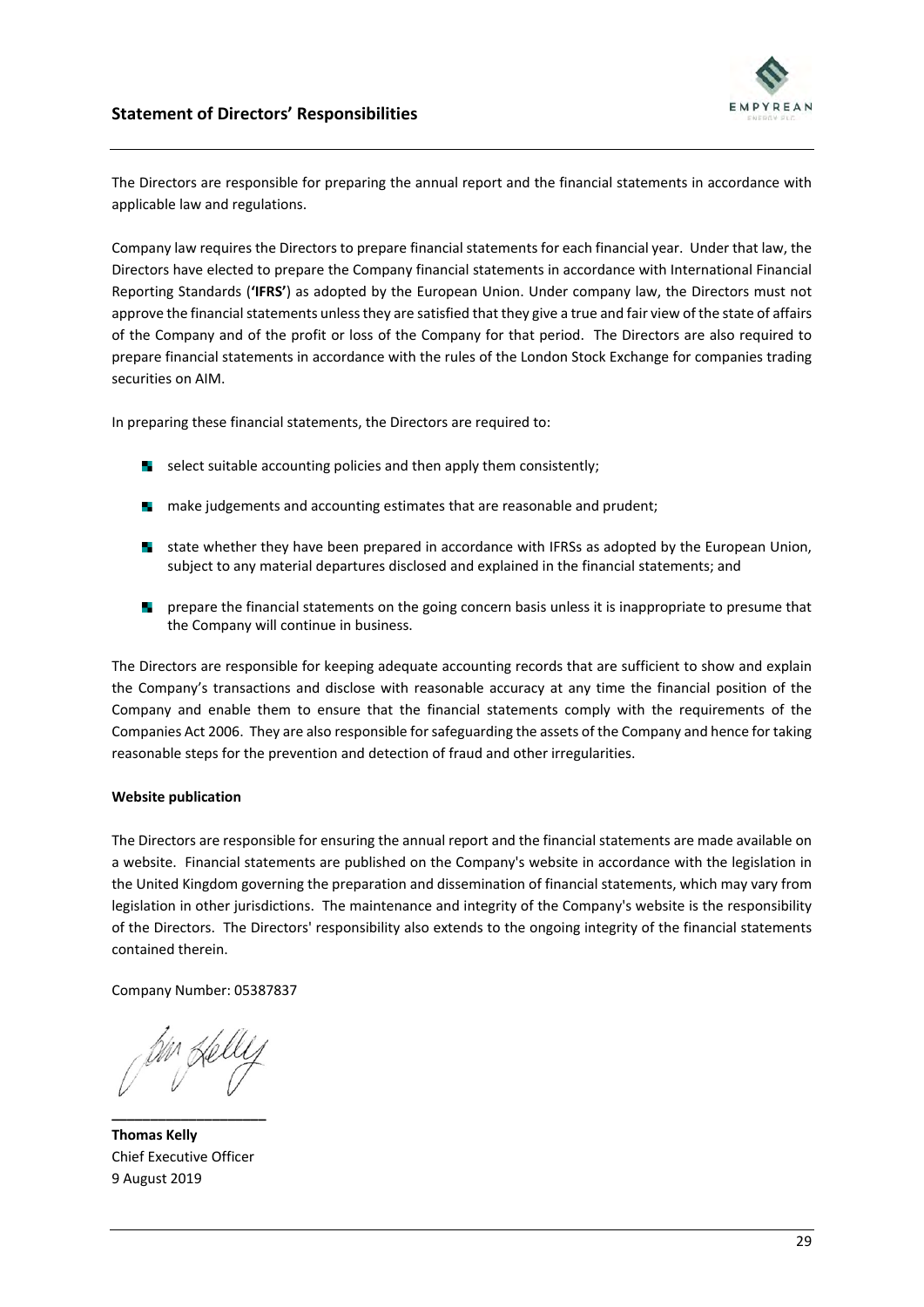

#### **Opinion**

We have audited the financial statements of Empyrean Energy Plc (the 'Company') for the year ended 31 March 2019 which comprise the statement of comprehensive income, the statement of financial position, the statement of cash flows, the statement of changes in equity and notes to the financial statements, including a summary of significant accounting policies.

The financial reporting framework that has been applied in the preparation of the Company financial statements is applicable law and International Financial Reporting Standards (IFRSs) as adopted by the European Union.

In our opinion the financial statements:

- give a true and fair view of the state of the of the Company's affairs as at 31 March 2019 and of its profit for the year then ended;
- have been properly prepared in accordance with IFRSs as adopted by the European Union; and
- have been prepared in accordance with the requirements of the Companies Act 2006.

#### **Basis for opinion**

We conducted our audit in accordance with International Standards on Auditing (UK) (ISAs (UK)) and applicable law. Our responsibilities under those standards are further described in the Auditor's responsibilities for the audit of the financial statements section of our report. We are independent of the Company in accordance with the ethical requirements that are relevant to our audit of the financial statements in the UK, including the FRC's Ethical Standard as applied to listed entities, and we have fulfilled our other ethical responsibilities in accordance with these requirements. We believe that the audit evidence we have obtained is sufficient and appropriate to provide a basis for our opinion.

#### **Material uncertainty relating to going concern**

We draw attention to page 38 of the financial statements which explains that the Company requires further funding in order to continue to meet its obligations and liabilities as they fall due as well as to continue to undertake the required work programme for the Company's principal assets.

The matters explained on page 38 indicate that a material uncertainty exists that may cast significant doubt on the Company's ability to continue as a going concern. The financial statements do not include the adjustments that would result if the Company were unable to continue as a going concern. Our opinion is not modified in respect of this matter.

We considered going concern to be a key audit matter based on our assessment of the risk and the effect on our audit. We performed the following work in response to this key audit matter.

We challenged management and the director's forecasts to assess the Company's ability to meet its financial obligations as they fall due within the period of twelve months from the date of approval of the financial statements. We reviewed the assumptions and inputs in the cash flow forecast and assessed whether these were in line with our understanding of the Company's operations, contractual obligations, general operating costs and other information obtained by us during the course of the audit.

We performed an accuracy check on the mechanics of the cash flow forecast model prepared by management and the directors.

We sensitized the cash flow to remove uncertain cash flows from equity raises and income from assets whereby the realisation of cash is not certain. We discussed with the directors their plans to raise further funds in the near future and considered their viability taking into account the Company has successfully raised funds in the past.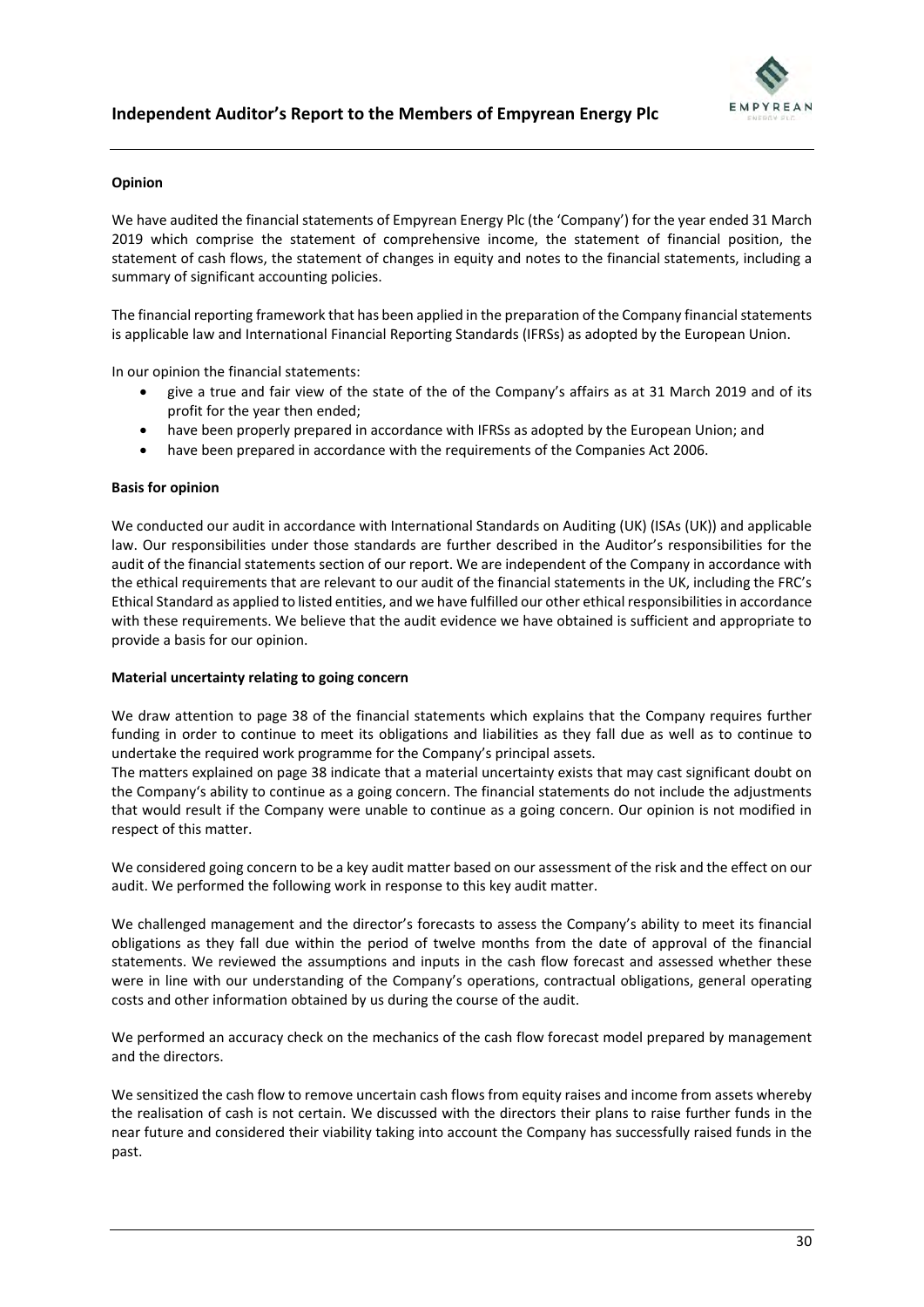

We considered the adequacy of the disclosure in the financial statements of this matter.

#### **Key audit matters**

Key audit matters are those matters that, in our professional judgment, were of most significance in our audit of the financial statements of the current period and include the most significant assessed risks of material misstatement (whether or not due to fraud) we identified, including those which had the greatest effect on: the overall audit strategy, the allocation of resources in the audit; and directing the efforts of the engagement team. These matters were addressed in the context of our audit of the financial statements as a whole, and in forming our opinion thereon, and we do not provide a separate opinion on these matters. In addition to the matter described in the Material uncertainty in relation to going concern section, we have determined the matter described below to be the key audit matter to be communicated in our report.

#### **Carrying value of exploration and evaluation assets**

The Company's exploration and evaluation assets represent the most significant asset on its statement of financial position totalling \$9.1m as at 31 March 2019. Management and the directors are required to ensure all costs capitalised meet the recognition criteria of IFRS 6 and assess whether there is any evidence of any indicators of impairment of the assets (refer to page 40 and note 7). Given the significance of the assets on the Company's statement of financial position and the significant judgement involved in the assessment of capitalisation of associated costs and of the carrying values of the assets, there is an increased risk of material misstatement.

#### **How we addressed the key audit matter in the audit**

We evaluated management's impairment review for the Company's two material exploration and evaluation assets located in Sacramento and China.

We selected a sample of costs capitalized to the asset in the period for testing. We obtained supporting evidence for the amount capitalized and used the recognition criteria in IFRS 6 to ascertain whether this is a reasonable expense to capitalize. We found no indication of inappropriate capitalisation of costs.

We reviewed Management's assessment made as to whether or not there were any indicators of impairment identified in accordance with IFRS 6.

We reviewed license documentation for both projects in order to confirm legal title and validity of the right to explore in the near future.

We reviewed approved budget forecasts and minutes of management and board meetings to confirm the Company's intention to continue the exploration work on the licence.

We obtained an understanding of management's expectation of commercial viability by discussing recent and historic exploration activity at each location with senior management and the company's primary technical advisor. We reviewed available exploration reports to ensure the projects have commercially viable quantities of mineral resources.

From the audit work performed we found no facts or circumstances that would indicate the need for assessment for impairment according to IFRS 6.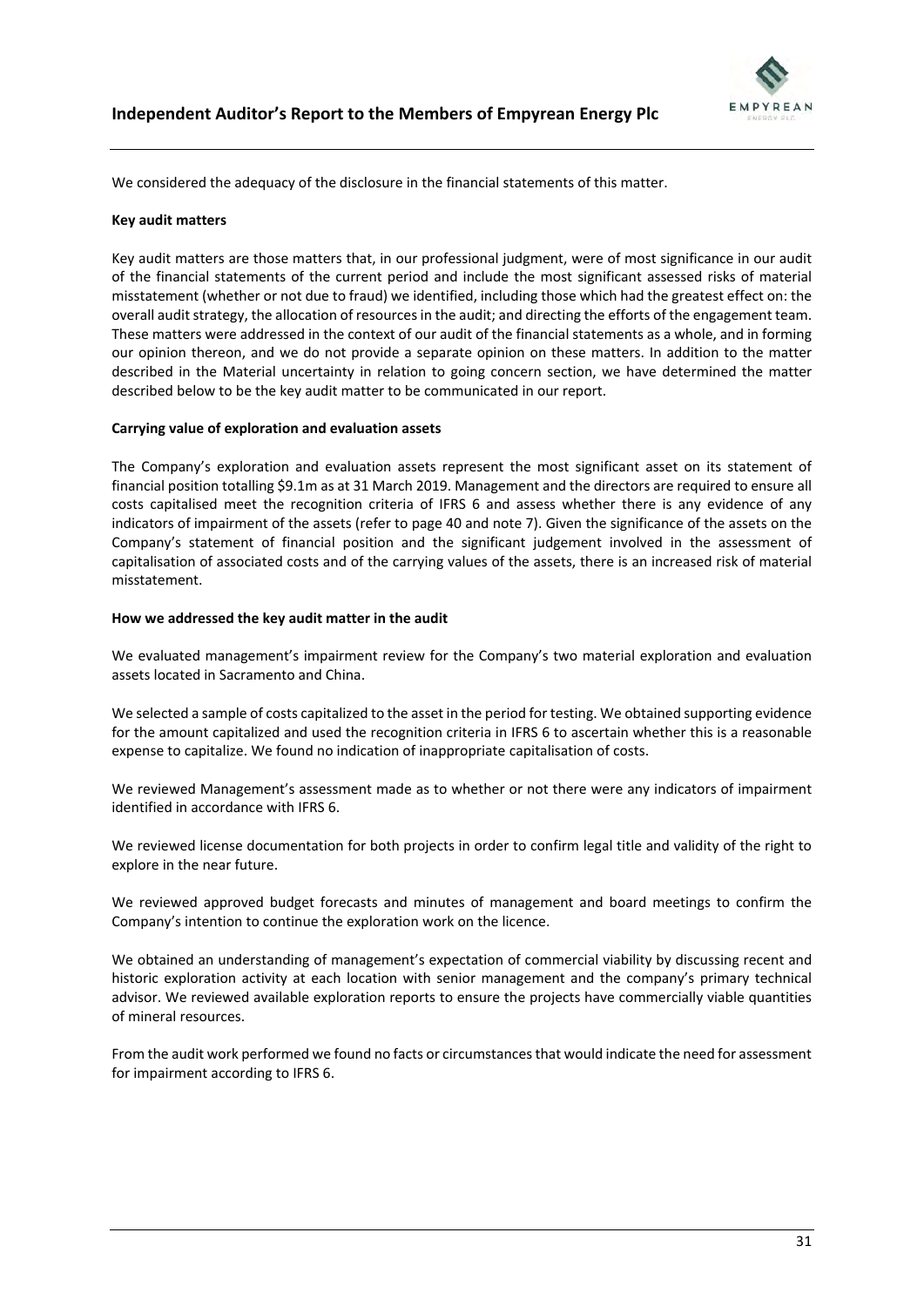

#### **Our application of materiality**

We apply the concept of materiality both in planning and performing our audit, and in evaluating the effect of misstatements. We consider materiality to be the magnitude by which misstatements, including omissions, could influence the economic decisions of reasonable users that are taken on the basis of the financial statements. Importantly, misstatements below these levels will not necessarily be evaluated as immaterial as we also take account of the nature of identified misstatements, and the particular circumstances of their occurrence, when evaluating their effect on the financial statements as a whole.

|         | Materiality/S | <b>Basis for materiality</b> |
|---------|---------------|------------------------------|
| FY 2019 | 200,000       | 1.5% of total assets         |
| FY 2018 | 180,000       | 1.5% of total assets         |

We consider total assets to be the financial metric of the most interest to shareholders and other users of the financial statements, given the Company's status as an exploration company and therefore consider this to be an appropriate basis for materiality.

Performance materiality is the application of materiality at the individual account or balance level set at an amount to reduce to an appropriately low level the probability that the aggregate of uncorrected and undetected misstatements exceeds materiality for the financial statements as a whole. Performance materiality was set at 75% (2018: 75%) of the above materiality levels due to the low value of brought forward from the prior year and the low value of historic adjustments identified.

We agreed with the audit committee that we would report to the committee all individual audit differences identified during the course of our audit in excess of \$8,000 (2018: \$9,000). There were no misstatements identified during the course of our audit that were individually, or in aggregate, considered to be material in terms of their absolute monetary value or on qualitative grounds.

#### **An overview of the scope of our audit**

We performed a full scope audit on the financial statements of the Company.

All audit work was undertaken by BDO LLP.

#### **Other information**

The directors are responsible for the other information. The other information comprises the information included in the annual report and accounts, other than the financial statements and our auditor's report thereon. Our opinion on the financial statements does not cover the other information and, except to the extent otherwise explicitly stated in our report, we do not express any form of assurance conclusion thereon.

In connection with our audit of the financial statements, our responsibility is to read the other information and, in doing so, consider whether the other information is materially inconsistent with the financial statements or our knowledge obtained in the audit or otherwise appears to be materially misstated. If we identify such material inconsistencies or apparent material misstatements, we are required to determine whether there is a material misstatement in the financial statements or a material misstatement of the other information. If, based on the work we have performed, we conclude that there is a material misstatement of this other information, we are required to report that fact. We have nothing to report in this regard.

#### **Opinions on other matters prescribed by the Companies Act 2006**

In our opinion, based on the work undertaken in the course of the audit: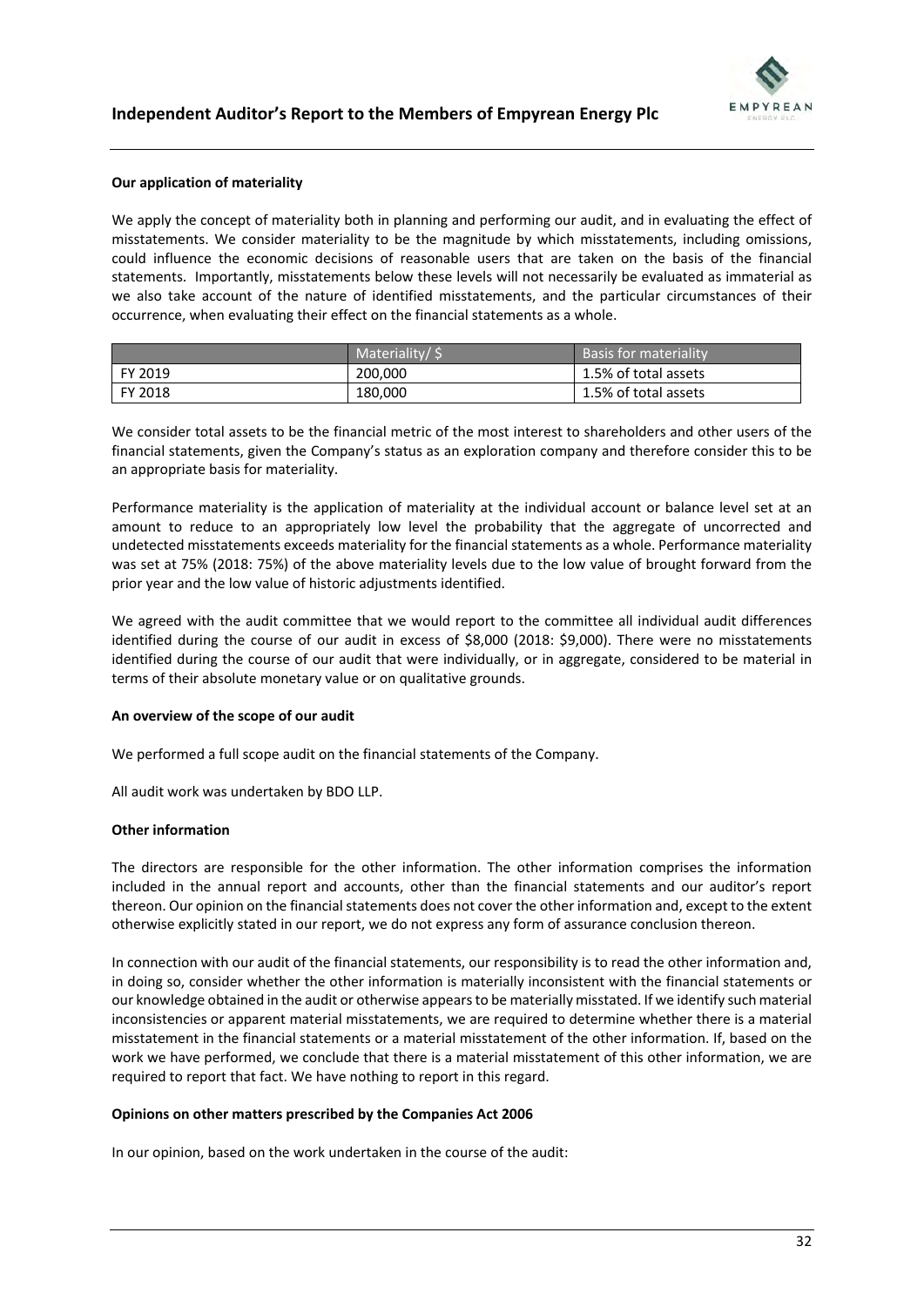

## **Independent Auditor's Report to the Members of Empyrean Energy Plc**

- the information given in the strategic report and the directors' report for the financial year for which the financial statements are prepared is consistent with the financial statements; and
- the strategic report and the directors' report have been prepared in accordance with applicable legal requirements.

#### **Matters on which we are required to report by exception**

In the light of the knowledge and understanding company and its environment obtained in the course of the audit, we have not identified material misstatements in the strategic report or the directors' report.

We have nothing to report in respect of the following matters in relation to which the Companies Act 2006 requires us to report to you if, in our opinion:

- adequate accounting records have not been kept, or returns adequate for our audit have not been received from branches not visited by us; or
- the financial statements are not in agreement with the accounting records and returns; or
- certain disclosures of directors' remuneration specified by law are not made; or
- we have not received all the information and explanations we require for our audit.

#### **Responsibilities of directors**

As explained more fully in the directors' responsibilities statement, the directors are responsible for the preparation of the financial statements and for being satisfied that they give a true and fair view, and for such internal control as the directors determine is necessary to enable the preparation of financial statements that are free from material misstatement, whether due to fraud or error.

In preparing the financial statements, the Directors are responsible for assessing the Company's ability to continue as a going concern, disclosing, as applicable, matters related to going concern and using the going concern basis of accounting unless the Directors either intend to liquidate the Company or to cease operations, or have no realistic alternative but to do so.

#### **Auditor's responsibilities for the audit of the financial statements**

Our objectives are to obtain reasonable assurance about whether the financial statements as a whole are free from material misstatement, whether due to fraud or error, and to issue an auditor's report that includes our opinion. Reasonable assurance is a high level of assurance, but is not a guarantee that an audit conducted in accordance with ISAs (UK) will always detect a material misstatement when it exists.

Misstatements can arise from fraud or error and are considered material if, individually or in aggregate, they could reasonably be expected to influence the economic decisions of users taken on the basis of these financial statements.

A further description of our responsibilities for the audit of the financial statements is located on the Financial Reporting Council's website at: www.frc.org.uk/auditorsresponsibilities. This description forms part of our auditor's report.

#### **Use of our report**

This report is made solely to the company's members, as a body, in accordance with Chapter 3 of Part 16 of the Companies Act 2006. Our audit work has been undertaken so that we might state to the company's members those matters we are required to state to them in an auditor's report and for no other purpose. To the fullest extent permitted by law, we do not accept or assume responsibility to anyone other than the company and the company's members as a body, for our audit work, for this report, or for the opinions we have formed.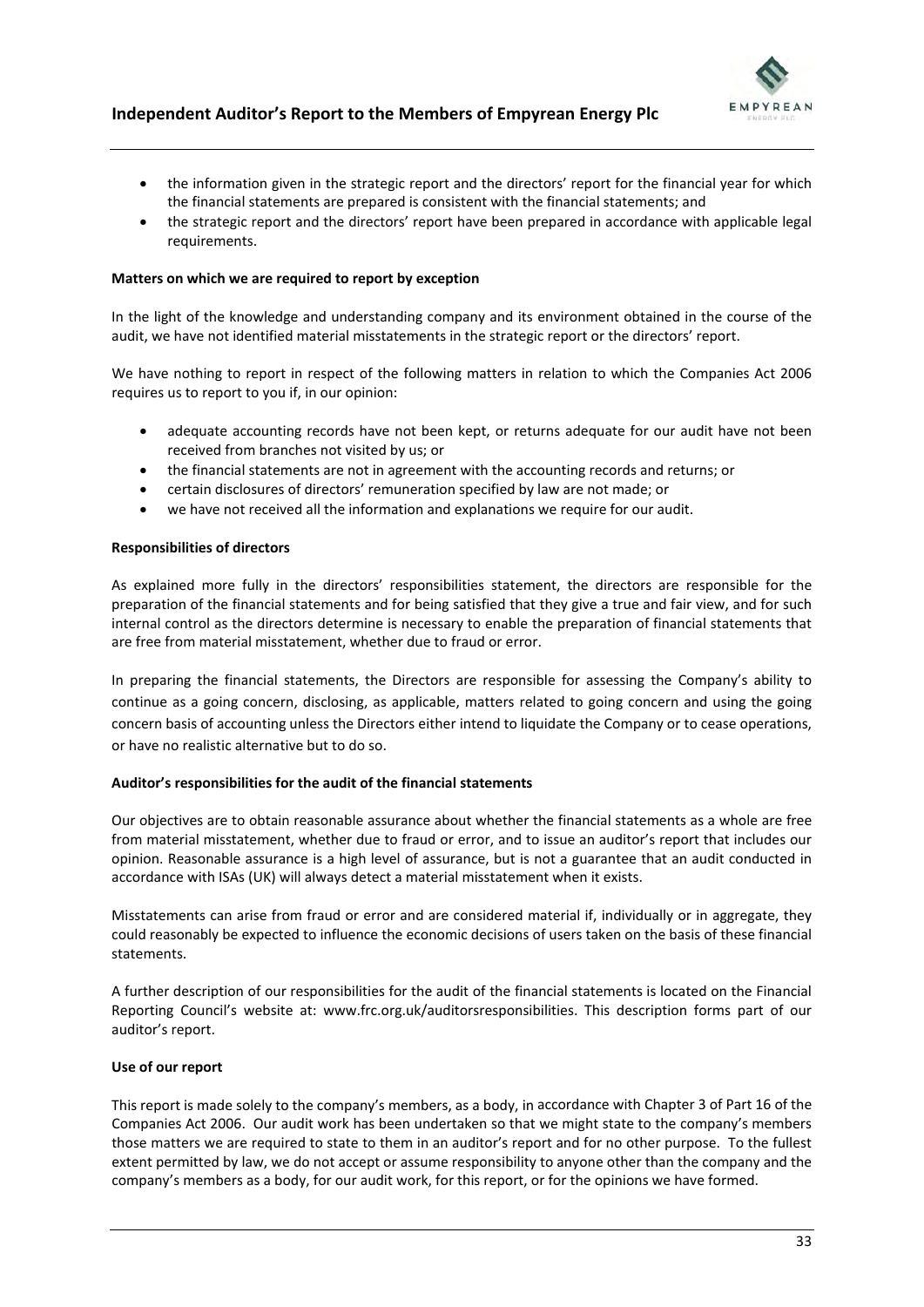

Matt In

Matt Crane (Senior Statutory Auditor) For and on behalf of BDO LLP, Statutory Auditor London 9 August 2019

BDO LLP is a limited liability partnership registered in England and Wales (with registered number OC305127).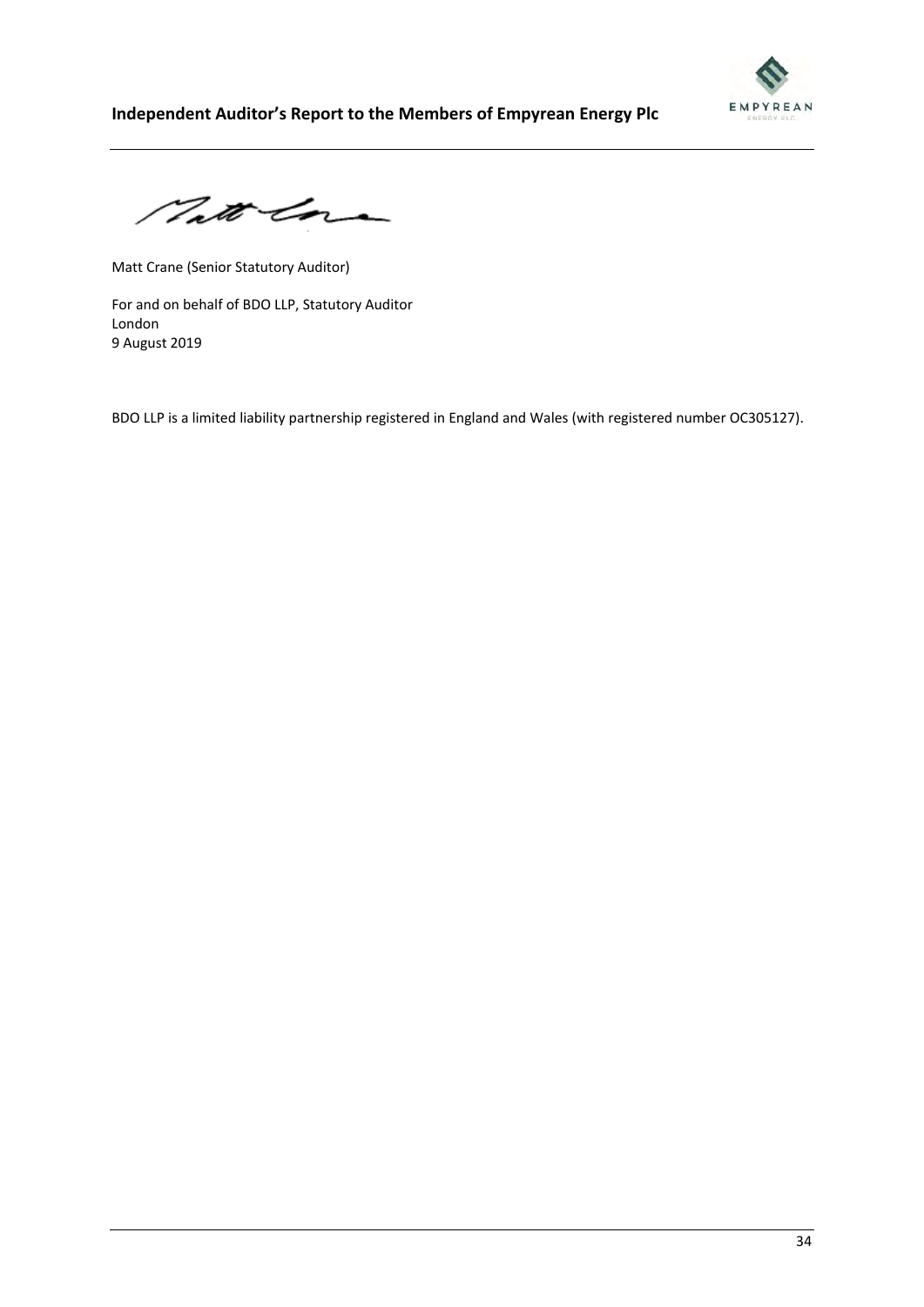

|                                                                                         | <b>Notes</b>   | 2019<br>US\$'000    | 2018<br>US\$'000 |
|-----------------------------------------------------------------------------------------|----------------|---------------------|------------------|
| Revenue                                                                                 |                |                     | 30               |
| Cost of sales                                                                           |                |                     |                  |
| Operating costs                                                                         |                |                     | (1)              |
| Impairment of oil and gas properties<br>Total cost of sales                             | 2,8            | (47)<br>(47)        | (48)<br>(49)     |
|                                                                                         |                |                     |                  |
| <b>Gross loss</b>                                                                       |                | (47)                | (19)             |
| Administrative expenditure                                                              |                |                     |                  |
| Administrative expenses                                                                 |                | (375)               | (397)            |
| Compliance fees                                                                         |                | (212)               | (225)            |
| Directors' remuneration                                                                 |                | (386)               | (415)            |
| Foreign exchange differences                                                            |                | (49)                | 114              |
| Total administrative expenditure                                                        |                | (1,022)             | (923)            |
| <b>Operating loss</b>                                                                   | $\overline{2}$ | (1,069)             | (942)            |
| Finance income/(expense)                                                                | 3              | 1,114               | (2, 558)         |
| Fair value revaluation                                                                  | 8              | 98                  |                  |
|                                                                                         |                |                     |                  |
| Profit/(loss) from continuing operations before taxation<br>Tax benefit in current year | 5              | 143<br>$\mathbf{2}$ | (3,500)<br>797   |
|                                                                                         |                |                     |                  |
| Profit/(loss) from continuing operations after taxation                                 |                | 145                 | (2,703)          |
| Profit on discontinued operations net of tax                                            |                |                     | 73               |
| Profit/(loss) after taxation                                                            |                | 145                 | (2,630)          |
| Total comprehensive profit/(loss) for the year                                          |                | 145                 | (2,630)          |
|                                                                                         |                |                     |                  |
| Earnings per share from continuing operations (expressed in cents)                      |                |                     |                  |
| - Basic                                                                                 | 6              | 0.03c               | (0.71)c          |
| - Diluted                                                                               |                | 0.03c               | (0.71)c          |
| Earnings per share from discontinued operations (expressed in<br>cents)                 |                |                     |                  |
| - Basic                                                                                 | 6              |                     | 0.02c            |
| - Diluted                                                                               |                |                     | 0.02c            |

The accompanying accounting policies and notes form an integral part of these financial statements.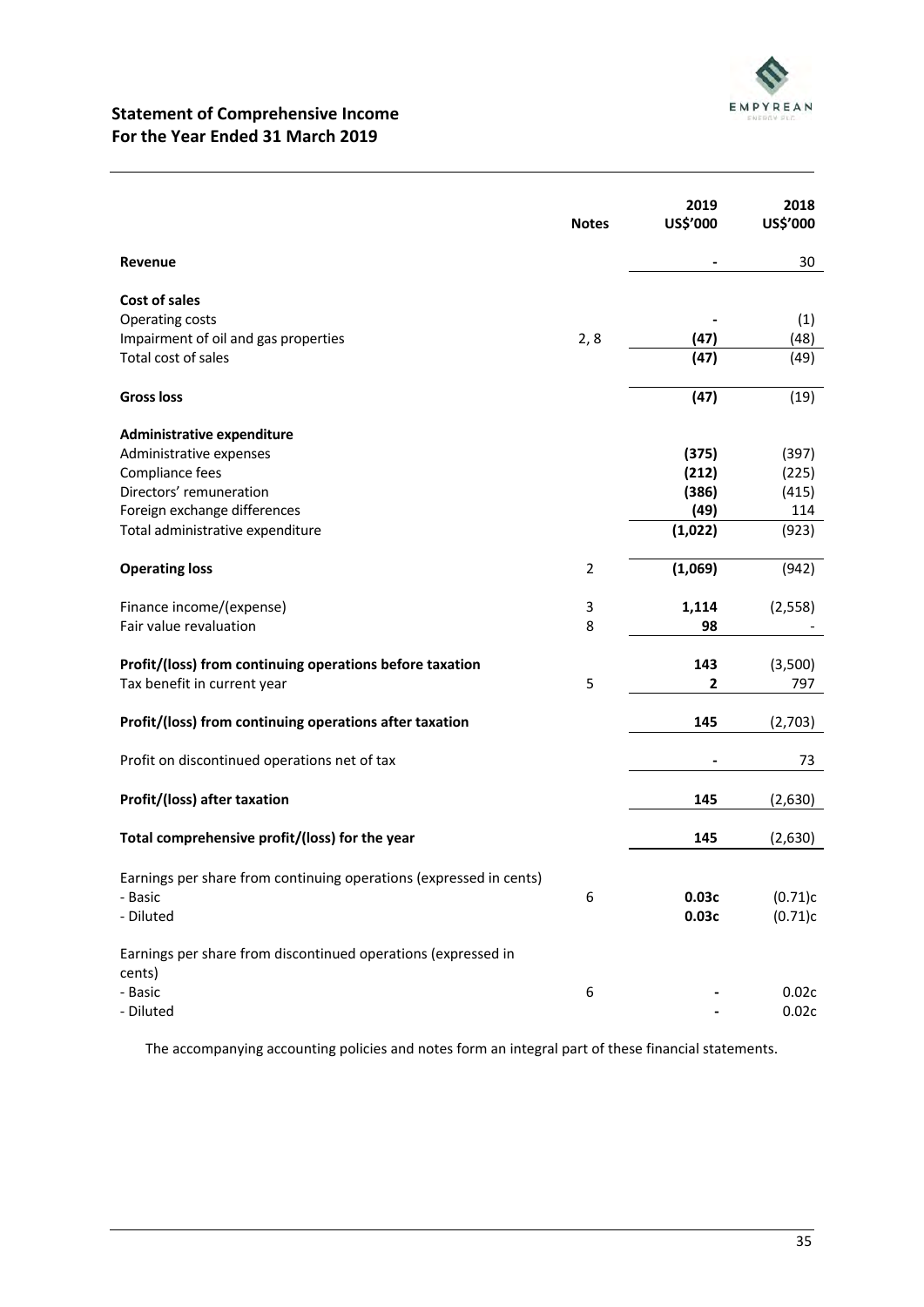

## **Statement of Financial Position As at 31 March 2019**

| Company Number: 05387837<br><b>Assets</b>          | <b>Notes</b> | 2019<br>US\$'000 | 2018<br>US\$'000 |
|----------------------------------------------------|--------------|------------------|------------------|
| <b>Non-current assets</b>                          |              |                  |                  |
| Oil and gas properties: exploration and evaluation | 7            | 9,075            | 7,820            |
| Investments                                        | 8            | 3,200            | 2,572            |
| Total non-current assets                           |              | 12,275           | 10,392           |
|                                                    |              |                  |                  |
| <b>Current assets</b>                              |              |                  |                  |
| Trade and other receivables                        | 9            | 37               | 183              |
| Corporation tax receivable                         | 5            |                  | 1,320            |
| Cash and cash equivalents                          |              | 332              | 388              |
| <b>Total current assets</b>                        |              | 369              | 1,891            |
| <b>Liabilities</b><br><b>Current liabilities</b>   |              |                  |                  |
| Trade and other payables                           | 10           | 374              | 374              |
| Provisions                                         |              | 54               | 54               |
| Derivative financial liabilities                   | 11           | 1,349            | 2,463            |
| <b>Total current liabilities</b>                   |              | 1,777            | 2,891            |
|                                                    |              |                  |                  |
| <b>Net current liabilities</b>                     |              | (1,408)          | (1,000)          |
| <b>Net assets</b>                                  |              | 10,867           | 9,392            |
| Shareholders' equity                               |              |                  |                  |
| Share capital                                      | 13           | 1,232            | 1,205            |
| Share premium reserve                              |              | 26,524           | 25,280           |
| Share based payment reserve                        |              | 69               | 10               |
| <b>Retained losses</b>                             |              | (16, 958)        | (17, 103)        |
|                                                    |              |                  |                  |
| <b>Total equity</b>                                |              | 10,867           | 9,392            |

The Financial Statements were approved by the Board of Directors on 9 August 2019 and were signed on its behalf by:

Patrick Cross **Thomas Kelly** Chairman Chief Executive Officer

The accompanying accounting policies and notes form an integral part of these financial statements.

\_\_\_\_\_\_\_\_\_\_\_\_\_\_\_\_\_\_\_\_\_\_\_\_\_\_\_\_\_\_ \_\_\_\_\_\_\_\_\_\_\_\_\_\_\_\_\_\_\_\_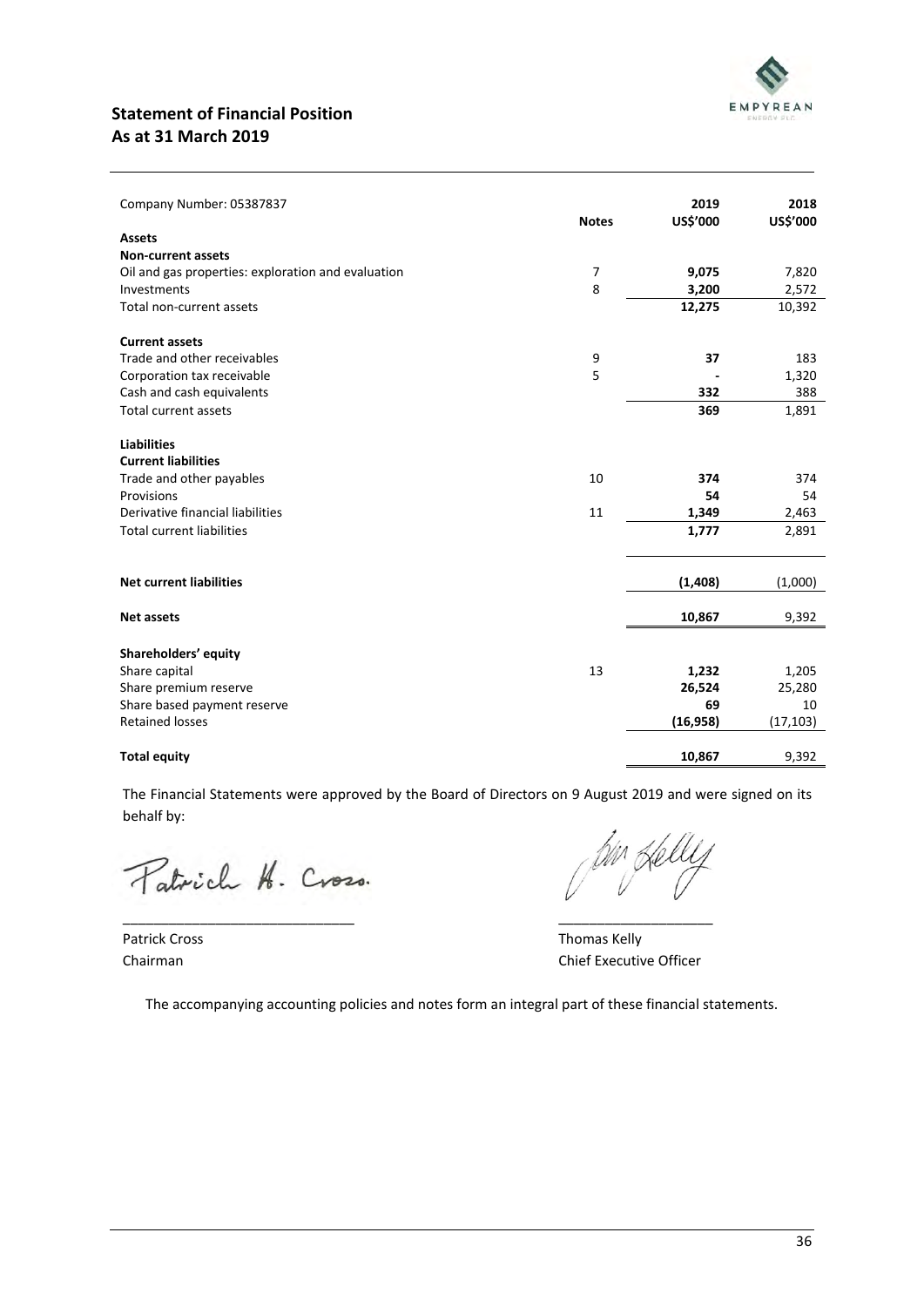

## **Statement of Cash Flows For the Year Ended 31 March 2019**

|                                                                  | <b>Notes</b> | 2019<br>US\$'000 | 2018<br><b>US\$'000</b> |
|------------------------------------------------------------------|--------------|------------------|-------------------------|
| Payment for operating activities – continuing operations         |              | (971)            | (1,002)                 |
| Receipt of corporation tax                                       |              | 1,322            | 17                      |
| Net cash inflow/(outflow) from operating activities              | 12           | 351              | (985)                   |
| Net proceeds from disposal of discontinued operations            |              |                  | 73                      |
| Purchase of oil and gas properties: exploration and evaluation - |              |                  |                         |
| continuing operations                                            |              | (1, 424)         | (7, 725)                |
| Acquisition of investments                                       |              | (530)            | (2, 572)                |
| Prepayments received - proceeds from disposal of investments     |              | 175              |                         |
| Receipt of/(payment for) exploration bonds and bank guarantees   |              | 150              | (150)                   |
|                                                                  |              |                  |                         |
| Net cash outflow for investing activities                        |              | (1,629)          | (10, 374)               |
|                                                                  |              |                  |                         |
| Issue of ordinary share capital                                  |              | 1,314            | 5,635                   |
| Payment of equity issue costs                                    |              | (43)             | (108)                   |
|                                                                  |              |                  |                         |
| Net cash inflow from financing activities                        |              | 1,271            | 5,527                   |
|                                                                  |              |                  |                         |
| Net decrease in cash and cash equivalents                        |              | (7)              | (5,832)                 |
| Cash and cash equivalents at the start of the year               |              | 388              | 6,106                   |
| Forex (loss)/gain on cash held                                   |              | (49)             | 114                     |
|                                                                  |              |                  |                         |
| Cash and cash equivalents at the end of the year                 |              | 332              | 388                     |

The accompanying accounting policies and notes form an integral part of these financial statements.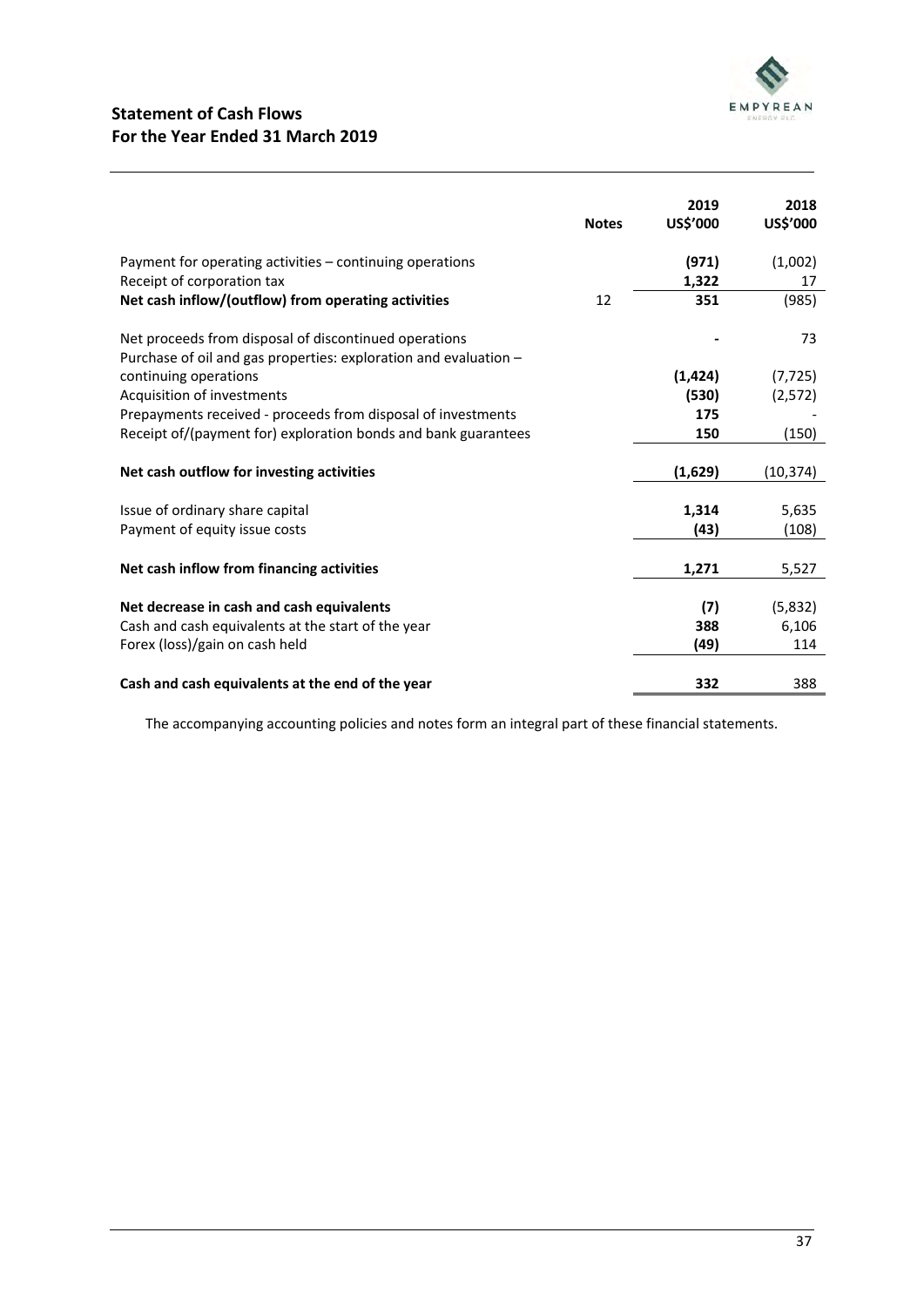

## **Statement of Changes in Equity For the Year Ended 31 March 2019**

|                                                 |              | <b>Share</b><br>capital | <b>Share</b><br>premium<br>reserve | <b>Share</b><br>based<br>payment | <b>Retained loss</b> | <b>Total</b><br>equity |
|-------------------------------------------------|--------------|-------------------------|------------------------------------|----------------------------------|----------------------|------------------------|
|                                                 | <b>Notes</b> | US\$'000                | US\$'000                           | reserve<br>US\$'000              | US\$'000             | US\$'000               |
| <b>Balance at 1 April 2017</b>                  |              | 754                     | 18,466                             | 2,421                            | (16, 894)            | 4,747                  |
| Loss after tax for the year                     |              |                         |                                    |                                  | (2,630)              | (2,630)                |
| Total comprehensive loss for<br>the year        |              |                         |                                    |                                  | (2,630)              | (2,630)                |
| Contributions by and<br>distributions to owners |              |                         |                                    |                                  |                      |                        |
| Shares issued in the period                     | 13           | 451                     | 6,922                              |                                  |                      | 7,373                  |
| Equity issue costs                              |              |                         | (108)                              |                                  |                      | (108)                  |
| Transfer of expired options                     |              |                         |                                    | (2,421)                          | 2,421                |                        |
| Share based payment expense                     |              |                         |                                    | 10                               |                      | 10                     |
| <b>Contributions by and</b>                     |              |                         |                                    |                                  |                      |                        |
| distributions to owners                         |              | 451                     | 6,814                              | (2, 411)                         | 2,421                | 7,275                  |
| <b>Balance at 1 April 2018</b>                  |              | 1,205                   | 25,280                             | 10                               | (17, 103)            | 9,392                  |
| Profit after tax for the year                   |              |                         |                                    |                                  | 145                  | 145                    |
| Total comprehensive profit for<br>the year      |              |                         |                                    |                                  | 145                  | 145                    |
| Contributions by and<br>distributions to owners |              |                         |                                    |                                  |                      |                        |
| Shares issued in the period                     | 13           | 27                      | 1,287                              |                                  |                      | 1,314                  |
| Equity issue costs                              |              |                         | (43)                               |                                  |                      | (43)                   |
| Share based payment expense                     |              |                         |                                    | 59                               |                      | 59                     |
| <b>Contributions by and</b>                     |              |                         |                                    |                                  |                      |                        |
| distributions to owners                         |              | 27                      | 1,244                              | 59                               |                      | 1,330                  |
| Balance at 31 March 2019                        |              | 1,232                   | 26,524                             | 69                               | (16, 958)            | 10,867                 |

The accompanying accounting policies and notes form an integral part of these financial statements.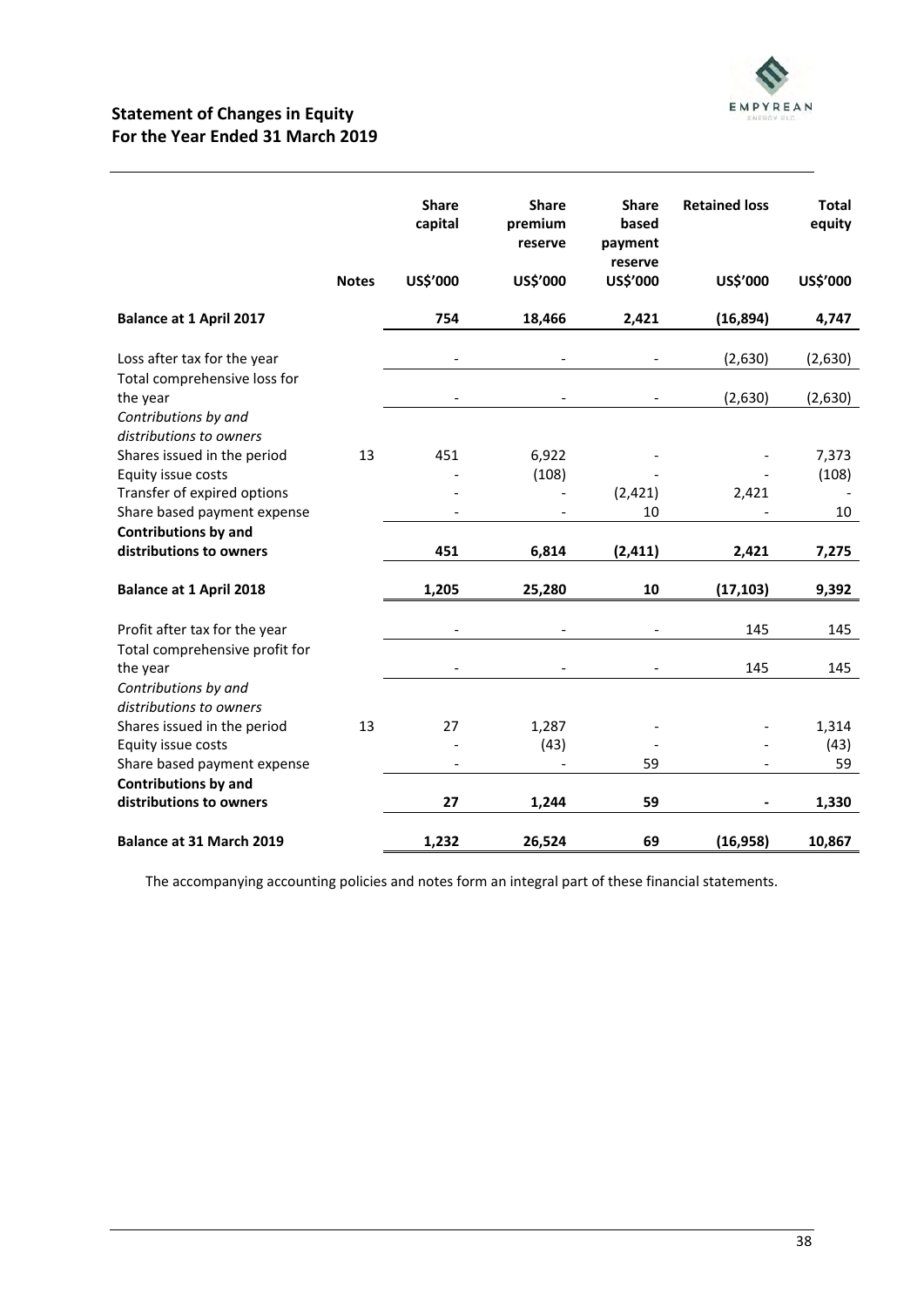

#### **Basis of preparation**

The Company's financial statements have been prepared in accordance with International Financial Reporting Standards (**'IFRS'**) as adopted by the European Union and Companies Act 2006. The principal accounting policies are summarised below. The financial report is presented in the functional currency, US dollars and all values are shown in thousands of US dollars (US\$'000).

The preparation of financial statements in compliance with adopted IFRS requires the use of certain critical accounting estimates. It also requires Company management to exercise judgment in applying the Company's accounting policies. The areas where significant judgments and estimates have been made in preparing the financial statements and their effect are disclosed below.

#### **Basis of measurement**

The financial statements have been prepared on a historical cost basis, except for the following items (refer to individual accounting policies for details):

- ‐ Investments
- ‐ Derivative financial liability

#### **Nature of business**

The Company is a public limited company incorporated and domiciled in England and Wales. The address of the registered office is 200 Strand, London, WC2R 1DJ. The Company is in the business of financing the exploration, development and production of energy resource projects in regions with energy hungry markets close to existing infrastructure. The Company has typically focused on non-operating working interest positions in projects that have drill ready targets that substantially short cut the life-cycle of hydrocarbon projects by entering the project after exploration concept, initial exploration and drill target identification work has largely been completed.

#### **Going concern**

The Company's principal activity during the year has been the acquisition and development of its exploration projects. At year end the Company had a cash balance of US\$0.33m (2018: US\$0.39m) and made a profit after income tax of US\$0.15m (2018: loss of US\$2.63m).

The Directors have prepared cash flow forecasts for the Company covering the period to 31 August 2020 and show that the Company will require further funding within the next 12 months. The Directors have an appropriate plan to raise additional funds as and when it is required, either through the sale of existing assets, through joint ventures of existing assets or through equity or debt funding. In addition, near term funding requirements for the Duyung PSC exploration and appraisal drilling are now largely funded by Coro Energy through the recently completed transaction.

The Directors have therefore concluded that it is appropriate to prepare the Company's financial statements on a going concern basis. However, in the absence of additional funding being in place at the date of this report, these conditions indicate the existence of a material uncertainty which may cast significant doubt over the Company's ability to continue as a going concern and, therefore, that it may be unable to realise its assets and discharge its liabilities in the normal course of business. The financial statements do not include the adjustments that would result if the Company was unable to continue as a going concern.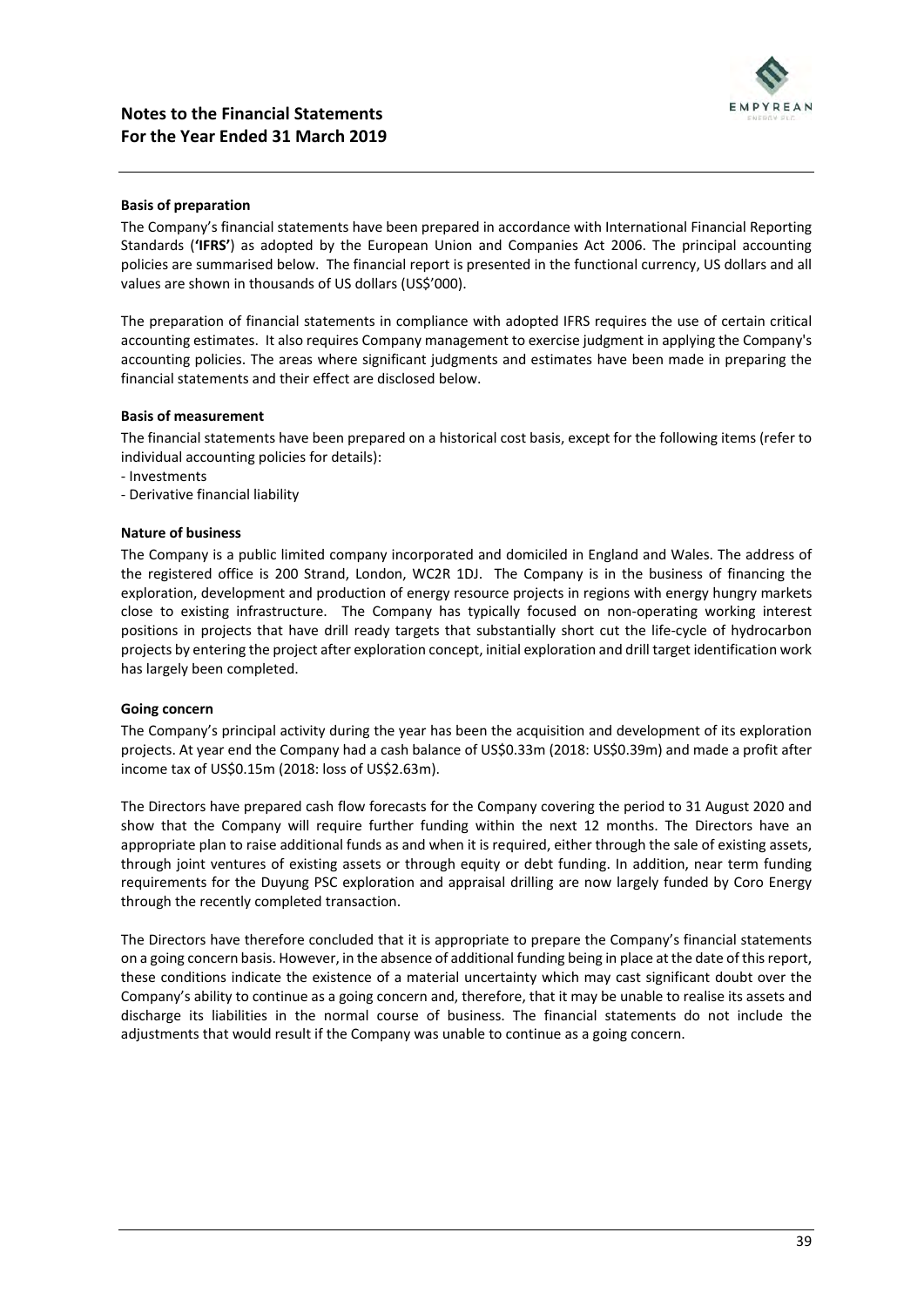

#### **Basis of accounting and adoption of new and revised standards**

#### *(a) New and amended standards adopted by the Company:*

IFRS 15 'Revenue from Contracts with Customers' was issued by the IASB in May 2014. It is effective for accounting periods beginning on or after 1 January 2018. The adoption of IFRS 15 has no impact on the 31 March 2019 financial statements as material revenues were not earned in this period or the comparative period.

IFRS 9 'Financial Instruments' was published in July 2014 and it is effective for accounting periods beginning on or after 1 January 2018. It is applicable to financial assets and financial liabilities, and covers the classification, measurement, impairment and de‐recognition of financial assets and financial liabilities together with a new hedge accounting model. The Company has assessed the impact of this standard on the accounting for the investment in West Natuna Exploration Limited, which has resulted in the investment being valued at fair value through profit or loss. Refer to Note 8 for details on the fair value assessment, which did not result in a material adjustment on transition to IFRS 9.

There were no other new standards effective for the first time for periods beginning on or after 1 April 2018 that have had a significant effect on the Company's financial statements.

#### *(b) Standards, amendments and interpretations that are not yet effective and have not been early adopted:*

Any standards and interpretations that have been issued but are not yet effective, and that are available for early application, have not been applied by the Company in these financial statements. International Financial Reporting Standards that have recently been issued or amended but are not yet effective have not been adopted for the annual reporting period ended 31 March 2019:

IFRS 16 'Leases' was issued by the IASB in January 2016 and is effective for accounting periods beginning on or after 1 January 2019. The Directors are currently evaluating the financial and operational impact of this standard, however do not consider that it will have a material impact as the Company does not currently have any material lease arrangements.

#### **Tax**

The major components of tax on profit or loss include current and deferred tax. Current tax is based on the profit or loss adjusted for items that are non‐assessable or disallowed and is calculated using tax rates that have been enacted or substantively enacted by the reporting date. Tax is charged to the income statement, except when the tax relates to items credited or charged directly to equity, in which case the tax is also dealt with in equity.

#### *(a) Deferred tax*

Deferred tax assets and liabilities are recognised where the carrying amount of an asset or liability in the statement of financial position differs to its tax base. Recognition of deferred tax assets is restricted to those instances where it is probable that taxable profit will be available, against which the difference can be utilised. The amount of the asset or liability is determined using tax rates that have been enacted or substantively enacted by the reporting date and are expected to apply when the deferred tax liabilities/(assets) are settled/(recovered). The Company has considered whether to recognise a deferred tax asset in relation to carried‐forward losses and has determined that this is not appropriate in line with IAS 12 as the conditions for recognition are not satisfied.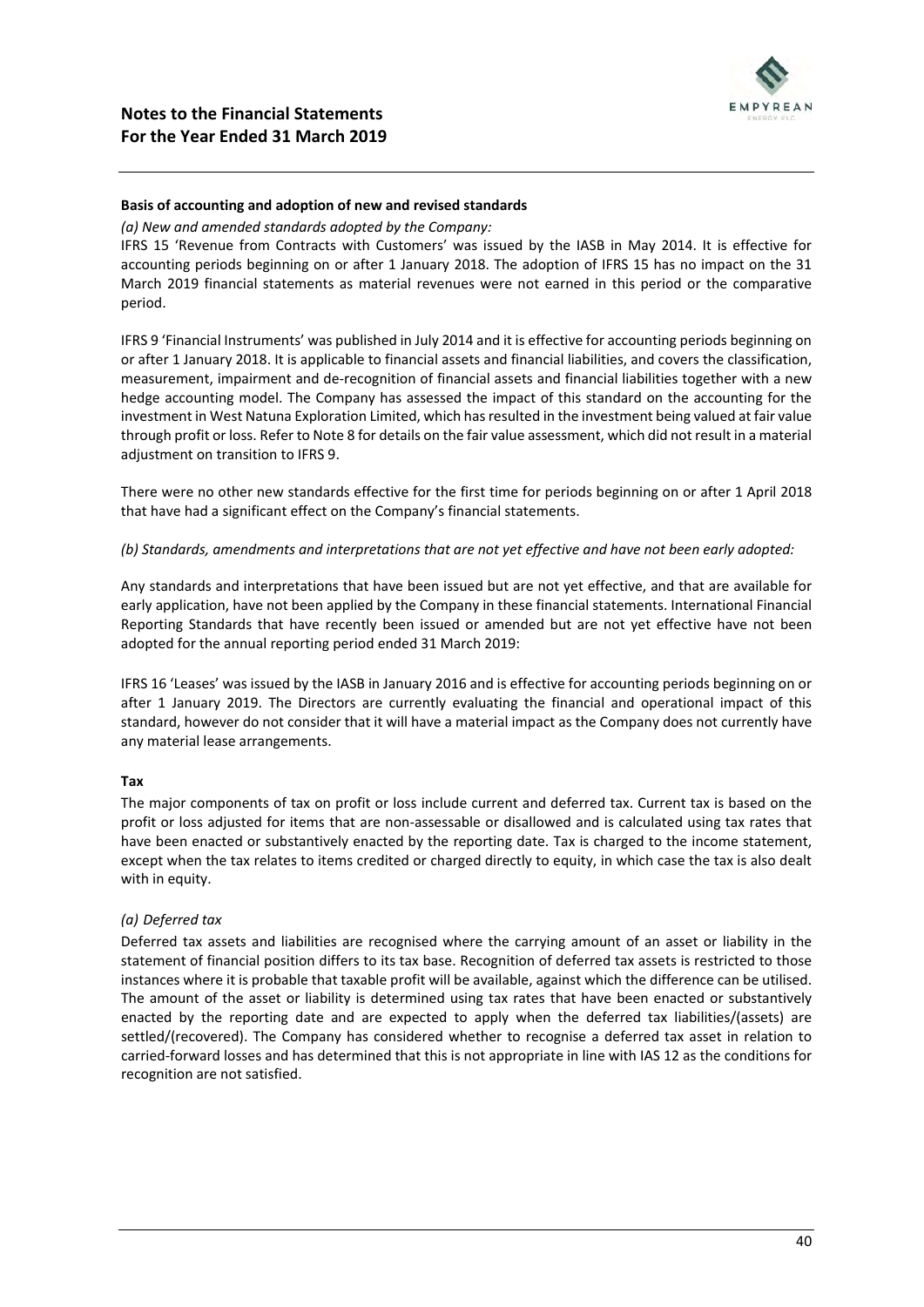

#### **Foreign currency translation**

Transactions denominated in foreign currencies are translated into US dollars at contracted rates or, where no contract exists, at average monthly rates. Monetary assets and liabilities denominated in foreign currencies which are held at the year‐end are translated into US dollars at year‐end exchange rates. Exchange differences on monetary items are taken to the Statement of Comprehensive Income. Items included in the financial statements are measured using the currency of the primary economic environment in which the Company operates (the functional currency).

#### **Oil and gas assets: exploration and evaluation**

The Company applies the full cost method of accounting for Exploration and Evaluation (**'E&E'**) costs, having regard to the requirements of IFRS 6 'Exploration for and Evaluation of Mineral Resources'. Under the full cost method of accounting, costs of exploring for and evaluating oil and gas properties are accumulated and capitalised by reference to appropriate cash generating units (**'CGUs'**). Such CGUs are based on geographic areas such as a concession and are not larger than a segment. E&E costs are initially capitalised within oil and gas properties: exploration and evaluation. Such E&E costs may include costs of license acquisition, third party technical services and studies, seismic acquisition, exploration drilling and testing, but do not include costs incurred prior to having obtained the legal rights to explore an area, which are expensed directly to the income statement as they are incurred. Plant, Property and Equipment (**'PPE'**) acquired for use in E&E activities are classified as property, plant and equipment. However, to the extent that such PPE is consumed in developing an intangible E&E asset, the amount reflecting that consumption is recorded as part of the cost of the intangible E&E asset. Intangible E&E assets related to exploration licenses are not depreciated and are carried forward until the existence (or otherwise) of commercial reserves has been determined. The Company's definition of commercial reserves for such purpose is proven and probable reserves on an entitlement basis.

If commercial reserves have been discovered, the related E&E assets are assessed for impairment on a CGU basis as set out below and any impairment loss is recognised in the income statement. The carrying value, after any impairment loss, of the relevant E&E assets is then reclassified as development and production assets within property, plant and equipment and are amortised on a unit of production basis over the life of the commercial reserves of the pool to which they relate. Intangible E&E assets that relate to E&E activities that are not yet determined to have resulted in the discovery of commercial reserves remain capitalised as intangible E&E assets at cost, subject to meeting impairment tests as set out below. E&E assets are assessed for impairment when facts and circumstances suggest that the carrying amount may exceed its recoverable amount. Such indicators include the point at which a determination is made as to whether or not commercial reserves exist. Where the E&E assets concerned fall within the scope of an established CGU, the E&E assets are tested for impairment together with all development and production assets associated with that CGU, as a single cash generating unit. The aggregate carrying value is compared against the expected recoverable amount of the pool. The recoverable amount is the higher of value in use and the fair value less costs to sell. Value in use is assessed generally by reference to the present value of the future net cash flows expected to be derived from production of commercial reserves. Where the E&E assets to be tested fall outside the scope of any established CGU, there will generally be no commercial reserves and the E&E assets concerned will generally be written off in full. Any impairment loss is recognised in the income statement.

#### **Investments**

Under IFRS 9, all investments in equities are required to be measured at fair value. The Company's interest in the Duyung PSC is classified under IFRS 9 as a financial asset at fair value through profit or loss, due to the Company's 10% shareholding and lack of significant influence over operations. Financial assets designated as fair value through the profit or loss are measured at fair value through profit or loss at the point of initial recognition and subsequently revalued at each reporting date. The purchase agreement detailed in Note 8(c) has formed the basis for the fair value assessment at 31 March 2019.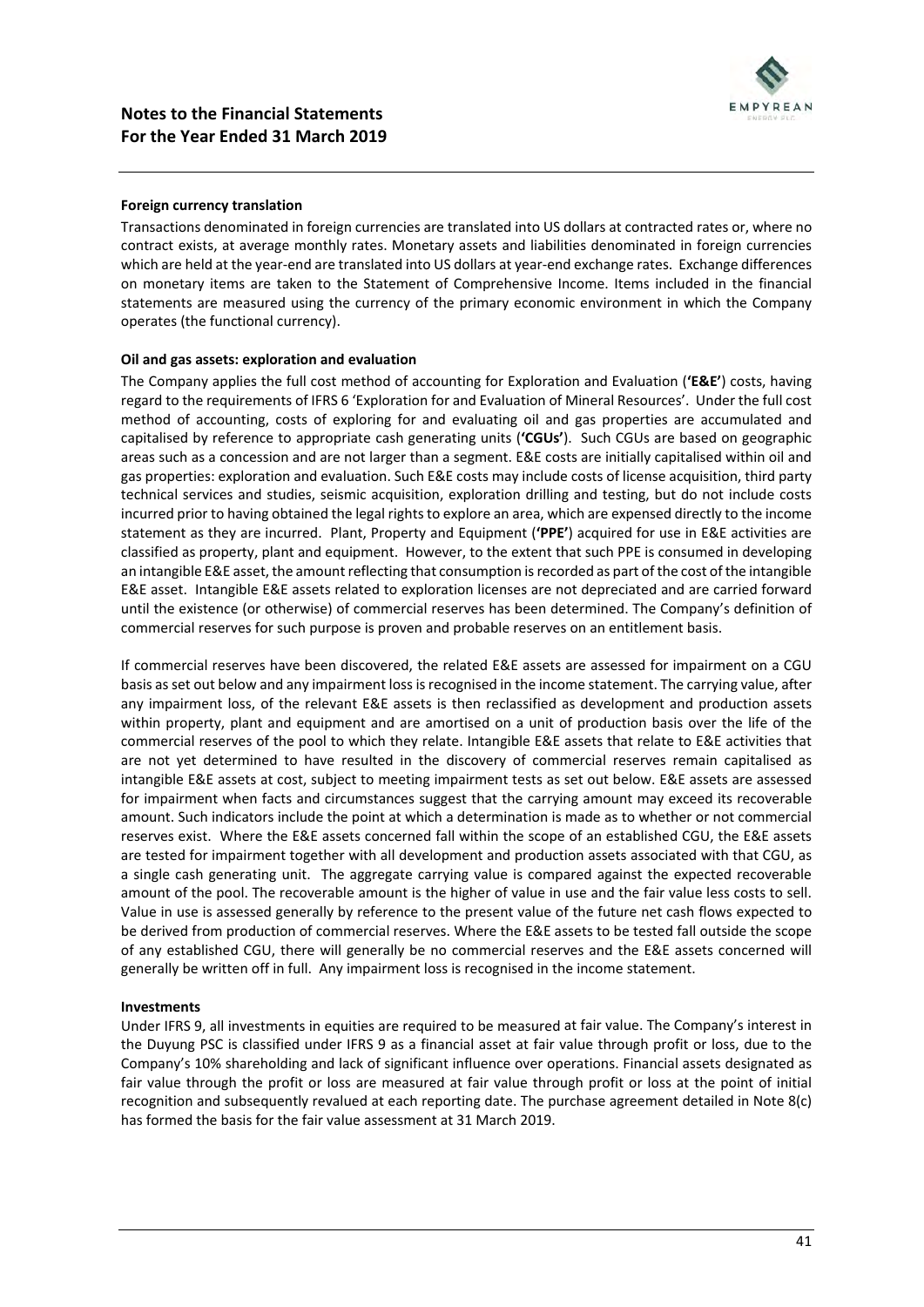

#### **Discontinued operations**

A discontinued operation is a component of an entity that either has been disposed of, or that is classified as held for sale, and represents a separate major line of business or geographical area of operations; and is a part of a single coordinated plan to dispose of a separate major line of business or geographical area of operations; or is a subsidiary acquired exclusively with a view to resale. Non‐current assets held for sale and discontinued operations are carried at the lower of carrying value or fair value less costs to sell. Any gain or loss from disposal of a business, together with the results of these operations until the date of disposal, is reported separately as discontinued operations. The financial information of discontinued operations is excluded from the respective captions in the financial statements and related notes for the current and comparative period and disclosed as results from discontinued operations.

#### **Joint operations**

Joint arrangements represent the contractual sharing of control between parties in a business venture where unanimous decisions about relevant activities are required. Joint venture operations represent arrangements whereby ioint operators maintain direct interests in each asset and exposure to each liability of the arrangement. The Company's interests in the assets, liabilities, revenue and expenses of joint operations are included in the respective line items of the financial statements.

#### **Financial instruments**

Financial assets and liabilities are recognised in the statement of financial position when the Company becomes party to the contractual provision of the instrument.

#### *(a) Financial assets*

The Company's financial assets consist of financial assets at amortised cost (trade and other receivables, excluding prepayments, and cash and cash equivalents) and financial assets classified as fair value through profit or loss. Financial assets at amortised cost are initially measured at fair value and subsequently at amortised cost. Financial assets designated as fair value through the profit or loss are measured at fair value through the profit or loss at the point of initial recognition and subsequently revalued at each reporting date. Movements in the fair value of derivative financial assets are recognised in the profit or loss in the period in which they occur.

#### *(b) Financial liabilities*

All financial liabilities are classified as fair value through the profit and loss or financial liabilities at amortised cost. The Company's financial liabilities at amortised cost include trade and other payables and its financial liabilities at fair value through the profit or loss include the derivative financial liabilities. Financial liabilities at amortised cost, are initially stated at their fair value and subsequently at amortised cost. Interest and other borrowing costs are recognised on a time‐proportion basis using the effective interest method and expensed as part of financing costs in the statement of comprehensive income. Derivative financial liabilities are initially recognised at fair value of the date a derivative contract is entered into and subsequently re‐measured at each reporting date. The method of recognising the resulting gain or loss depends on whether the derivative is designated as a hedging instrument, and if so, the nature of the item being hedged. The Company has not designated any derivatives as hedges as at 31 March 2018 or 31 March 2019.

#### *(c) Impairment*

At each reporting date, the Company assess whether there is objective evidence that a financial instrument has been impaired. Impairment losses are recognised in the Statement of Comprehensive Income.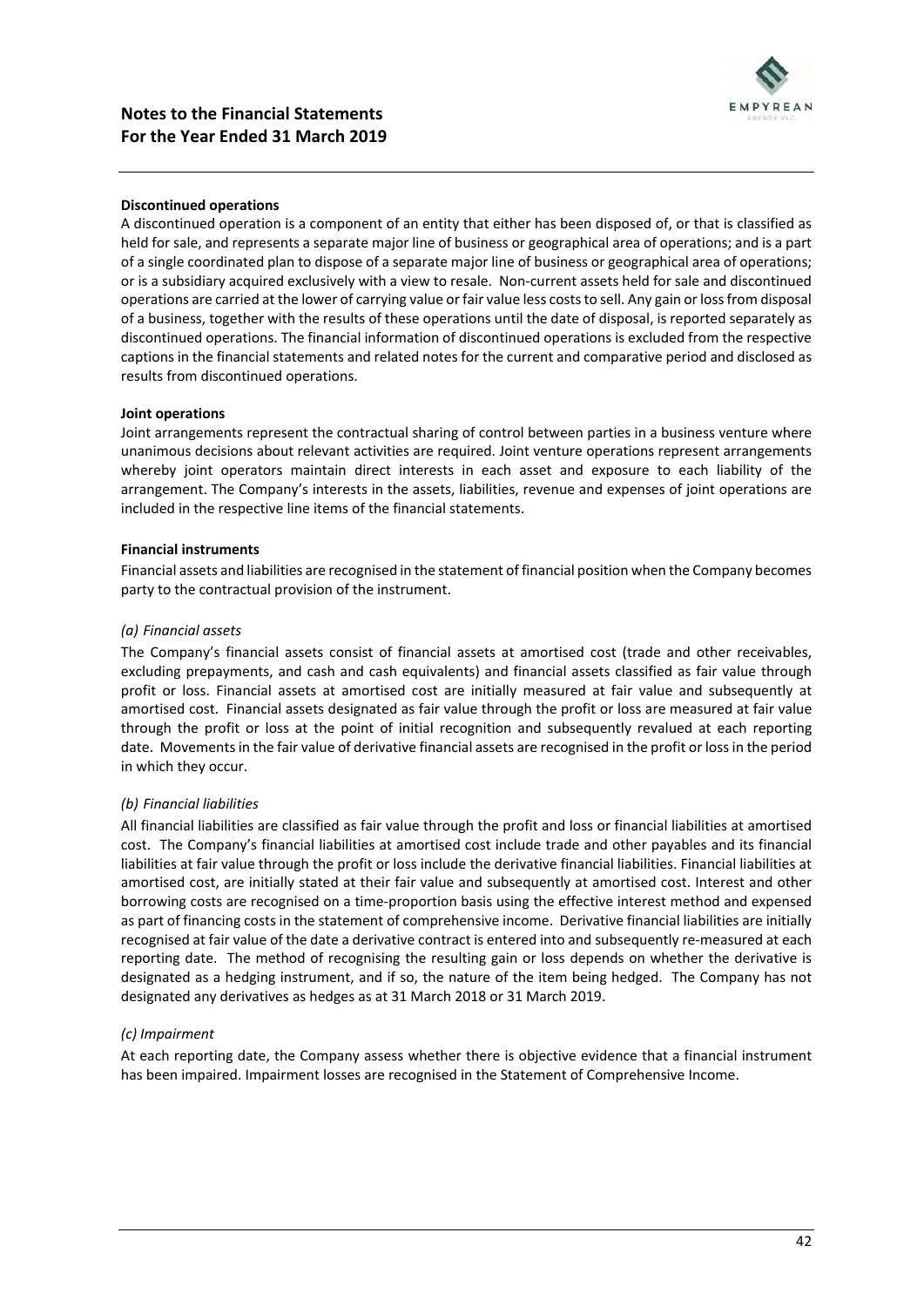

#### **Share capital**

Ordinary shares are classified as equity. Incremental costs directly attributable to the issue of new shares or options are shown in equity as a deduction, net of tax, from the proceeds. Incremental costs directly attributable to the issue of new shares or options for the acquisition of a business are not included in the cost of the acquisition as part of the purchase consideration.

#### **Share based payments**

The Company issues equity‐settled share‐based payments to certain employees. Equity‐settled share‐based payments are measured at fair value at the date of grant. The fair value determined at the grant date of the equity-settled share-based payments is expensed over the vesting period, based on the Company's estimate of shares that will eventually vest. The fair value of options is ascertained using a Black‐Scholes pricing model which incorporates all market vesting conditions. Where equity instruments are granted to persons other than employees, the income statement is charged with the fair value of goods and services received.

#### **Critical accounting estimates and judgements**

The Company makes judgements and assumptions concerning the future that impact the application of policies and reported amounts. The resulting accounting estimates calculated using these judgements and assumptions will, by definition, seldom equal the related actual results but are based on historical experience and expectations of future events. The judgements and key sources of estimation uncertainty that have a significant effect on the amounts recognised in the financial statements are discussed below.

#### *Critical estimates*

The following are the critical estimates that management has made in the process of applying the entity's accounting policies and that have the most significant effect on the amounts recognised in the financial statements.

#### *(a) Carrying value of exploration and evaluation assets*

The Company monitors internal and external indicators of impairment relating to its exploration and evaluation assets. Management has considered whether any indicators of impairment have arisen over certain assets relating to the Company's exploration licenses. Management consider the exploration results to date and assess whether, with the information available, there is any suggestion that a commercial operation is unlikely to proceed. In addition, management have considered the likely success of renewing the licences, the impact of any instances of non‐compliance with license terms and are continuing with the exploration and evaluation of the sites. After considering all relevant factors, management were of the opinion that no impairment was required in relation to the costs capitalised to exploration and evaluation assets.

#### *(b) Investments*

The Company's interest in the Duyung PSC is classified under IFRS 9 as a financial asset at fair value through profit or loss, due to the Company's 10% shareholding and lack of significant influence over operations. Financial assets designated as fair value through the profit or loss are measured at fair value through profit or loss at the point of initial recognition and subsequently revalued at each reporting date. The purchase agreement detailed in Note 8(c) has formed the basis for the fair value assessment at 31 March 2019.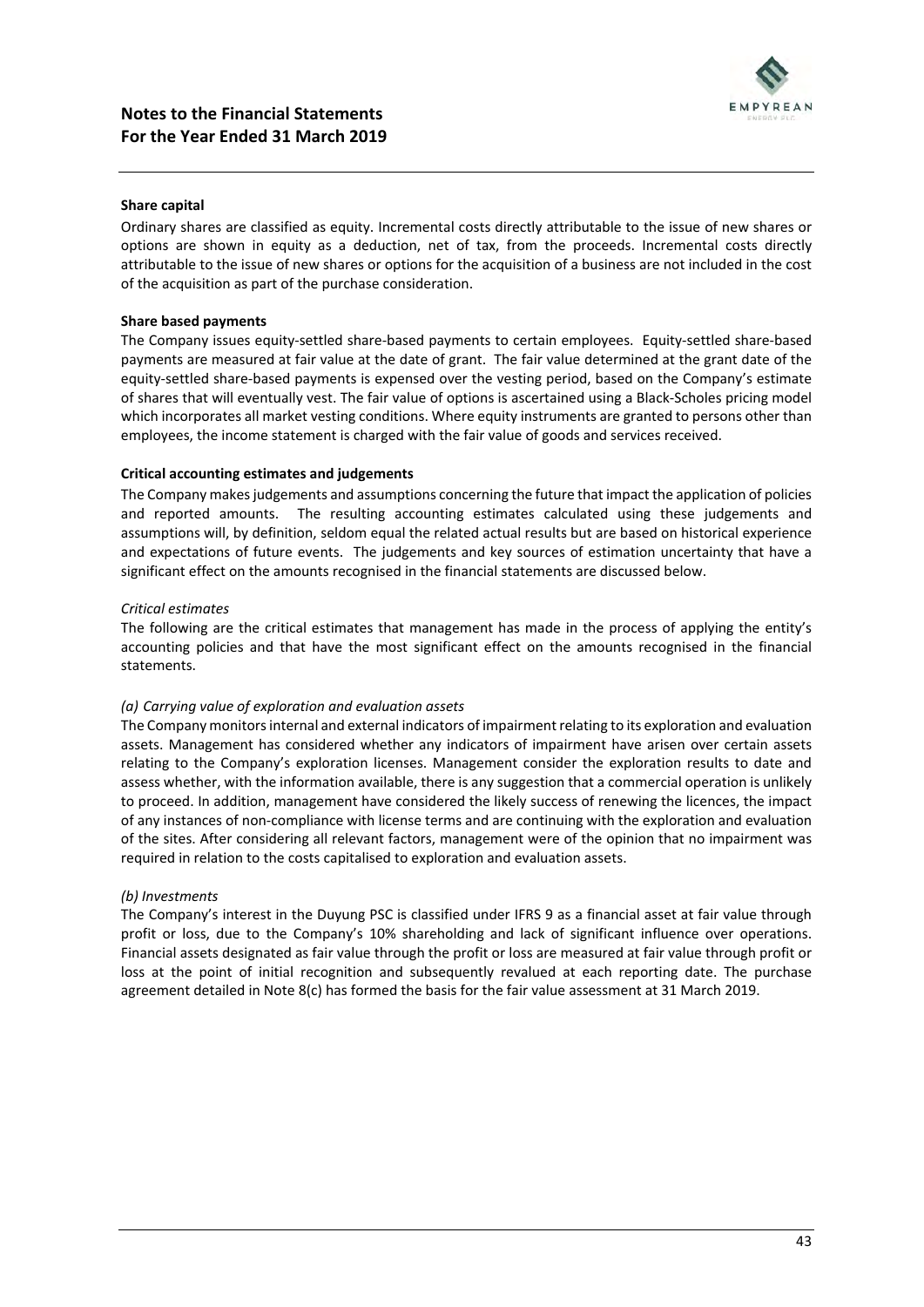

#### **1. Segmental analysis**

The Directors consider the Company to have three geographical segments, being China (Block 29/11 project), Indonesia (Duyung PSC project) and North America (Sacramento Basin project), which are all currently in the exploration and evaluation phase. Corporate costs relate to the administration and financing costs of the Company and are not directly attributable to the individual projects. The Company's registered office is located in the United Kingdom.

| <b>Details</b>                                              | China<br>US\$'000 | <b>Indonesia</b><br>US\$'000 | <b>USA</b><br>US\$'000 | Corporate<br>US\$'000 | Total<br>US\$'000 |
|-------------------------------------------------------------|-------------------|------------------------------|------------------------|-----------------------|-------------------|
| 31 March 2019                                               |                   |                              |                        |                       |                   |
| Revenue from continued operations                           |                   |                              |                        |                       |                   |
| Cost of sales of continued operations                       |                   |                              | (47)                   |                       | (47)              |
| <b>Segment result</b>                                       |                   |                              | (47)                   |                       | (47)              |
| Unallocated corporate expenses                              |                   |                              |                        | (1,022)               | (1,022)           |
| <b>Operating loss</b>                                       |                   |                              | (47)                   | (1,022)               | (1,069)           |
| Finance income/(expense)                                    |                   |                              |                        | 1,114                 | 1,114             |
| Fair value revaluation                                      |                   | 98                           |                        |                       | 98                |
| Profit/(loss) before taxation                               |                   | 98                           | (47)                   | 92                    | 143               |
| Tax benefit in current year                                 |                   |                              |                        | 2                     | $\mathbf{2}$      |
| Profit/(loss) after taxation                                |                   | 98                           | (47)                   | 94                    | 145               |
| Total comprehensive profit/(loss) for the<br>financial year |                   | 98                           | (47)                   | 94                    | 145               |
|                                                             |                   |                              |                        |                       |                   |
| Segment assets                                              | 5,222             | 3,200                        | 3,853                  |                       | 12,275            |
| Unallocated corporate assets                                |                   |                              |                        | 369                   | 369               |
| <b>Total assets</b>                                         | 5,222             | 3,200                        | 3,853                  | 369                   | 12,644            |
|                                                             |                   |                              |                        |                       |                   |
| Segment liabilities                                         |                   | 175                          |                        |                       | 175               |
| Unallocated corporate liabilities                           |                   |                              |                        | 1,602                 | 1,602             |
| <b>Total liabilities</b>                                    |                   | 175                          |                        | 1,602                 | 1,777             |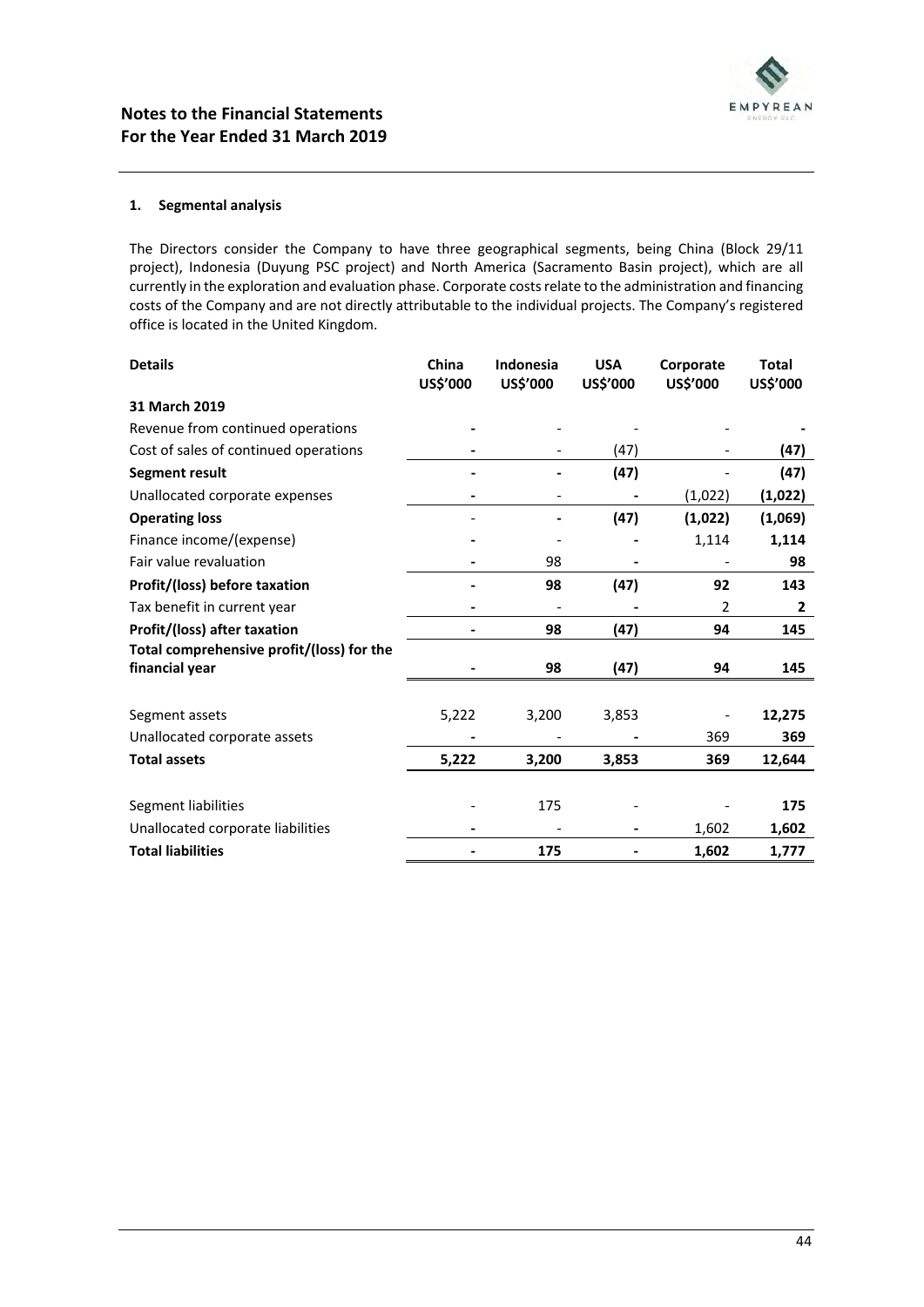

## **1. Segmental analysis (continued)**

| <b>Details</b>                            | China<br>US\$'000 | Indonesia<br>US\$'000 | <b>USA</b><br>US\$'000 | Corporate<br><b>US\$'000</b> | <b>Total</b><br>US\$'000 |
|-------------------------------------------|-------------------|-----------------------|------------------------|------------------------------|--------------------------|
| 31 March 2018                             |                   |                       |                        |                              |                          |
| Revenue from continued operations         |                   |                       | 30                     |                              | 30                       |
| Profit on sale of discontinued operations |                   |                       | 73                     |                              | 73                       |
| Cost of sales of continued operations     |                   |                       | (48)                   |                              | (48)                     |
| Cost of sales of discontinued operations  |                   |                       | (1)                    |                              | (1)                      |
| Segment result                            |                   |                       | 54                     |                              | 54                       |
| Unallocated corporate expenses            |                   |                       |                        | (923)                        | (923)                    |
| <b>Operating loss</b>                     |                   |                       | 54                     | (923)                        | (869)                    |
| Finance income/(expense)                  |                   |                       |                        | (2,558)                      | (2, 558)                 |
| Loss before taxation                      |                   |                       | 54                     | (3, 481)                     | (3, 427)                 |
| Tax benefit in current year               |                   |                       |                        | 797                          | 797                      |
| Loss after taxation                       |                   |                       | 54                     | (2,684)                      | (2,630)                  |
| Total comprehensive loss for the          |                   |                       |                        |                              |                          |
| financial year                            |                   |                       | 54                     | (2,684)                      | (2,630)                  |
|                                           |                   |                       |                        |                              |                          |
| Segment assets                            | 4,596             | 2,722                 | 3,254                  |                              | 10,572                   |
| Unallocated corporate assets              |                   |                       |                        | 1,711                        | 1,711                    |
| <b>Total assets</b>                       | 4,596             | 2,722                 | 3,254                  | 1,711                        | 12,283                   |
| Segment liabilities                       | 41                |                       | 81                     |                              | 122                      |
| Unallocated corporate liabilities         |                   |                       |                        | 2,769                        | 2,769                    |
| <b>Total liabilities</b>                  | 41                |                       | 81                     | 2,769                        | 2,891                    |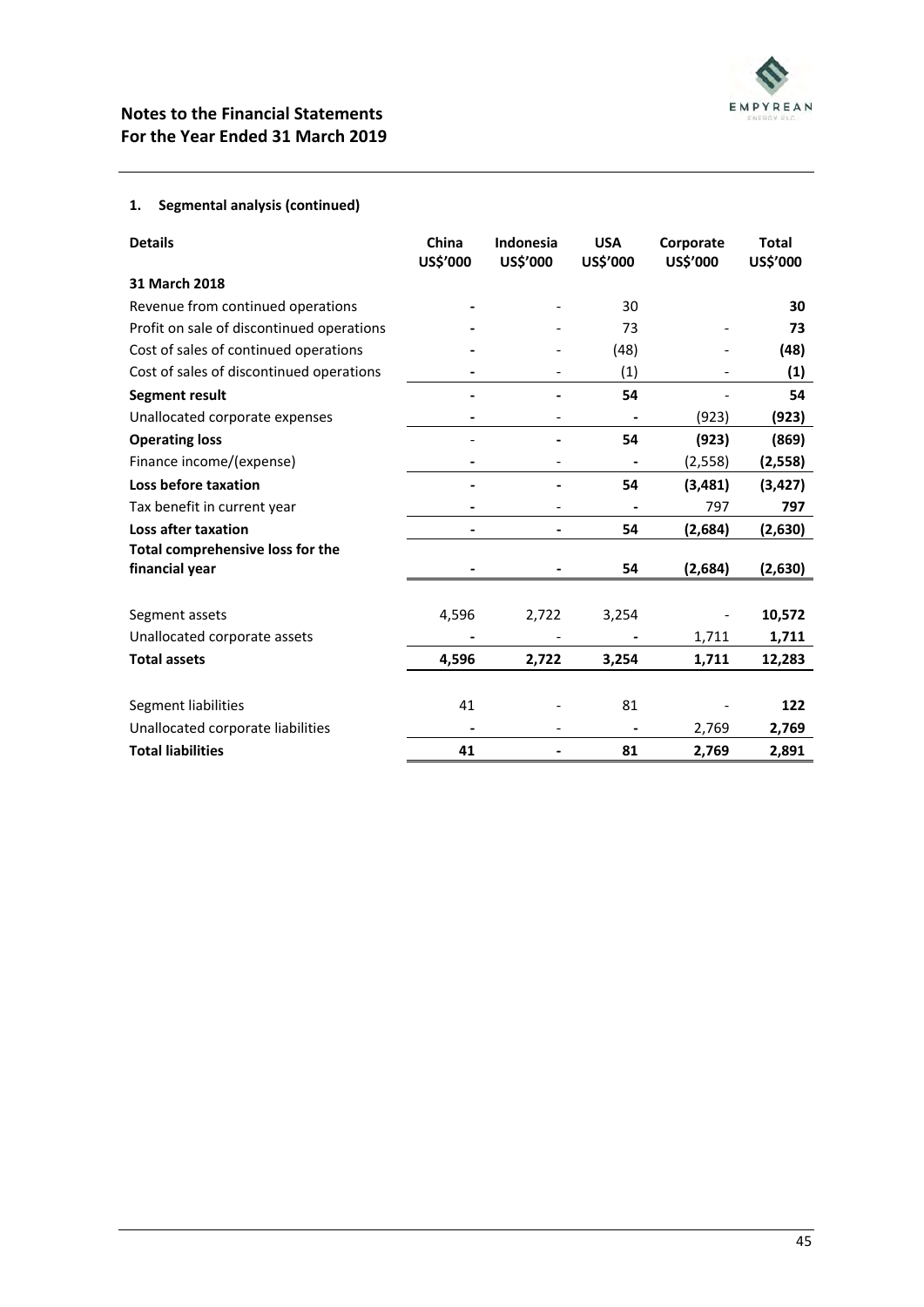

|                                                                                                                                                                     | 2019<br>US\$'000 | 2018<br>US\$'000 |
|---------------------------------------------------------------------------------------------------------------------------------------------------------------------|------------------|------------------|
| <b>Operating loss</b><br>2.                                                                                                                                         |                  |                  |
| The operating loss is stated after charging:                                                                                                                        |                  |                  |
| Audit and tax fees                                                                                                                                                  | (90)             | (46)             |
| Impairment of oil and gas properties                                                                                                                                | (47)             | (48)             |
|                                                                                                                                                                     | (137)            | (94)             |
| <b>Auditor's Remuneration</b>                                                                                                                                       |                  |                  |
|                                                                                                                                                                     |                  |                  |
| Amounts paid to BDO LLP and their associates in respect of both audit and non-audit services:<br>Fees payable to the Company's auditor for the audit of the Company |                  |                  |
| annual accounts                                                                                                                                                     | 44               | 32               |
| Fees payable to the Company's auditor and its associates in respect<br>of:                                                                                          |                  |                  |
| - Other services relating to taxation                                                                                                                               | 15               | 14               |
|                                                                                                                                                                     |                  |                  |
|                                                                                                                                                                     | 59               | 46               |
|                                                                                                                                                                     |                  |                  |
| Finance income/(expense)<br>3.                                                                                                                                      |                  |                  |
| Fair value movement on derivative liability                                                                                                                         | 1,114            | (2,004)          |
| Revaluation loss on contingent consideration receivable                                                                                                             |                  | (554)            |
|                                                                                                                                                                     |                  |                  |
| Total finance income/(expense)                                                                                                                                      | 1,114            | (2,558)          |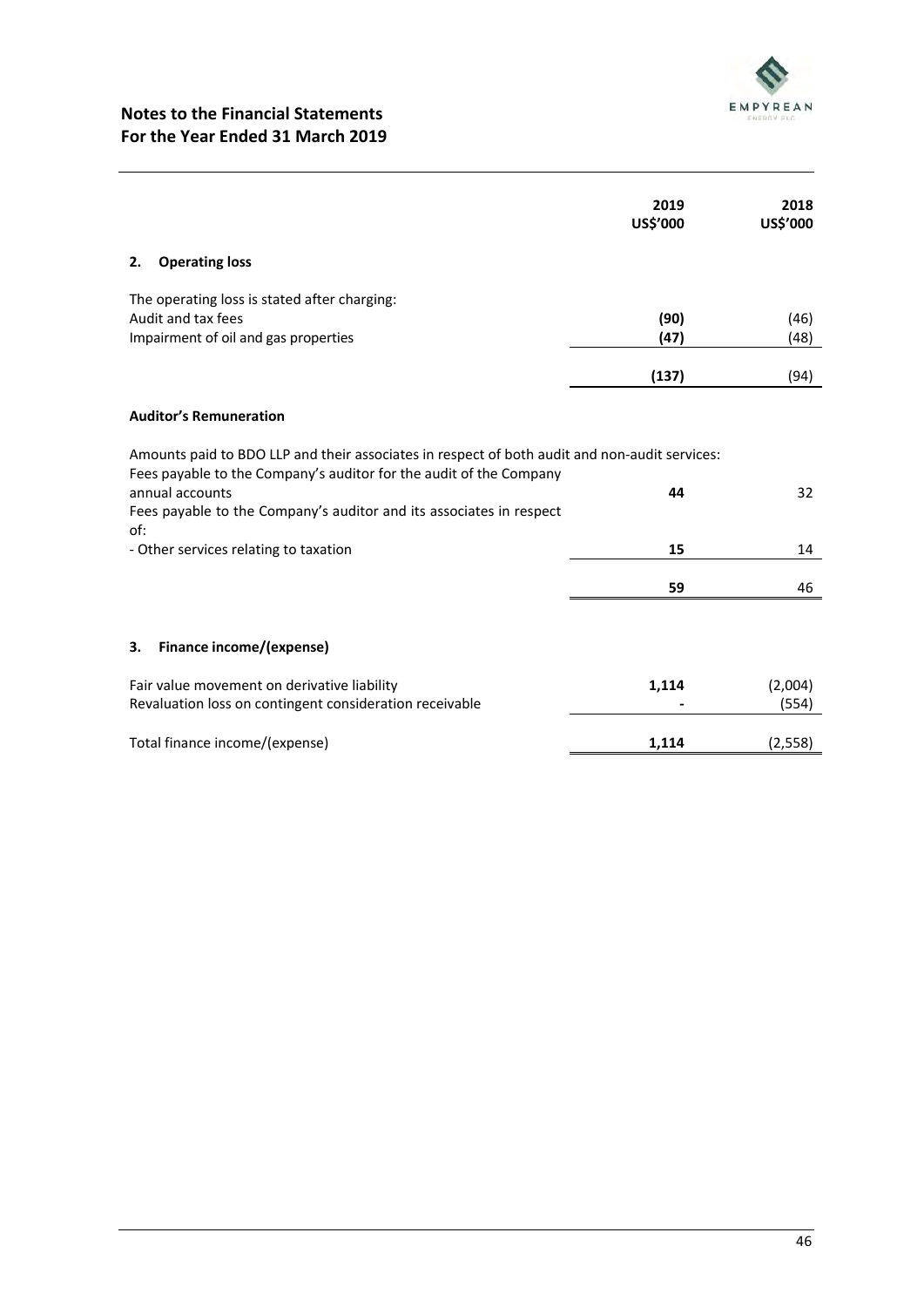

#### **4. Directors' emoluments**

|                                                                      |                         | Fees and salary  |                  | <b>Social security</b><br><b>Bonus payment</b><br>contributions |                  | Short-term<br>employment<br>benefits (total) |                  |                  |
|----------------------------------------------------------------------|-------------------------|------------------|------------------|-----------------------------------------------------------------|------------------|----------------------------------------------|------------------|------------------|
|                                                                      | 2019<br><b>US\$'000</b> | 2018<br>US\$'000 | 2019<br>US\$'000 | 2018<br>US\$'000                                                | 2019<br>US\$'000 | 2018<br>US\$'000                             | 2019<br>US\$'000 | 2018<br>US\$'000 |
| <b>Non-Executive</b><br><b>Directors:</b>                            |                         |                  |                  |                                                                 |                  |                                              |                  |                  |
| <b>Patrick Cross</b>                                                 | 24                      | 24               |                  |                                                                 | $\overline{2}$   | $\overline{2}$                               | 26               | 26               |
| John Laycock                                                         | 14                      | 14               |                  | Ξ.                                                              | 1                | 1                                            | 15               | 15               |
| Frank Brophy <sup>(a)</sup><br><b>Executive</b><br><b>Directors:</b> | $\overline{a}$          | 32               |                  |                                                                 |                  |                                              |                  | 32               |
| Thomas Kelly <sup>(b)</sup>                                          | 293                     | 296              |                  |                                                                 |                  |                                              | 293              | 296              |
| Gajendra<br>Bisht <sup>(c)(d)</sup>                                  | 220                     | 185              |                  |                                                                 |                  | $\overline{a}$                               | 220              | 185              |
|                                                                      | 551                     | 551              |                  |                                                                 | 3                | 3                                            | 554              | 554              |

(a) Services provided by F J Brophy Pty Ltd for technical services. Frank Brophy retired as a Non‐Executive Director on 31 December 2017.

- (b) Services provided by Apnea Holdings Pty Ltd. In addition to the Director fees above, Apnea Holdings Pty Ltd was paid US\$43,000 for capital raising services for the November 2018 Placement detailed in the Strategic Report, which raised US\$1.31 million. On 13 June 2017 Tom Kelly exercised 15,000,000 options at an exercise price of £0.02. The closing share price of the Company on 13 June 2017 was £0.0388. On 20 February 2018 Tom Kelly exercised 15,000,000 options at an exercise price of £0.04. The closing share price of the Company on 20 February 2018 was £0.119. These options were not granted to Mr Kelly as part of his remuneration but were acquired by Mr Kelly in an arms-length transaction. Mr Kelly has not sold any shares during the reporting period.
- (c) Services provided by Topaz Energy Pty Ltd for technical services. Gajendra Bisht was appointed as an Executive Director on 14 June 2017. 75% of Mr Bisht's fees are capitalised to exploration and evaluation expenditure (Note 7), in addition to 100% of consulting fees Mr Bisht received preappointment as director.
- (d) On 4 April 2017 the Company held a Shareholder General Meeting whereby shareholders approved the allotment of 70,000,000 shares at 0.2p each to Topaz Energy Pty Ltd in relation with services provided by Topaz Energy Pty Ltd (a company wholly owned by and of which Gajendra Bisht is a Director) in relation to the introduction of the opportunity and successful award of the permit for 100% of the exploration rights for Block 29/11, China to the Company. These shares were subsequently issued on 21 April 2017. The share issue settled the total value of US\$1,740,000 which was accrued for at 31 March 2017, therefore was excluded from Mr Bisht's Director fees in FY2018.

The average number of Directors was 4 during 2019 and 2018. The highest paid director received US\$293,000 (2018: US\$296,000).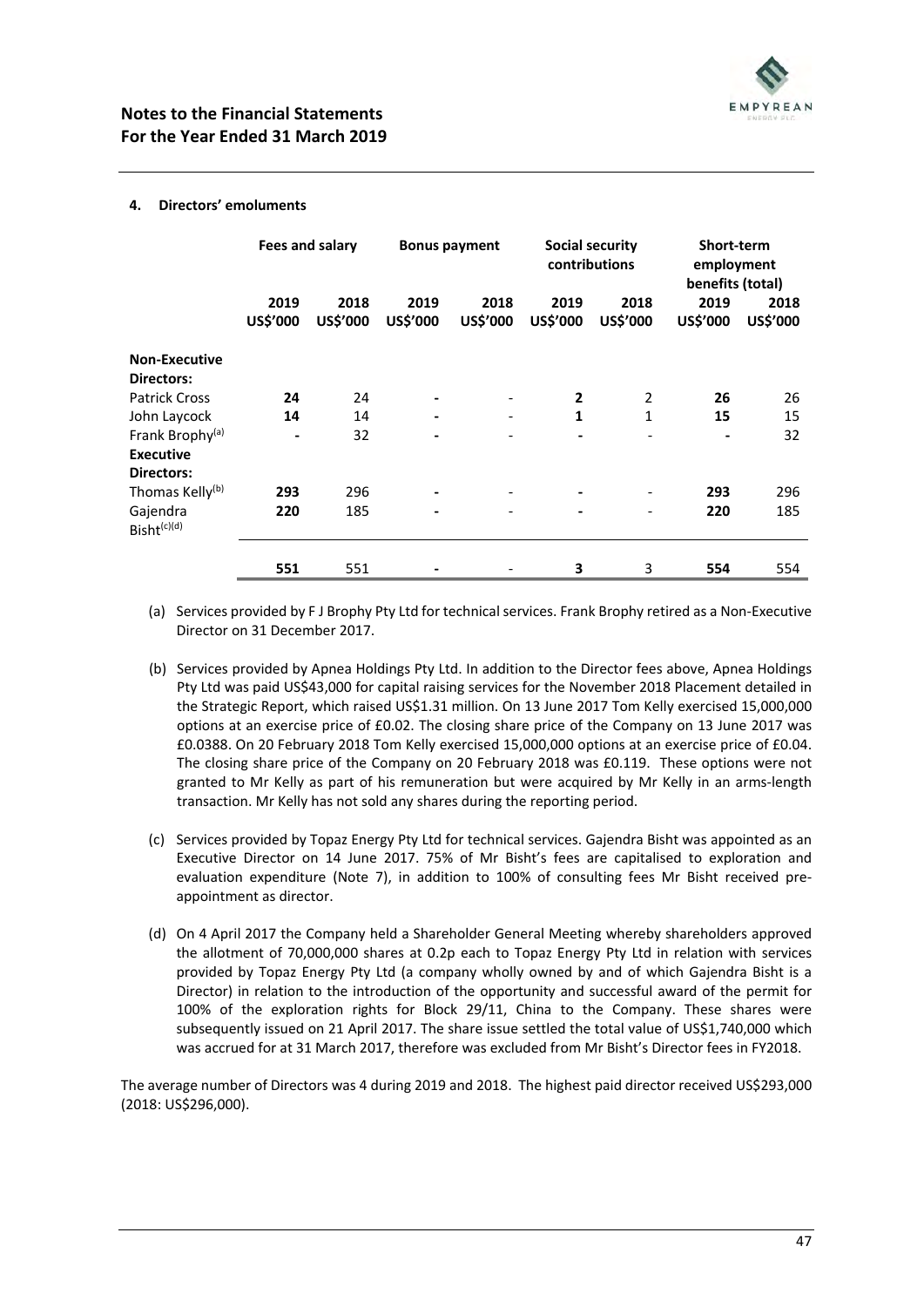

|                                                                                                                                                 | 2019<br>US\$'000               | 2018<br>US\$'000               |
|-------------------------------------------------------------------------------------------------------------------------------------------------|--------------------------------|--------------------------------|
| <b>Taxation</b><br>5.                                                                                                                           |                                |                                |
| UK corporation tax (benefit)/charge at 20%<br>US corporation tax (benefit)/charge at 35%                                                        |                                | (396)<br>(924)                 |
| Total corporation tax (receivable)/payable                                                                                                      |                                | (1, 320)                       |
| Factors affecting the tax charge for the year                                                                                                   |                                |                                |
| Profit/(loss) from continuing operations<br>Profit on discontinued operations                                                                   | 143                            | (3,500)<br>73                  |
| Profit/(loss) on ordinary activities before tax                                                                                                 | 143                            | (3, 427)                       |
| Profit/(loss) on ordinary activities at US rate of 21% (2018: 21%)<br>(Non-assessable income)/non-deductible expenses<br>Movement in provisions | 30<br>(232)                    | (720)<br>534<br>6              |
| Over provision in prior year<br>Deferred tax assets not recognised                                                                              | 202                            | (797)<br>180                   |
| Analysed as:<br>Tax (benefit)/charge on continuing operations<br>Tax (benefit)/charge on discontinued operations                                | (2)<br>(2)                     | (797)<br>(797)                 |
| Tax (benefit)/charge in current year                                                                                                            | (2)                            | (797)                          |
| <b>Deferred tax liabilities</b>                                                                                                                 |                                |                                |
| Temporary differences - exploration<br>Temporary differences - other                                                                            | 1,594<br>393                   | 1,484<br>393                   |
| Offset of deferred tax assets<br>Net deferred tax liabilities recognised                                                                        | 1,987<br>(1,987)               | 1,877<br>(1, 877)              |
| <b>Unrecognised deferred tax assets</b>                                                                                                         |                                |                                |
| Tax losses <sup>(a)</sup><br><b>AMT Federal Credit</b><br>Temporary differences - exploration<br>Temporary differences - other                  | 3,384<br>358<br>2,925<br>1,183 | 2,911<br>715<br>2,909<br>1,481 |
| Offset of deferred tax liabilities                                                                                                              | 7,850<br>(1,987)               | 8,016<br>(1, 877)              |
| Net deferred tax assets not brought to account                                                                                                  | 5,863                          | 6,139                          |

(a) If not utilised, carried forward tax losses begin to expire in the year 2033.

Deferred tax assets and deferred tax liabilities are offset only if applicable criteria to set off is met.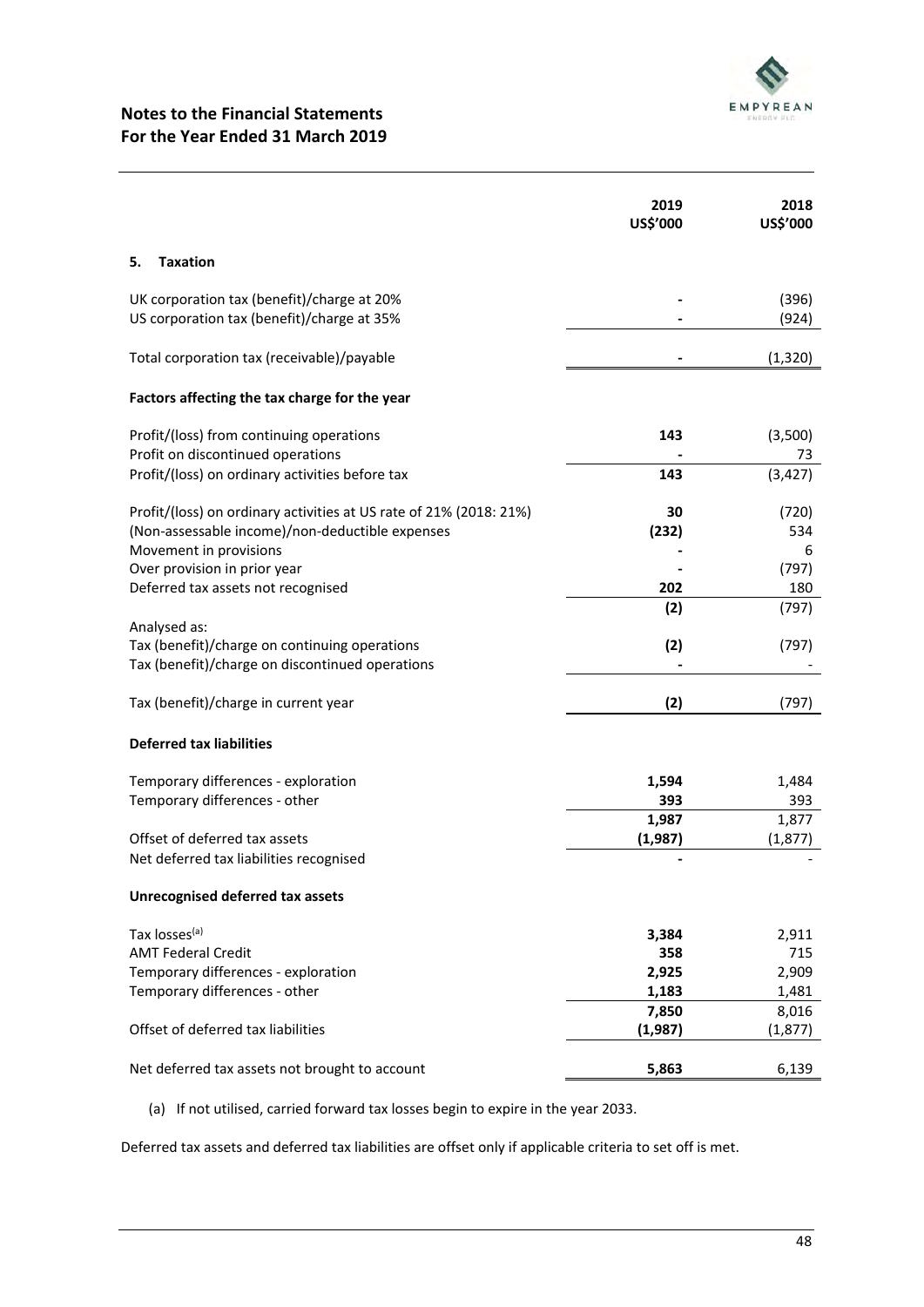

**2019 2018** 

| 6. Earnings per share                                                                                                                                                                                                                  |                             |                            |
|----------------------------------------------------------------------------------------------------------------------------------------------------------------------------------------------------------------------------------------|-----------------------------|----------------------------|
| The basic earnings per share is derived by dividing the profit/(loss) after taxation for the year attributable<br>to ordinary shareholders by the weighted average number of shares in issue being 417,825,466 (2018:<br>380,423,710). |                             |                            |
| <b>Earnings per share from continuing operations</b><br>Profit/(loss) after taxation from continuing operations<br>Earnings per share – basic                                                                                          | <b>US\$145,000</b><br>0.03c | (US\$2,703,000)<br>(0.71)c |
| Profit/(loss) after taxation from continuing operations<br>adjusted for dilutive effects<br>Earnings per share - diluted                                                                                                               | US\$145,000<br>0.03c        | (US\$2,703,000)<br>(0.71)c |
| <b>Earnings per share from discontinued operations</b><br>Profit after taxation from discontinued operations<br>Earnings per share – basic                                                                                             |                             | US\$73,000<br>0.02c        |
| Profit after taxation from discontinued operations adjusted<br>for dilutive effects<br>Earnings per share - diluted                                                                                                                    |                             | US\$73,000<br>0.02c        |

For the current financial year there are dilutive options on issue. The weighted average number of dilutive shares is 432,825,466. Details of the potentially issuable shares that could dilute earnings per share in future periods are set out in Notes 11 and 13. For the prior financial year the exercise of the options was antidilutive and as such the diluted earnings per share was the same as the basic loss per share.

|                                                          | 2019<br>US\$'000 | 2018<br>US\$'000 |
|----------------------------------------------------------|------------------|------------------|
| Oil and gas properties: exploration and evaluation<br>7. |                  |                  |
| Balance brought forward                                  | 7,820            | 87               |
| Additions <sup>(a)</sup>                                 | 1,302            | 7,781            |
| Impairment <sup>(b)</sup>                                | (47)             | (48)             |
| Net book value                                           | 9,075            | 7,820            |

(a) The Company was awarded its permit in China in December 2016. Block 29/11 is located in the Pearl River Mouth Basin, offshore China. Empyrean is operator with 100% of the exploration right of the Permit during the exploration phase of the project. The initial contractual term is for two years with a work programme commitment of acquisition, processing and interpretation of 580km<sup>2</sup> of 3D seismic data. In May 2017 the Company also acquired a working interest in the Sacramento Basin, California. Empyrean entered into a joint project with ASX listed Sacgasco Limited, to test a group of projects in the Sacramento Basin, California, including two mature, multi-TcF gas prospects in Dempsey (EME 30%) and Alvares (EME 25%) and also further identified follow up prospects along the Dempsey trend (EME 30%).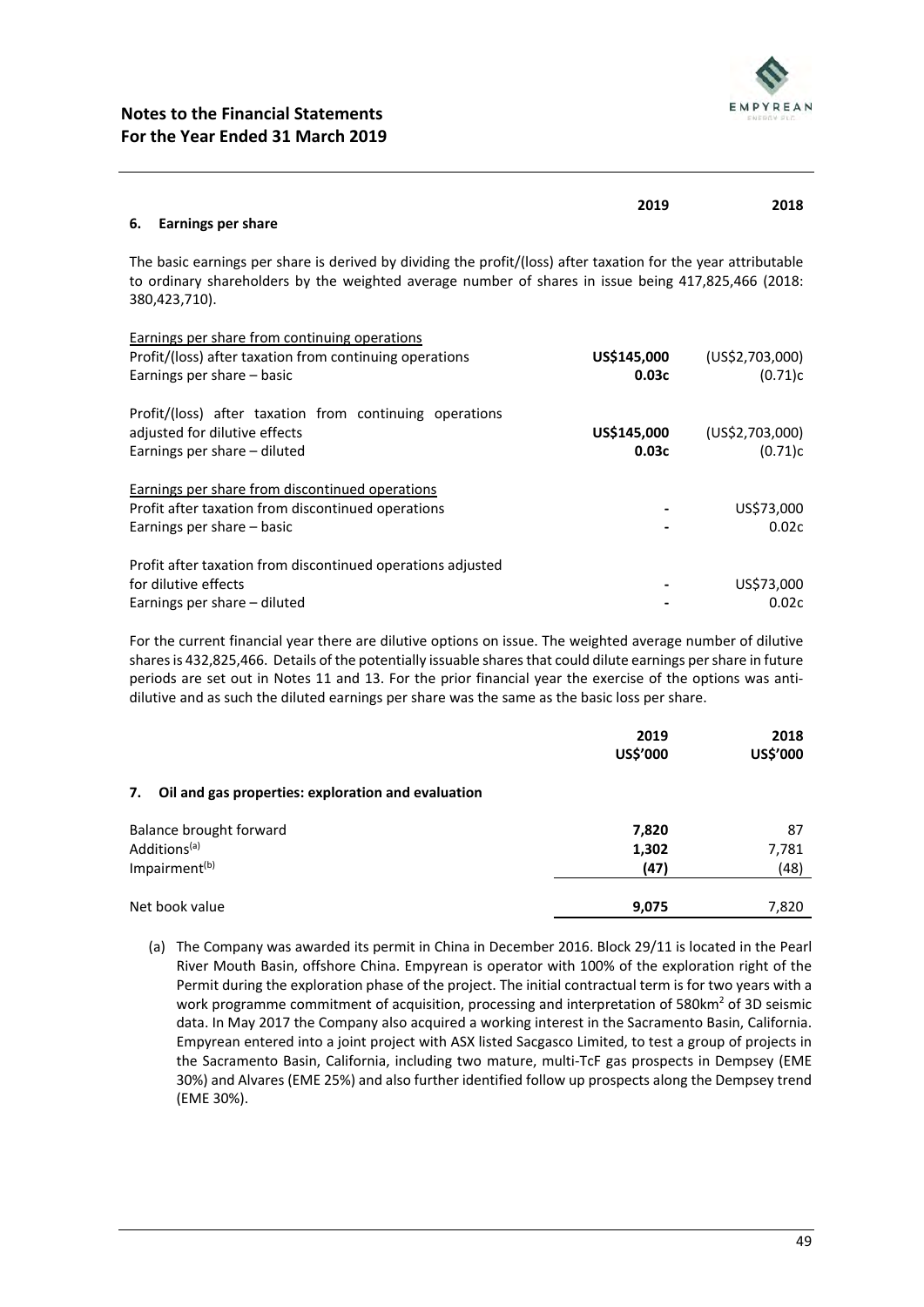

#### **7. Oil and gas properties: exploration and evaluation (continued)**

(b) In light of current market conditions, little or no work has been completed on the Riverbend or Eagle Oil projects in the year and no substantial project work is forecast for either project in 2019/20 whilst the Company focuses on other projects. Whilst the Company maintains legal title it has continued to fully impair the carrying value of the asset at 31 March 2019.

| Project                           | <b>Operator</b>    | Working<br><b>Interest</b> | 2019 Carrying<br>Value<br>US\$'000 | 2018 Carrying<br>Value<br>US\$'000 |
|-----------------------------------|--------------------|----------------------------|------------------------------------|------------------------------------|
| <b>Exploration and evaluation</b> |                    |                            |                                    |                                    |
| China Block 29/11                 | Empyrean Energy    | 100%*                      | 5,222                              | 4,596                              |
| Sacramento Basin                  | Sacgasco           | 25-30%                     | 3,853                              | 3,224                              |
| Riverbend                         | <b>Huff Energy</b> | 10%                        | ۰                                  |                                    |
| Eagle Oil Pool Development        | Strata-X           | 58.084%                    | $\overline{\phantom{0}}$           |                                    |
|                                   |                    |                            | 9,075                              | 7,820                              |

\*In the event of a commercial discovery, and subject to the Company entering PSC, CNOOC Limited will have a back in right to 51% of the permit. As at the date of these financial statements no commercial discovery has been made.

|                              | 2019<br>US\$'000 | 2018<br>US\$'000 |
|------------------------------|------------------|------------------|
| 8.<br><b>Investments</b>     |                  |                  |
| Balance brought forward      | 2,572            |                  |
| Additions <sup>(a)</sup>     | 530              | 2,572            |
| Fair value revaluation(b)(c) | 98               |                  |
|                              |                  |                  |
| Total investments            | 3,200            | 2,572            |

- (a) The Company acquired a 10% working interest in the Duyung PSC, Indonesia during the 2018 financial year. For further information, please refer to the Operational Review.
- (b) The Company's interest in the Duyung PSC is classified under IFRS 9 as a financial asset at fair value through profit or loss, due to the 10% shareholding and lack of significant influence over operations. Financial assets designated as fair value through profit or loss are measured at fair value through profit or loss at the point of initial recognition and subsequently revalued at each reporting date. The purchase agreement detailed in Note 8(c) below has formed the basis for the fair value assessment at 31 March 2019.
- (c) In February 2019 Empyrean announced that it had entered into a binding, conditional purchase agreement (the Agreement) pursuant to which AIM listed Coro would acquire a 15% interest in the Duyung PSC from WNEL for aggregate consideration in cash and Coro shares of US\$4.8 million (of which Empyrean received US\$295,000 in cash and 6,090,504 Coro shares) and the contribution of US\$10.5 million by Coro toward the 2019 drilling campaign at the Mako gas field. The cash and share component of the consideration will be paid pro rata to the existing owners of WNEL, being Empyrean, which currently had a 10% effective interest in the Duyung PSC, and Conrad Petroleum Ltd, which currently had a 90% effective interest in the Duyung PSC, each through shareholding in WNEL.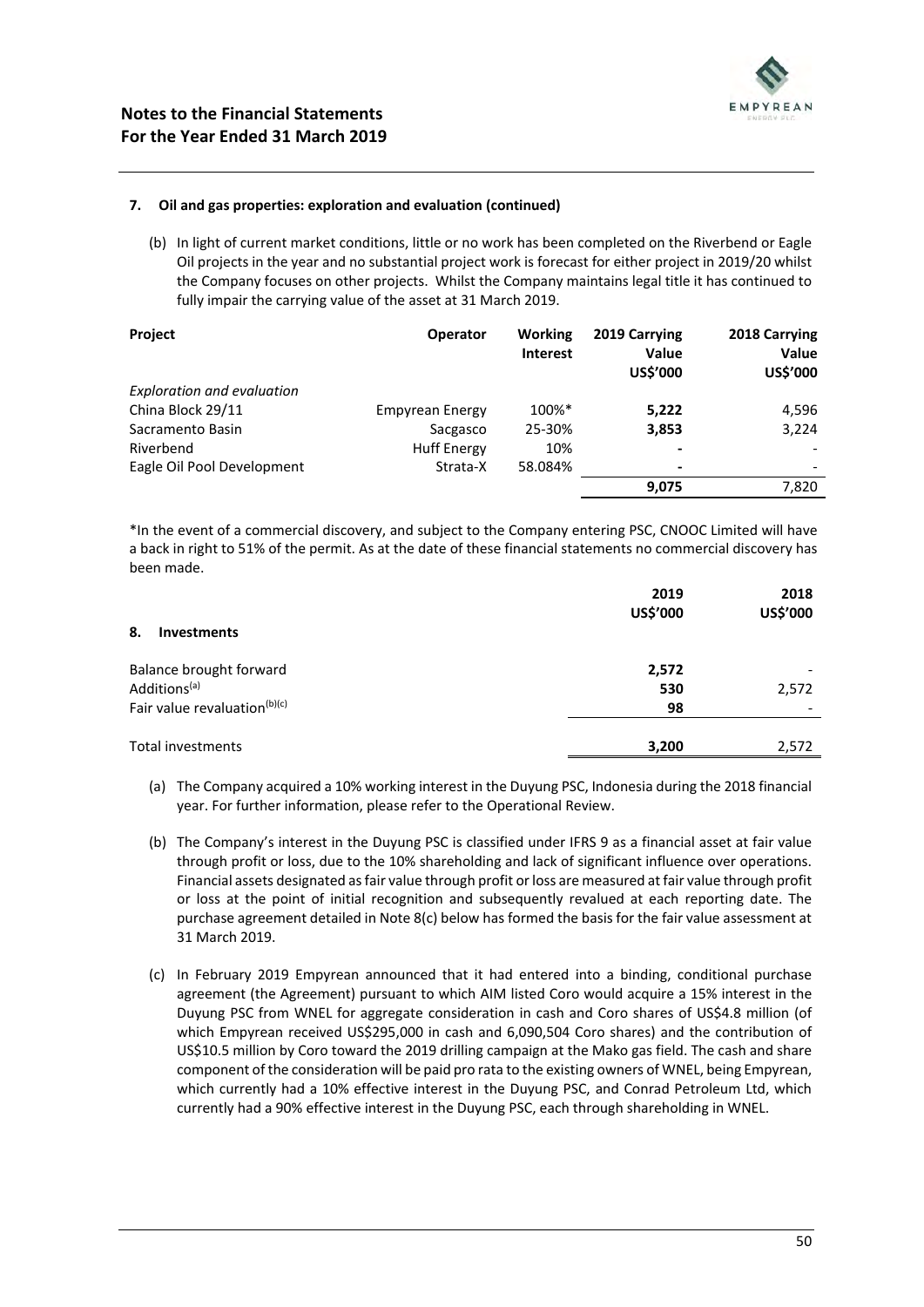

#### **8. Investments (continued)**

The consideration paid comprised US\$2.95 million in cash and US\$1.85 million in the form of 60,905,037 new ordinary shares in Coro. Empyrean received cash consideration of US\$295,000 and Consideration Shares with a value of US\$185,000 for the transfer to Coro of 1.5% of its current 10% interest in the Duyung PSC, reducing its interest to 8.5% once the transaction is completed (currently only subject to government and regulatory approval).

As at 31 March 2019, Empyrean had received part cash proceeds of US\$175,000, recorded as a Prepayment Received in Trade and Other Payables (Note 10). The remaining cash and share components were received in April 2019.

|                                                             | 2019     | 2018     |
|-------------------------------------------------------------|----------|----------|
|                                                             | US\$'000 | US\$'000 |
| <b>Trade and other receivables</b><br>9.                    |          |          |
| Trade and other receivables                                 | 1        | 1        |
| Accrued revenue                                             | 30       | 30       |
| VAT receivable                                              | 6        | 2        |
| Bank guarantee - Duyung PSC                                 |          | 150      |
| Total trade and other receivables                           | 37       | 183      |
|                                                             | 2019     | 2018     |
|                                                             | US\$'000 | US\$'000 |
| <b>Trade and other payables</b><br>10.                      |          |          |
| Trade payables                                              | 157      | 283      |
| Accrued expenses                                            | 42       | 91       |
| Prepayments received – proceeds from disposal of investment | 175      |          |
| Total trade and other payables                              | 374      | 374      |
|                                                             | 2019     | 2018     |
|                                                             | US\$'000 | US\$'000 |
| <b>Derivative financial liabilities</b><br>11.              |          |          |
| Opening balance                                             | 2,463    | 459      |
| Fair value movement (Note 3)                                | (1, 114) | 2,004    |
| Closing balance                                             | 1,349    | 2,463    |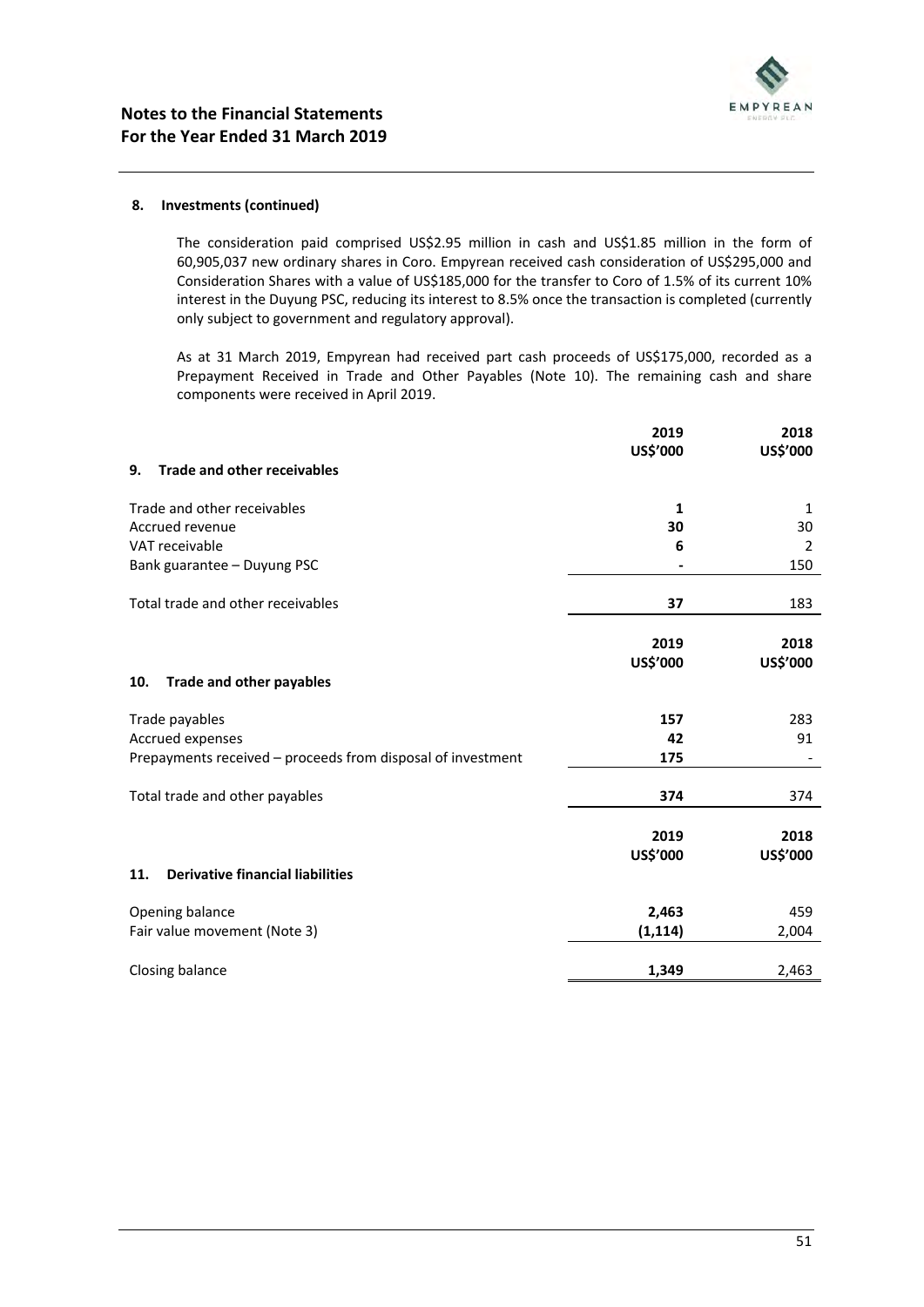

**31 March** 

#### **11. Derivative financial liabilities (continued)**

Derivative financial liabilities represent the fair value of 15,000,000 options granted to Macquarie Bank and linked to the extension of a now repaid loan facility held with Macquarie Bank. As announced on 13 March 2017, the Options were purchased by Apnea Holdings Pty Ltd, a company which is wholly owned by Tom Kelly, CEO of Empyrean. The options were granted on 27 July 2015 and are referred to as the Tranche 4 options. At the date of grant these were considered to fall outside of the scope of IFRS 2 and unlike Tranches 1‐3 were not accounted for as a share‐based payment. The Macquarie Bank loan facility was repaid in 2016 but the options did not expire at that point.

During the 2017 financial year, the Company modified the exercise price of the options. This was deemed to be a substantial modification under IAS 32 and IAS 39. The value of the derivative financial liability was extinguished at that point and the fair value of the modified options recognised at the date that they were granted. As a financial liability at fair value through profit or loss these were revalued at period end. The fair value is measured using a Black‐Scholes Model with the following inputs:

Fair value of share options and assumptions **by a state of share options** 

|                                                              | 31 March | 31 March                  |  |
|--------------------------------------------------------------|----------|---------------------------|--|
|                                                              | 2019     | 2018                      |  |
| Grant date                                                   |          | 27 July 2015 27 July 2015 |  |
| Expiry date                                                  |          | 26 July 2019 26 July 2019 |  |
| Share price                                                  | £0.09    | £0.138                    |  |
| Exercise price                                               | £0.02    | £0.02                     |  |
| Volatility                                                   | 77%      | 79%                       |  |
| Option life                                                  | 0.33     | 1.33                      |  |
| <b>Expected dividends</b>                                    |          |                           |  |
| Risk-free interest rate (based on national government bonds) | 0.76%    | 0.74%                     |  |

Expected volatility was determined by calculating the historical volatility of the Company's share price over the expected remaining life of the options.

Details of financier options outstanding at 31 March 2019 and 31 March 2018 were as follows:

| <b>Option Class</b> | <b>Financier options</b><br>(Tranche 4) |
|---------------------|-----------------------------------------|
| <b>Grant Date</b>   | 27 July 2015                            |
| Options awarded     | 15,000,000                              |
| Exercise price (£)  | £0.02                                   |
| Expiry date         | 26 July 2019                            |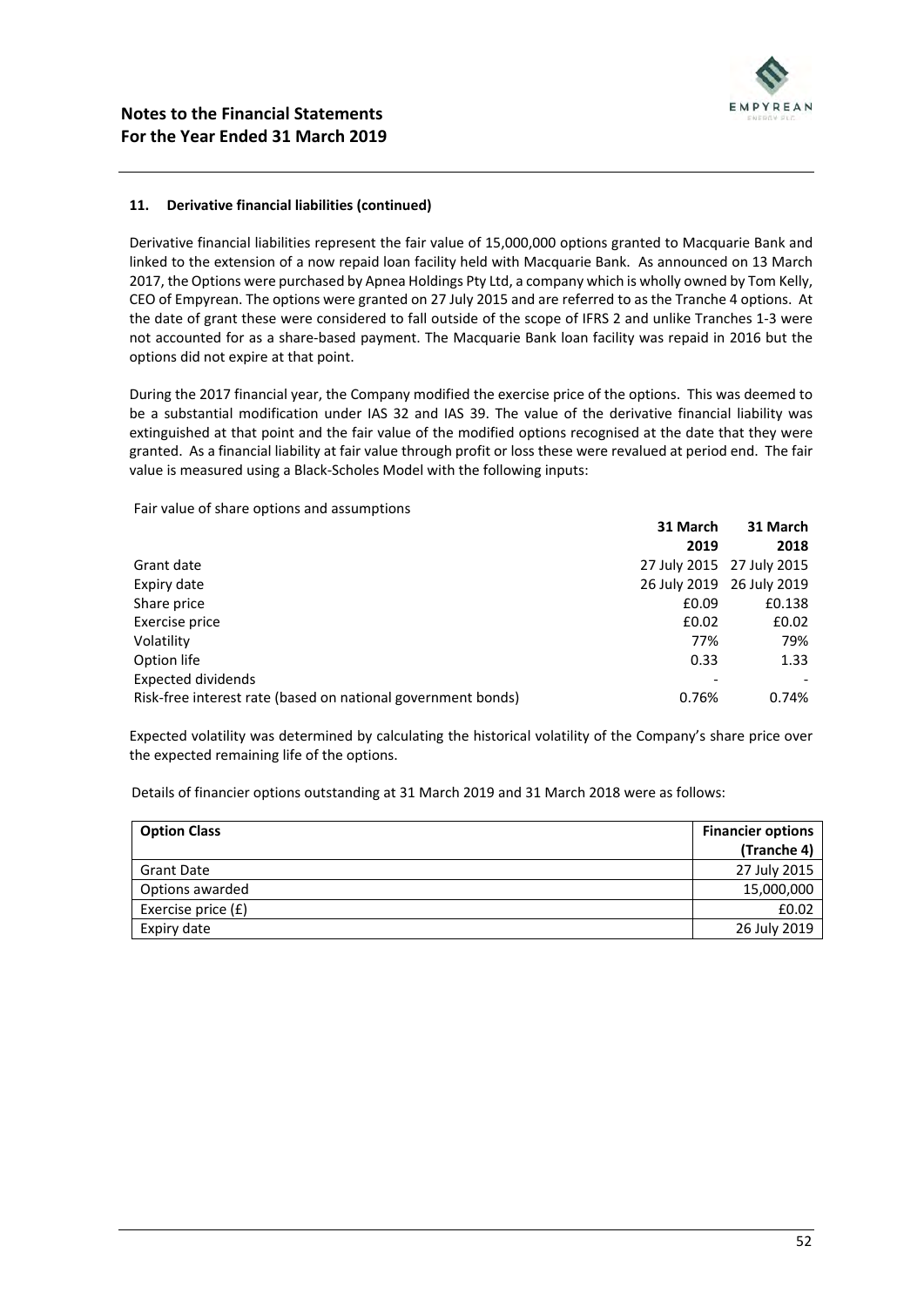

|                                                                                                       | 2019<br>US\$'000 | 2018<br>US\$'000 |
|-------------------------------------------------------------------------------------------------------|------------------|------------------|
| 12.<br>Reconciliation of net loss to operating cash flows                                             |                  |                  |
| Net profit/(loss) before taxation                                                                     | 143              | (3,500)          |
| Finance (income)/expense                                                                              | (1, 114)         | 2,004            |
| Fair value revaluation<br>Revaluation loss on contingent consideration receivable                     | (98)             | 554              |
| Forex loss/(gain)                                                                                     | 49               | (114)            |
| Impairment - oil and gas properties                                                                   | 47               | 48               |
| Share based payments                                                                                  | 60               | 10               |
| (Increase)/decrease in trade receivables relating to operating                                        | (5)              | 64               |
| activities<br>(Decrease) in trade payables relating to operating activities<br>Increase in provisions | (53)             | (97)<br>29       |
| Net cash outflow from operating activities before taxation                                            | (971)            | (1,002)          |
| Receipt of corporation tax                                                                            | 1,322            | 17               |
| Net cash inflow/(outflow) from operating activities                                                   | 351              | (985)            |
| Called up share capital<br>13.                                                                        |                  |                  |
| <b>Issued and fully paid</b>                                                                          | 2019             | 2018             |
|                                                                                                       | US\$'000         | US\$'000         |
| 424,275,110 (2018: 413,995,110) ordinary shares of 0.2p each                                          | 1,232            | 1,205            |
| Opening balance (2019 number: 413,995,110) (2018: 239,833,853)                                        | 1,205            | 754              |
| Placement (number: 10,280,000)                                                                        | 27               |                  |
| Share issue (number: 70,000,000)                                                                      |                  | 180              |
| Share issue (number: 34,316,551)                                                                      |                  | 89               |
| Exercise of options (number: 15,000,000)                                                              |                  | 38               |
| Placement (number: 16,080,000)<br>Placement (number: 12,000,000)                                      |                  | 41               |
| Placement (number: 11,764,706)                                                                        |                  | 31<br>31         |
| Exercise of options (number: 15,000,000)                                                              |                  | 41               |
| Closing balance (2019 number: 424,275,110) (2018: 413,995,110)                                        | 1,232            | 1,205            |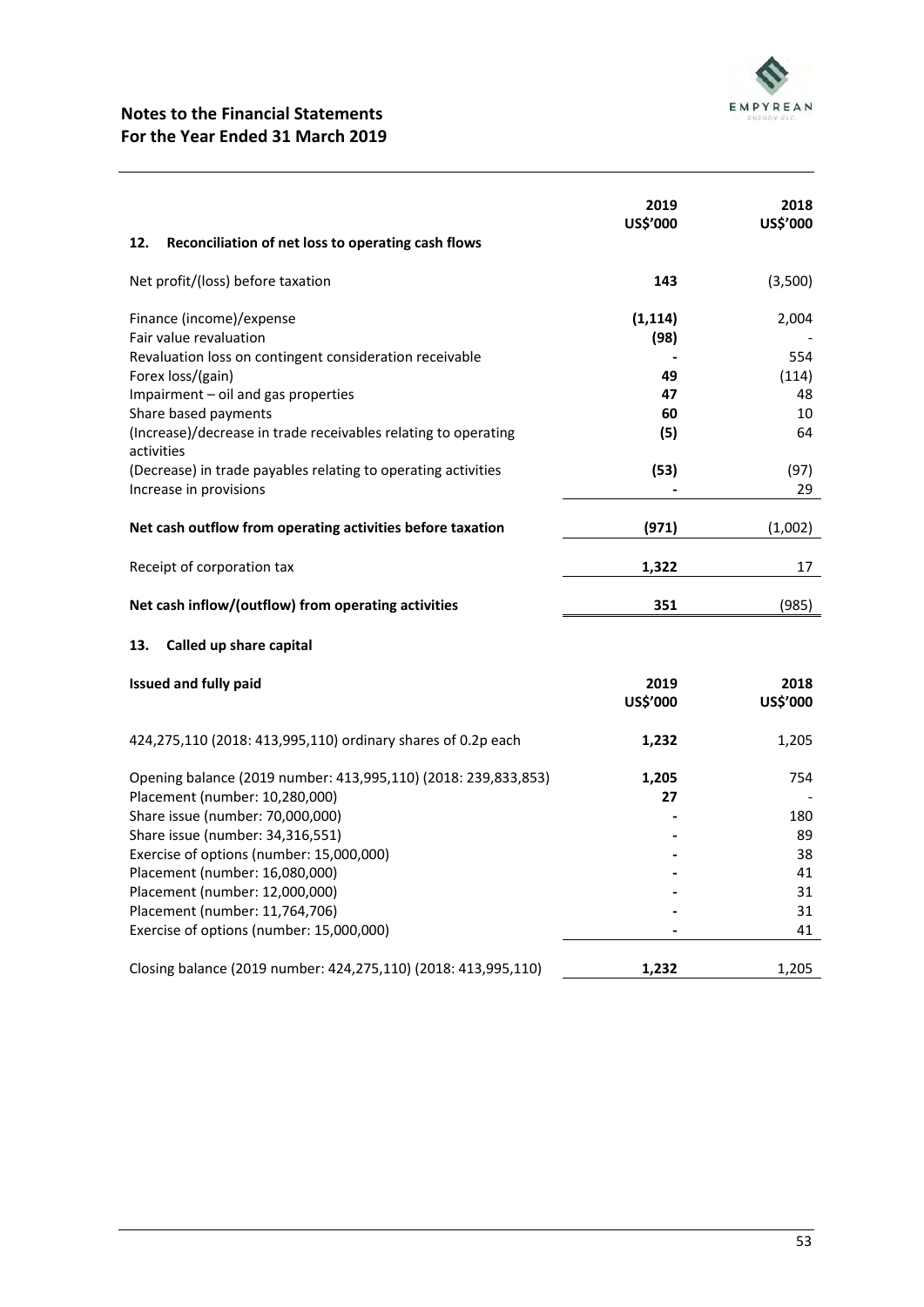

#### **13. Called up share capital (continued)**

#### **Share options**

The number and weighted average exercise prices of share options are as follows:

|                                                                                                                | Weighted<br>average<br>exercise<br>price<br>2019 | <b>Number</b><br>of options<br>2019 | Weighted<br>average<br>exercise<br>price<br>2018 | <b>Number</b><br>of options<br>2018     |
|----------------------------------------------------------------------------------------------------------------|--------------------------------------------------|-------------------------------------|--------------------------------------------------|-----------------------------------------|
| Outstanding at the beginning of the year<br>Issued during the year <sup>(a)</sup><br>Exercised during the year |                                                  | £0.042 17,500,000<br>-              | £0.028<br>£0.170<br>£0.030                       | 45,000,000<br>2,500,000<br>(30,000,000) |
| Outstanding at the end of the year                                                                             |                                                  | £0.042 17,500,000                   | £0.042                                           | 17,500,000                              |

(a) On 20 January 2018, 2,500,000 unlisted options were issued to the Company Secretary, Jonathan Whyte. The options have an exercise price of £0.17, expire on 30 January 2021 and have a vesting date of 20 January 2019. The options are being expensed over the life of the options, resulting in a share-based payment expense of US\$59,608 to 31 March 2019 (US\$9,799 to 31 March 2018).

Valuation and assumptions of employee options

|                                                              | 31 March<br>2019 | 31 March<br>2018  |
|--------------------------------------------------------------|------------------|-------------------|
| Grant date                                                   | 30 Jan 2018      | 30 Jan 2018       |
| Expiry date                                                  | 30 Jan 2021      | 30 Jan 2021       |
| Share price                                                  | £0.12            | £0.12             |
| Exercise price                                               | £0.17            | £0.17             |
| Volatility                                                   | 79%              | 79%               |
| Option life                                                  | 3.00             | 3.00 <sub>1</sub> |
| <b>Expected dividends</b>                                    |                  |                   |
| Risk-free interest rate (based on national government bonds) | 0.73%            | 0.73%             |

The options outstanding at 31 March 2019 have an exercise price in the range of £0.02 to £0.17 (2018: £0.02 to £0.017) and a weighted average remaining contractual life of 0.54 years (2017: 1.54 years). The remaining 15,000,000 financier options have vested and are fully exercisable at the date of this report.

Details of share options outstanding at 31 March 2019 and 31 March 2018 were as follows:

| <b>Option Class</b>  | <b>Employee</b><br><b>Options</b> | <b>Financier options</b><br>(Tranche 4) |
|----------------------|-----------------------------------|-----------------------------------------|
| <b>Grant Date</b>    | 20 January 2018                   | 27 July 2015                            |
| Options awarded      | 2,500,000                         | 15,000,000                              |
| Exercise price $(f)$ | £0.17                             | £0.02                                   |
| Expiry date          | 20 January 2021                   | 26 July 2019                            |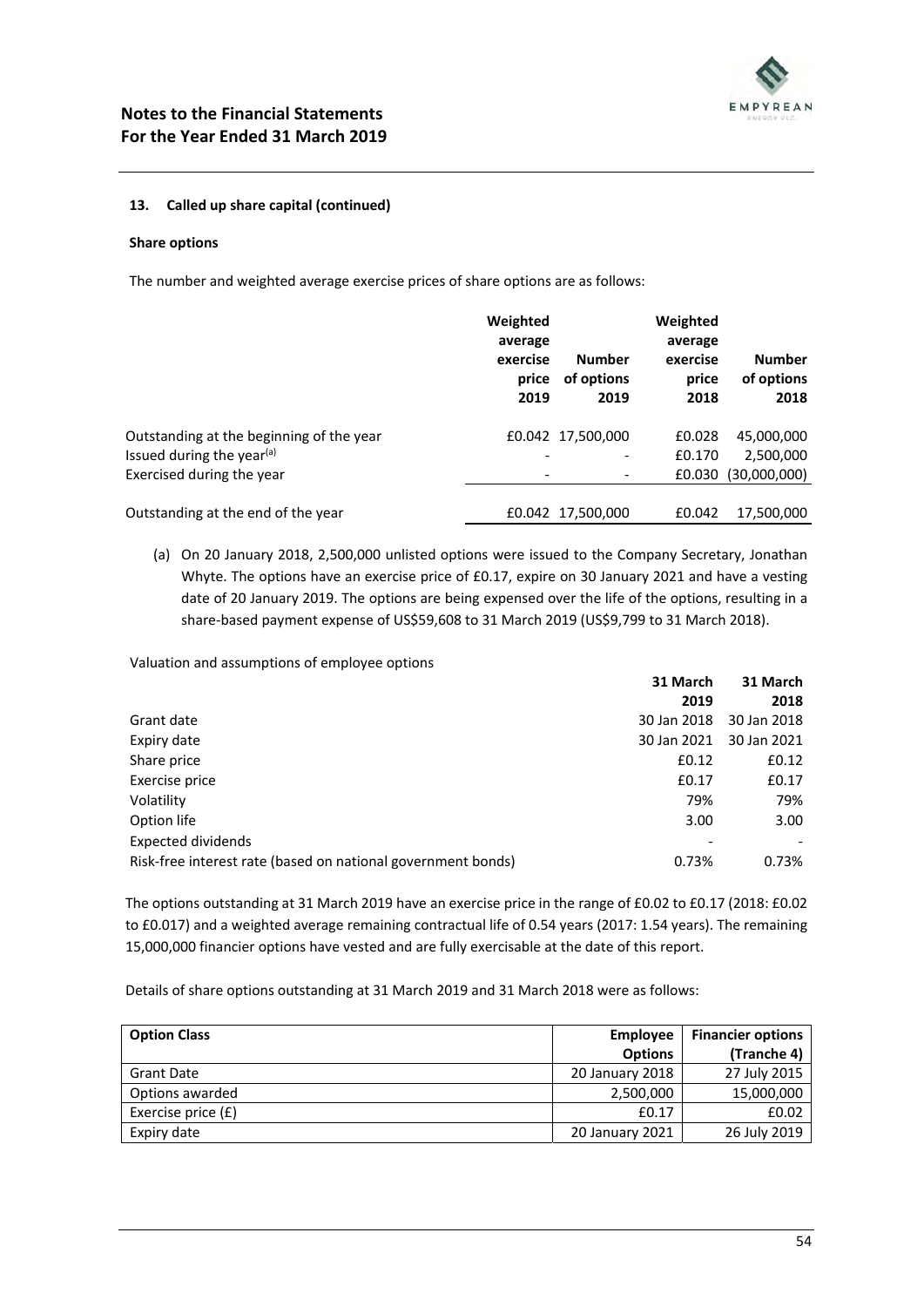

#### **13. Called up share capital (continued)**

Details of share options outstanding at 31 March 2018 are as follows:

| <b>Option Class</b> | <b>Financier options</b><br><b>Employee</b> |              |
|---------------------|---------------------------------------------|--------------|
|                     | <b>Options</b>                              | (Tranche 4)  |
| <b>Grant Date</b>   | 20 January 2018                             | 27 July 2015 |
| Options awarded     | 2,500,000                                   | 15,000,000   |
| Exercise price (£)  | £0.17                                       | £0.02        |
| Expiry date         | 20 January 2021                             | 26 July 2019 |

#### **14. Reserves**

| <b>Reserve</b>              | Description and purpose                                                                              |
|-----------------------------|------------------------------------------------------------------------------------------------------|
| Share premium               | Amount subscribed for share capital in excess of nominal value.                                      |
| Share based payment reserve | Records items recognised as expenses on valuation of employee share                                  |
| <b>Retained losses</b>      | options.<br>All other net gains and losses and transactions with owners not<br>recognised elsewhere. |

#### **15. Related party transactions**

Directors are considered Key Management Personnel for the purposes of related party disclosure.

There were no other related party transactions during the year ended 31 March 2019 other than those payments made in regard to Director remuneration disclosed in Note 4.

#### **16. Financial risk management**

The Company manages its exposure to credit risk, liquidity risk, foreign exchange risk and a variety of financial risks in accordance with Company policies. These policies are developed in accordance with the Company's operational requirements. The Company uses different methods to measure and manage different types of risks to which it is exposed. These include monitoring levels of exposure to interest rate and foreign exchange risk and assessment of prevailing and forecast interest rates and foreign exchange rates. Liquidity risk is managed through the budgeting and forecasting process.

#### **Credit Risk**

Exposure to credit risk relating to financial assets arises from the potential non-performance by counterparties of contract obligations that could lead to a financial loss to the Company.

Credit risk is managed through the maintenance of procedures (such procedures include the utilisation of systems for approval, granting and removal of credit limits, regular monitoring of exposures against such limits and monitoring the financial stability of significant customers and counterparties), ensuring to the extent possible, that customers and counterparties to transactions are of sound credit worthiness. Such monitoring is used in assessing receivables for impairment. Credit terms are generally 30 days from invoice date.

Risk is also minimised by investing surplus funds in financial institutions that maintain a high credit rating.

Credit risk related to balances with banks and other financial institutions are managed in accordance with approved Board policy. The Company's current investment policy is aimed at maximising the return on surplus cash, with the aim of outperforming the benchmark within acceptable levels of risk return exposure and to mitigate the credit and liquidity risks that the Company is exposed to through investment activities.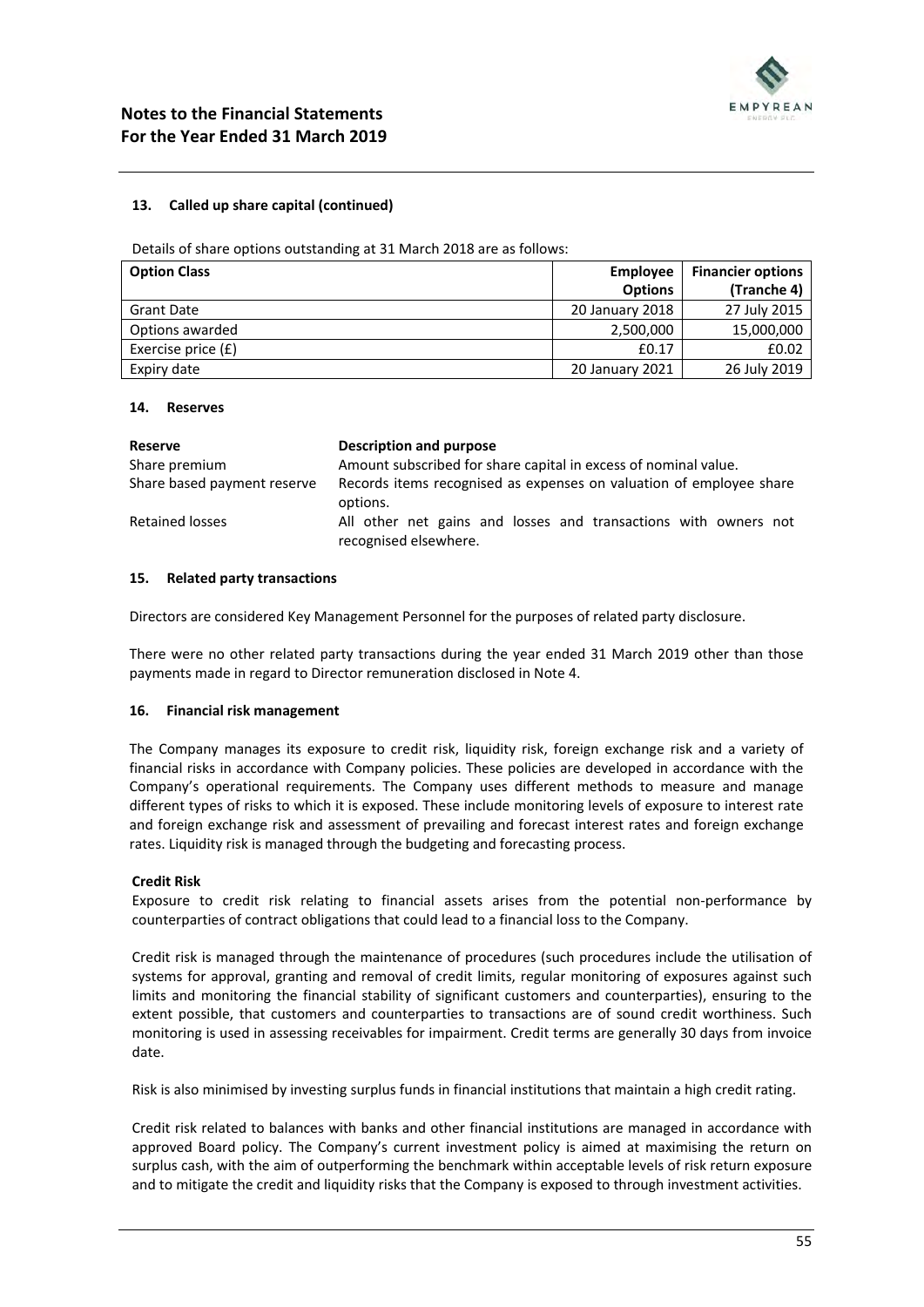

The following table provides information regarding the credit risk relating to cash and money market securities based on Standard and Poor's counterparty credit ratings.

|                                 | 2019<br>US\$'000 | 2018<br>US\$'000 |
|---------------------------------|------------------|------------------|
| Cash and cash equivalents       |                  |                  |
| AA-rated                        | 332              | 388              |
| Total cash and cash equivalents | 332              | 388              |

#### **Liquidity risk**

Liquidity risk arises from the possibility that the Company might encounter difficulty in settling its debts or otherwise meeting its obligations related to financial liabilities. The Company manages liquidity risk by maintaining sufficient cash or credit facilities to meet the operating requirements of the business and investing excess funds in highly liquid short-term investments. The Company's liquidity needs can be met through a variety of sources, including the issue of equity instruments and short or long‐term borrowings.

Alternative sources of funding in the future could include project debt financing and equity raisings, and future operating cash flow. These alternatives will be evaluated to determine the optimal mix of capital resources.

The following table details the Company's non-derivative financial instruments according to their contractual maturities. The amounts disclosed are based on contractual undiscounted cash flows. Cash flows realised from financial assets reflect management's expectation as to the timing of realisation. Actual timing may therefore differ from that disclosed. The timing of cash flows presented in the table to settle financial liabilities reflects the earliest contractual settlement dates.

|                                 | Less than<br>6 months<br><b>US\$'000</b> | 6 months<br>to 1 year<br><b>US\$'000</b> | 1 to 6<br>vears<br><b>US\$'000</b> | <b>Total</b><br><b>US\$'000</b> |
|---------------------------------|------------------------------------------|------------------------------------------|------------------------------------|---------------------------------|
| Trade and other payables (2019) | 157                                      |                                          | $\blacksquare$                     | 157                             |
| Trade and other payables (2018) | 283                                      | $\overline{\phantom{0}}$                 | $\overline{\phantom{a}}$           | 283                             |

#### *Capital*

In managing its capital, the Company's primary objective is to maintain a sufficient funding base to enable the Company to meet its working capital and strategic investment needs. In making decisions to adjust its capital structure to achieve these aims, through new share issues, the Company considers not only its shortterm position but also its long‐term operational and strategic objectives.

#### **Foreign exchange risk**

The Company operates internationally and is exposed to foreign exchange risk arising from various currency exposures. Foreign exchange risk arises from future commitments, assets and liabilities that are denominated in a currency that is not the functional currency of the Company. The Company's borrowings and deposits are largely denominated in US dollars. Currently there are no foreign exchange hedge programmes in place. However, the Company treasury function manages the purchase of foreign currency to meet operational requirements.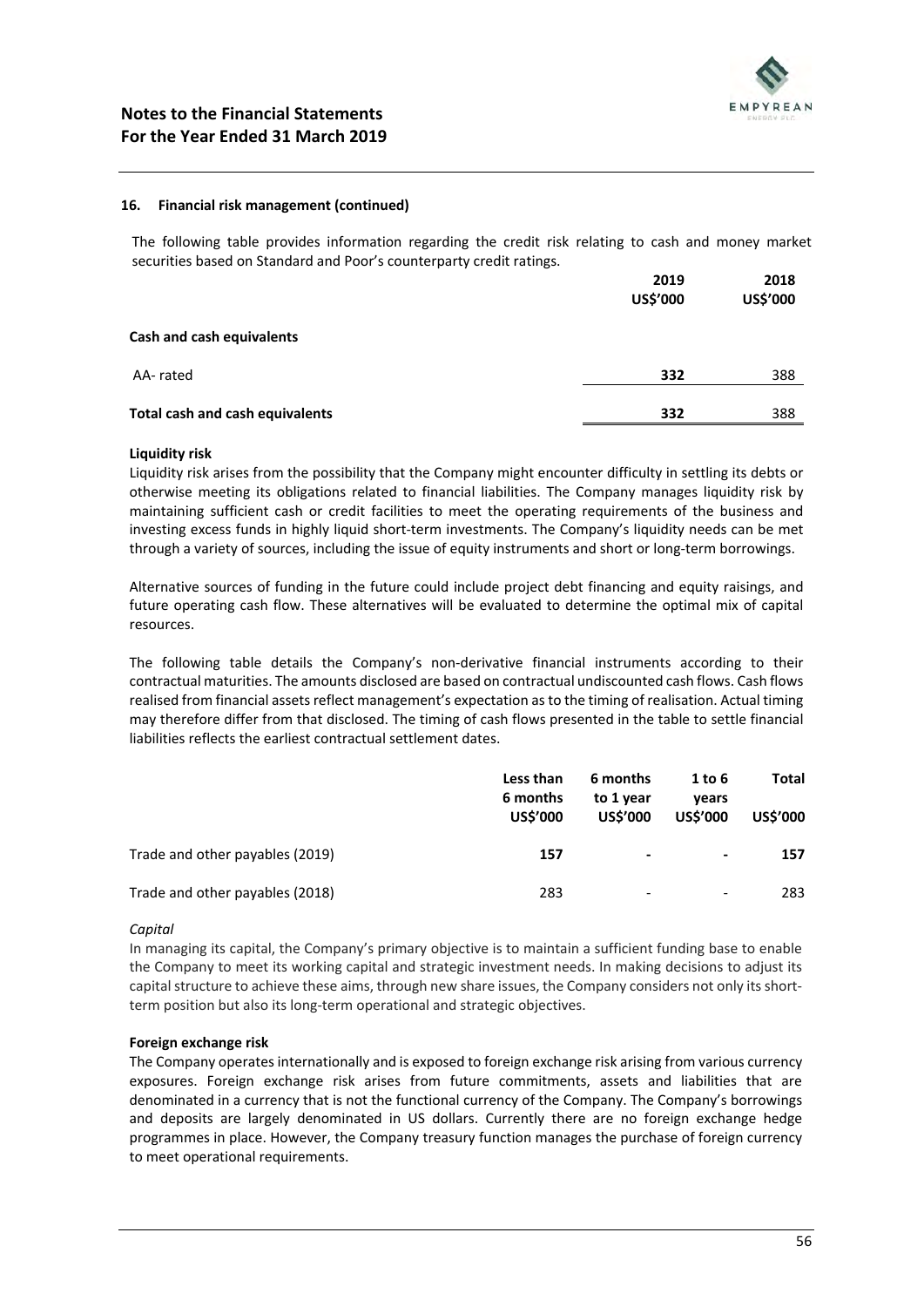

As at 31 March 2019 the Company's net exposure to foreign exchange risk was as follows:

|                                       | 2019<br>US\$'000 | 2018<br>US\$'000 |
|---------------------------------------|------------------|------------------|
| Net foreign currency financial assets |                  |                  |
| Cash and cash equivalents - GBP       | 196              | 380              |
| <b>Total net exposure</b>             | 196              | 380              |

The effect of a 10% strengthening of the USD against the GBP at the reporting date on the GBP‐denominated assets carried within the USD functional currency entity would, all other variables held constant, have resulted in an increase in post-tax loss for the year and decrease in net assets of US\$19,600 (2018: US\$38,000).

#### **Fair value**

Fair values are those amounts at which an asset could be exchanged, or a liability settled, between knowledgeable, willing parties in an arm's length transaction. Fair values may be based on information that is estimated or subject to judgement, where changes in assumptions may have a material impact on the amounts estimated. Areas of judgement and the assumptions have been detailed below.

Where possible, valuation information used to calculate fair value is extracted from the market, with more reliable information available from markets that are actively traded. In this regard, fair values for listed securities are obtained from quoted market prices. Where securities are unlisted and no market quotes are available, fair value is obtained using discounted cash flow analysis and other valuation techniques commonly used by market participants.

The following methods and assumptions are used to determine the net fair values of financial assets and liabilities:

- Cash and short-term investments the carrying amount approximates fair value because of their short term to maturity;
- Trade receivables and trade creditors the carrying amount approximates fair value;
- Derivative financial assets and liabilities initially recognised at fair value through profit and loss at the date the contract is entered into and subsequently re‐measured at each reporting date the fair value of the derivative financial liability options is calculated using a Black-Scholes Model. Measurement inputs include share price on measurement date, exercise price of the instrument, expected volatility (based on weighted average historic volatility adjusted for changes expected due to publicly available information), weighted average expected life of the instruments (based on historical experience and general option holder behaviour), expected dividends, and the risk‐ free interest rate (based on government bonds); and
- Investments ‐ The Company's interest in the Duyung PSC is classified under IFRS 9 as a financial asset at fair value through profit or loss, due to the Company's 10% shareholding and lack of significant influence over operations. Financial assets designated as fair value through the profit or loss are measured at fair value through profit or loss at the point of initial recognition and subsequently revalued at each reporting date. The purchase agreement detailed in Note 8(c) has formed the basis for the fair value assessment at 31 March 2019.

No financial assets and financial liabilities are readily traded on organised markets in standardised form.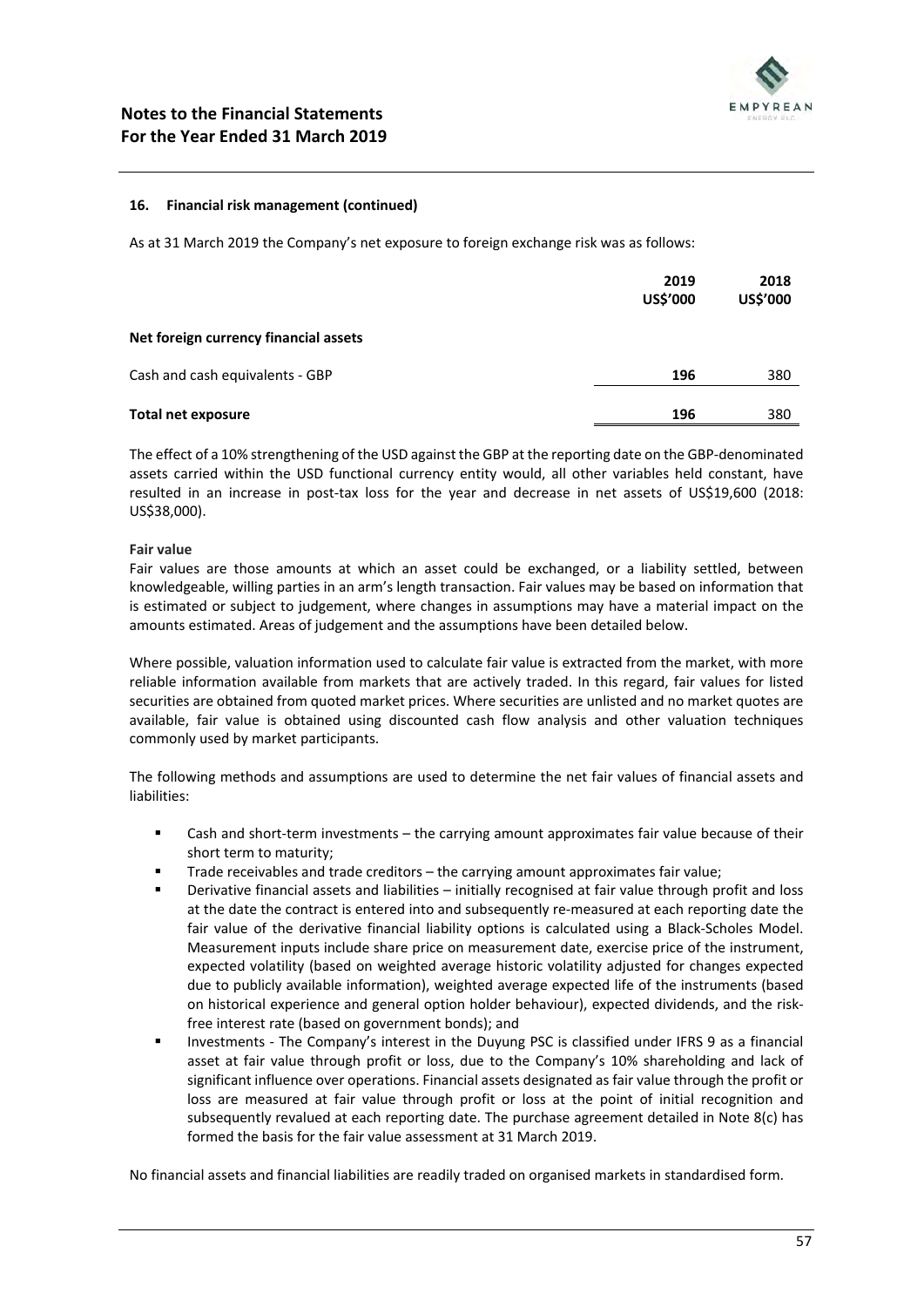

#### *Financial Instruments Measured at Fair Value*

The financial instruments recognised at fair value in the statement of financial position have been analysed and classified using a fair value hierarchy reflecting the significance of the inputs used in making the measurements. The fair value hierarchy consists of the following levels:

- Quoted prices in active markets for identical assets or liabilities (Level 1);
- **Inputs other than quoted prices included within Level 1 that are observable for the asset or liability,** either directly (as prices) or indirectly (derived from prices) (Level 2); and
- Inputs for the asset or liability that are not based on observable market data (unobservable inputs) (Level 3).

Financial instruments at fair value and methods used to estimate the fair value are summarised below:

| <b>Financial Instruments at Fair Value</b>              | 31 March 2019<br><b>Fair Value</b><br>US\$'000 | 31 March 2018<br><b>Fair Value</b><br>US\$'000 |
|---------------------------------------------------------|------------------------------------------------|------------------------------------------------|
| <b>Financial assets</b>                                 |                                                |                                                |
| Investments (Level 2) <sup>(a)</sup>                    | 3,200                                          |                                                |
| <b>Total financial assets</b>                           | 3,200                                          |                                                |
| <b>Financial liabilities</b>                            |                                                |                                                |
| Derivative financial liability (Level 3) <sup>(b)</sup> | 1,349                                          | 2,463                                          |
| <b>Total financial liabilities</b>                      | 1,349                                          | 2,463                                          |

- (a) The Company's interest in the Duyung PSC is classified under IFRS 9 as a financial asset at fair value through profit or loss. The purchase agreement detailed in Note 8(c) has formed the basis for the fair value assessment at 31 March 2019.
- (b) The fair value of the Level 3 derivative financial liability has been determined using a Black‐ Scholes option pricing model, refer to Note 11 for detailed valuation inputs and assumptions. Increases or decreases in significant unobservable inputs would cause an increase or decrease in fair value.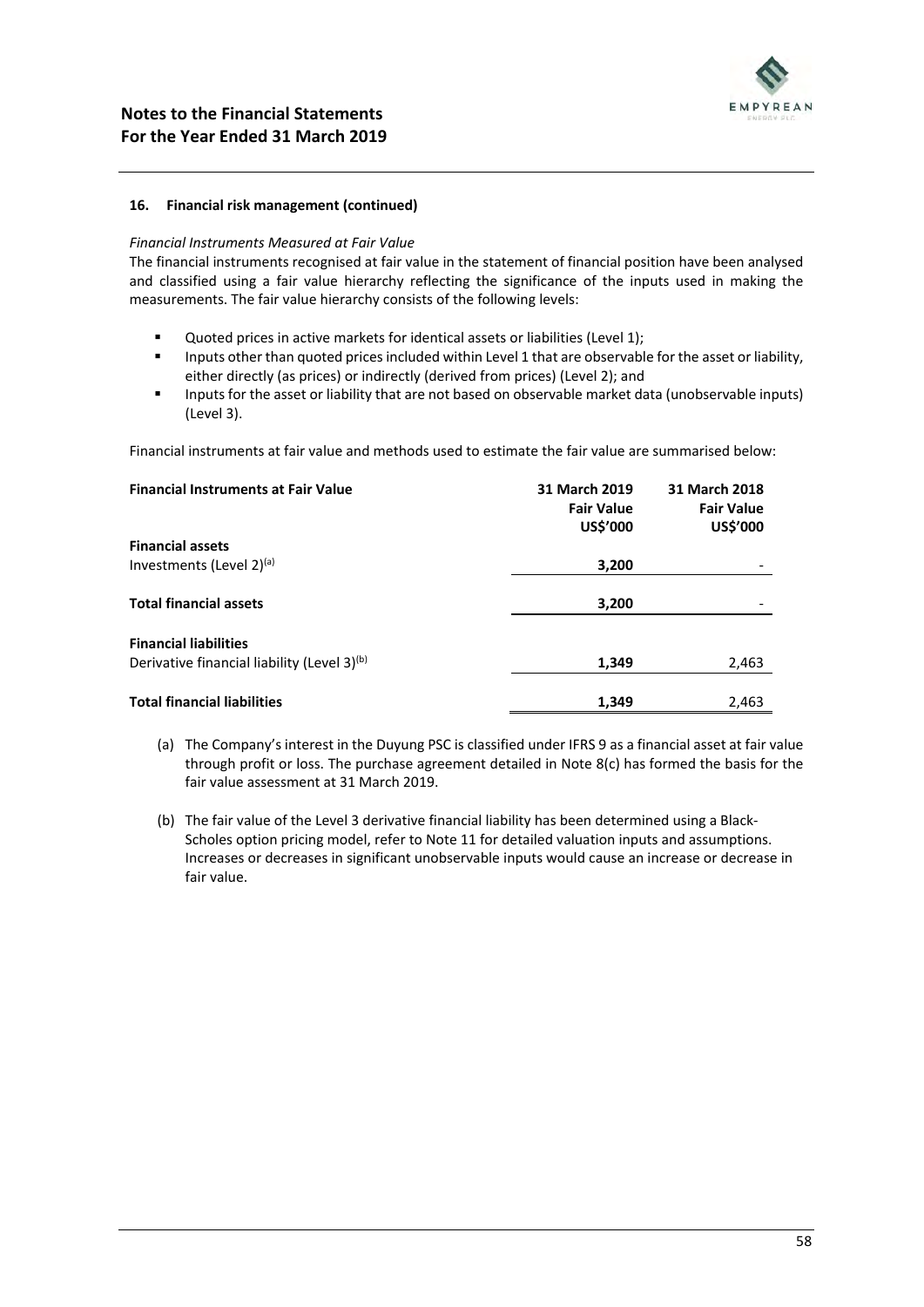

Financial instruments by category are summarised below:

| <b>Financial Instruments by Category</b> | <b>Fair Value Through Profit or</b> |          | <b>Amortised Cost</b> |          |
|------------------------------------------|-------------------------------------|----------|-----------------------|----------|
|                                          | Loss                                |          |                       |          |
|                                          | 31 March                            | 31 March | 31 March              | 31 March |
|                                          | 2019                                | 2018     | 2019                  | 2018     |
|                                          | US\$'000                            | US\$'000 | US\$'000              | US\$'000 |
| <b>Financial assets</b>                  |                                     |          |                       |          |
| Cash and cash equivalents                |                                     |          | 332                   | 388      |
| Trade and other receivables              |                                     |          | 37                    | 183      |
| Investments                              | 3,200                               |          |                       | 2,572    |
|                                          |                                     |          |                       |          |
| <b>Total financial assets</b>            | 3,200                               |          | 369                   | 3,143    |
| <b>Financial liabilities</b>             |                                     |          |                       |          |
| Trade and other payables                 |                                     |          | 157                   | 283      |
| Derivative financial liability           | 1,349                               | 2,463    |                       |          |
|                                          |                                     |          |                       |          |
| <b>Total financial liabilities</b>       | 1,349                               | 2,463    | 157                   | 283      |

#### **Cash and cash equivalents**

Cash and short‐term deposits in the Statement of Financial Position comprise cash at bank and in hand and short-term deposits with an original maturity of three months or less. For the purposes of the Cash Flow Statement, cash and cash equivalents consist of cash and cash equivalents as defined above and which are readily convertible to a known amount of cash and are subject to an insignificant risk of change in value, net of outstanding bank overdrafts.

#### **17. Events after the reporting date**

In April 2019 Empyrean advised that it has received its pro-rata share of the final cash and share component of the Coro transaction. The total cash and share consideration paid by Coro was US\$2.95 million in cash and US\$1.85 million in Coro shares, to acquire a 15% interest in the Duyung PSC. Empyrean received cash of US\$295,000 and shares with a value of US\$185,000. Coro also paid US\$10.5 million toward the 2019 drilling campaign at the Duyung PSC.

In April 2019 Empyrean, Conrad Petroleum, and Coro agreed the upcoming drilling programme in the Duyung PSC. The campaign will comprise two wells, one exploration well designed to test the Tambak prospect beneath the central area of the Mako gas field, and one appraisal well designed to appraise the intra‐Muda sandstone reservoir in the southern area of the Mako field. The drilling campaign is anticipated to start in Q4 2019, with each well taking approximately 33 days to drill and test. The gross cost of the programme is expected to be approximately US\$17‐19 million on a fully tested basis, including rig mobilisation and de‐mobilisation, with the high range assuming exploration well success. As part of the transaction to acquire its 15% interest in the PSC, Coro contributed US\$10.5 million to the total cost of the drilling campaign with the balance to be covered by the Partners pro rata to their respective interests.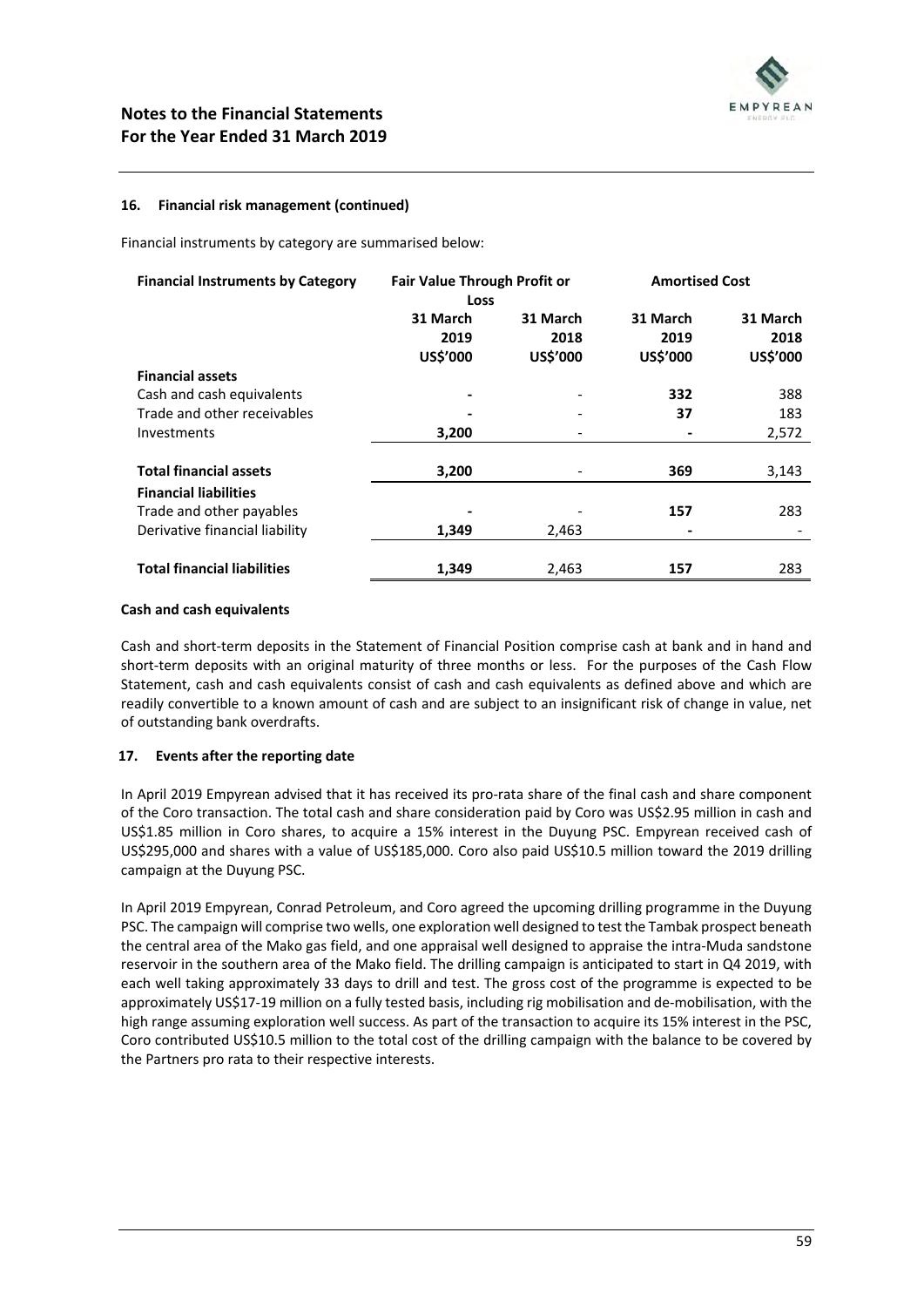

#### **17. Events after the reporting date (continued)**

In May 2019 the Company announced that comprehensive analysis of the excellent quality 3D seismic data acquired by Empyrean during 2017 has confirmed the presence of well-defined low reflectivity zones ('gas clouds') in the overburden strata above the Jade and Topaz structures on offshore China Block 29/11. On good quality 3D seismic, the presence of gas clouds has been used as an effective exploration tool in prolific basins worldwide including the North Sea, Gulf of Mexico, and the Malaysian Sabah basin, resulting in the discovery of significant amounts of oil. CNOOC gave authorisation to Empyrean to independently analyse their 3D seismic data immediately west of Block 29/11 over 4 large oil discoveries located close to Block 29/11. This analysis confirmed the presence of gas clouds in the overburden on all 4 discoveries. At the same time, three dry wells drilled by CNOOC in proximity to the discoveries, outside Block 29/11, have been analysed, and the 3D seismic data over these wells confirms the lack of any gas clouds. Similar technical work was carried out over two dry wells in Block 29/11. These wells were drilled prior to Empyrean's involvement and without any 3D seismic data. Both wells confirm the lack of any gas clouds in overburden. As a result, it is Empyrean's interpretation that the presence of well‐defined gas clouds in the overburden on both the Jade and Topaz structures mitigates the exploration risk on these prospects significantly. The Pearl prospect does not have 100% coverage with 3D seismic to enable the same comprehensive analysis and assessment at this point in time.

On 9 July 2019 Tom Kelly exercised 15,000,000 options at an exercise price of £0.02. The closing share price of the Company on 9 July 2019 was £0.0905.

No other matters or circumstances have arisen since the end of the financial year which significantly affected or could significantly affect the operations of the Company, the results of those operations, or the state of affairs of the Company in future financial years.

#### **18. Committed expenditure**

The Company has met all commitments on all three key projects during the current financial year.

#### **Block 29/11 offshore China**

The Company's committed work program for the GSA phase for Block 29/11 included acquisition, processing and interpretation of 500km2 for a 3D seismic survey, and a financial commitment of US\$3.0 million. The Company exceeded the work program commitments during the 2018 financial year.

Having successfully completed the committed work program for the first phase GSA, the Company exercised its option to enter a PSC on the Block, on pre‐negotiated terms, with CNOOC on 30 September 2018, with the date of commencement of implementation of the PSC being 13 December 2018. The first phase of the contract is for 2.5 years with a commitment to drill one exploration well to a depth of 2,500m or to the Basement Formation.

Additional commitments for the 2020 financial year consist of an annual assistance fee to CNOOC of US\$60,000 and an annual personnel representative fee to CNOOC of approximately US\$160,000.

#### **Duyung PSC offshore Indonesia**

The Indonesian regulators have approved the Plan of Development and the drilling programme for the Duyung PSC has been approved. The gross cost of the programme is expected to be approximately US\$17‐ 19 million to the joint venture partners on a fully tested basis, including rig mobilisation and de‐mobilisation, with the high range assuming exploration well success. Financial commitments and related cash calls will be finalised ahead of the drilling commencement in Q4 2019. As advised, Coro Energy are contributing US\$10.5 million to the costs of the drilling programme.